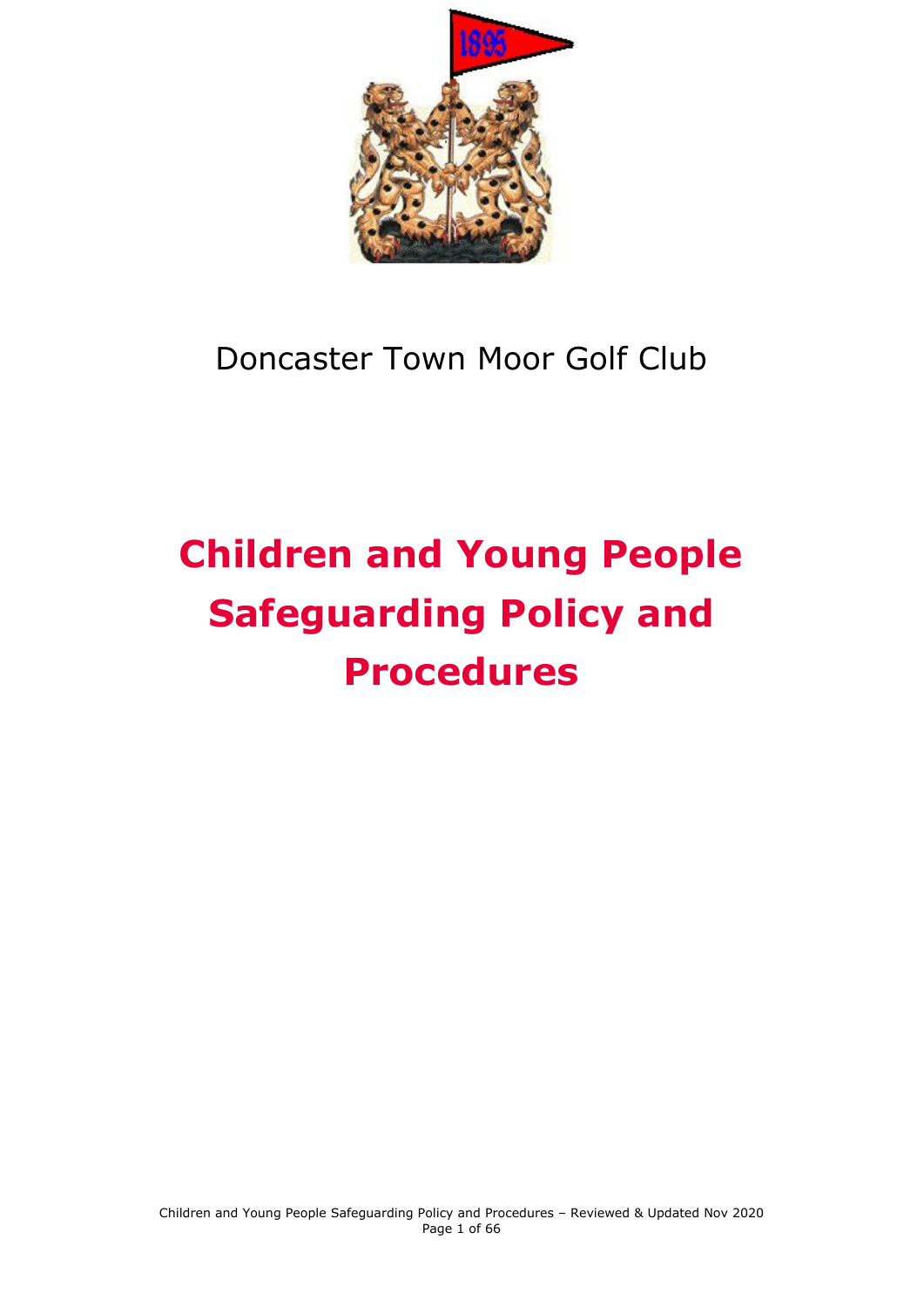## **Contents**

| Safeguarding Policy Statement                    |                 |
|--------------------------------------------------|-----------------|
| Procedures:                                      |                 |
| Recruitment and training<br>1.                   | $\overline{2}$  |
| Complaints, concerns and allegations<br>2.       | $\underline{6}$ |
| <b>Flow Charts</b><br>3.                         | $\overline{9}$  |
| Emergencies and incidents<br>4.                  | $\overline{11}$ |
| Supervision<br>5.                                | 12              |
| Good Practice Guidelines<br>6.                   | 12              |
| <b>Useful Contacts</b><br>7.                     | <u>16</u>       |
| <b>Supporting Documents</b>                      |                 |
| Volunteer/Staff Job Application form<br>1.       | <b>View</b>     |
| Self-disclosure<br>$\overline{2}$ .              | <b>View</b>     |
| References<br>3.                                 | <b>View</b>     |
| Code of Conduct for coaches and volunteers<br>4. | <b>View</b>     |
| Code of Conduct for Young Golfers<br>5.          | <b>View</b>     |
| Code of Conduct for Parents/Carers<br>6.         | <b>View</b>     |
| Managing Challenging Behaviour<br>7.             | <b>View</b>     |
| <b>Incident Report Form</b><br>8.                | View            |
| <b>Accident Report Form</b><br>9.                | <b>View</b>     |
| 10. Junior Profile and Parental Consent Forms    | <b>View</b>     |
| 11. Photography Consent                          | <b>View</b>     |
| 12. Parental Guidance                            | <b>View</b>     |
| 13. Managing Young People on Away Trips          | <b>View</b>     |
| 14. Social Media Guidance                        | <b>View</b>     |
| 15. Whistleblowing Policy                        | <b>View</b>     |
| 16. England Golf DBS Flowchart                   | <b>View</b>     |
| 17. Categories of Child Abuse                    | <b>View</b>     |
| 18. Club Welfare Officer Poster                  | <b>View</b>     |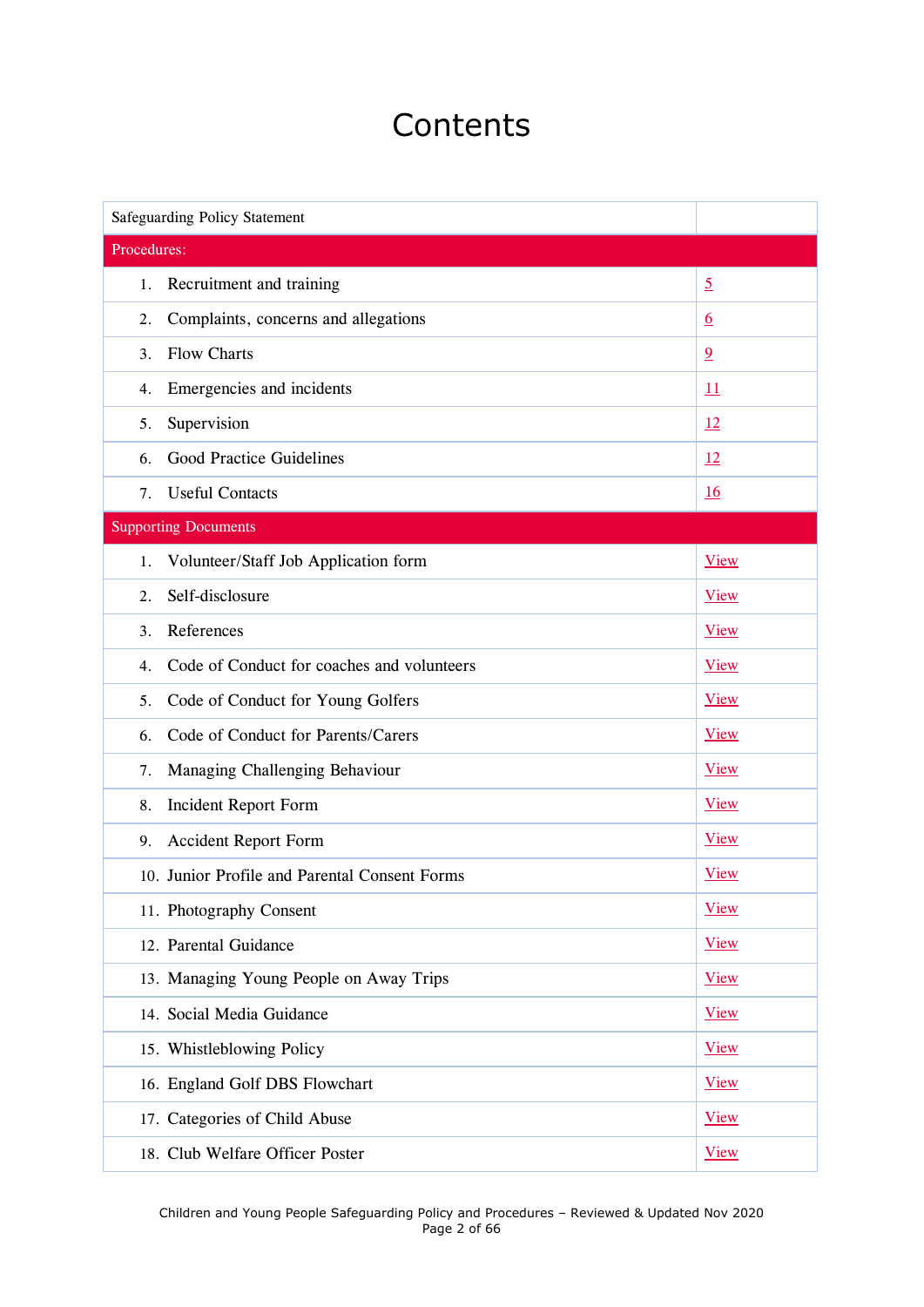| 19. Safeguarding Children and Young People – a short guide for club<br>members | View |
|--------------------------------------------------------------------------------|------|
| 20. Photography Policy                                                         | View |
| 21. Anti-Bullying Policy                                                       | View |

## Children and Young People Safeguarding Policy

## **Introduction**

Everyone working with children and young people has a responsibility for keeping them safe, irrespective of their role, whether they are paid members of staff or volunteers.

England Golf is committed to ensure that the sport of golf is one within which all participants can thrive in a safe environment and that all children and young people have an enjoyable and positive experience when playing golf.

## Key principles

- The welfare of children is paramount.
- A child is defined by law in England and Wales as a person under the age of 18 years.
- All children, regardless of their Age, Race, Religion or Belief, Disability, Gender identity or Sexual Orientation, have the right to protection from abuse.
- All concerns and allegations of abuse and poor practice will be taken seriously and responded to swiftly and appropriately.
- All children have the right to be safe.
- All children have the right to be treated with dignity and respect.
- The Doncaster Town Moor GC will work with children, their parents/carers and external organisations to safeguard the welfare of children participating in golf.
- We recognise the authority of the statutory agencies and are committed to complying with Local Safeguarding Children Board Guidelines (LSCB), Working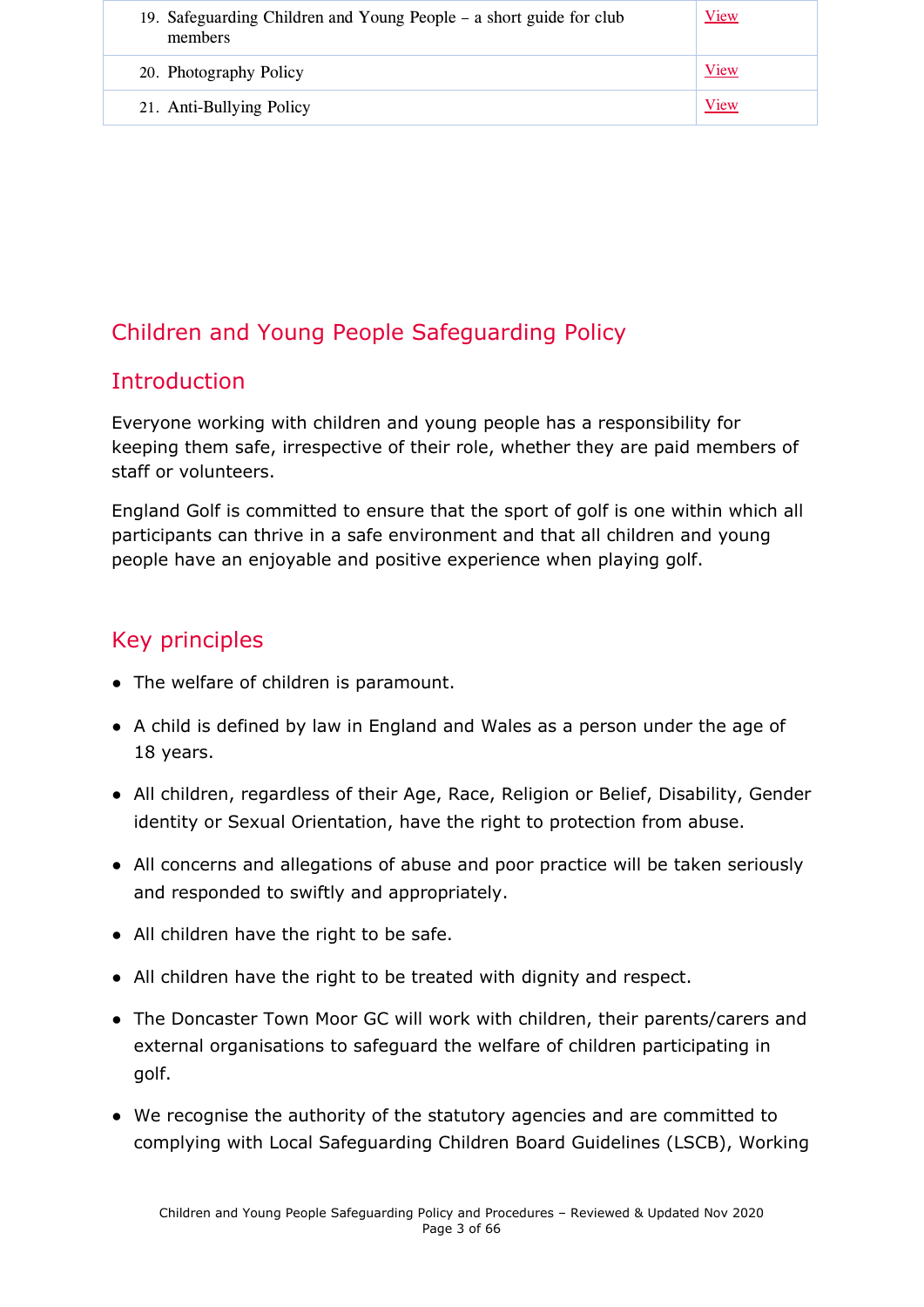Together under the Children Act 2004, and any legislation and statutory guidance that supersedes these.

- The Doncaster Town Moor GC is committed to working in partnership with other key UK Golf Bodies to continually improve and to promote safeguarding initiatives across the sport.
- The Doncaster Town Moor GC owes a legal duty of care to children on their premises or engaged in their activities. That duty is to take reasonable care to ensure their reasonable safety and the duty is higher than it would be for adults.

## **Objectives**

The Doncaster Town Moor GC aims to:

- Provide a safe environment for children and young people participating in golfing activities and try to ensure that they enjoy the experience.
- Ensure robust systems are in place to manage any concerns or allegations.
- Support adults (staff, volunteers, PGA Professionals, coaches, members and visitors) to understand their roles and responsibilities with regard to their duty of care and protection of children.
- Provide appropriate level training, support and resources for staff, volunteers & coaches to make informed and confident responses to specific safeguarding issues and fulfill their role effectively.
- Ensure that children and their parents/carers are informed and consulted and, where appropriate, fully involved in decisions that affect them.
- Reassure parents and carers that all children and young people will receive the best care possible whilst participating in club activities and communicate Policy and Procedure to them through website/letter/consents.

## Responsibilities and implementation

The Doncaster Town Moor GC will seek to promote the principles of safeguarding children by:

• Reviewing their policy and procedures every three years or whenever there is a major change in legislation. Guidance from England Golf will be sought as part of the review process.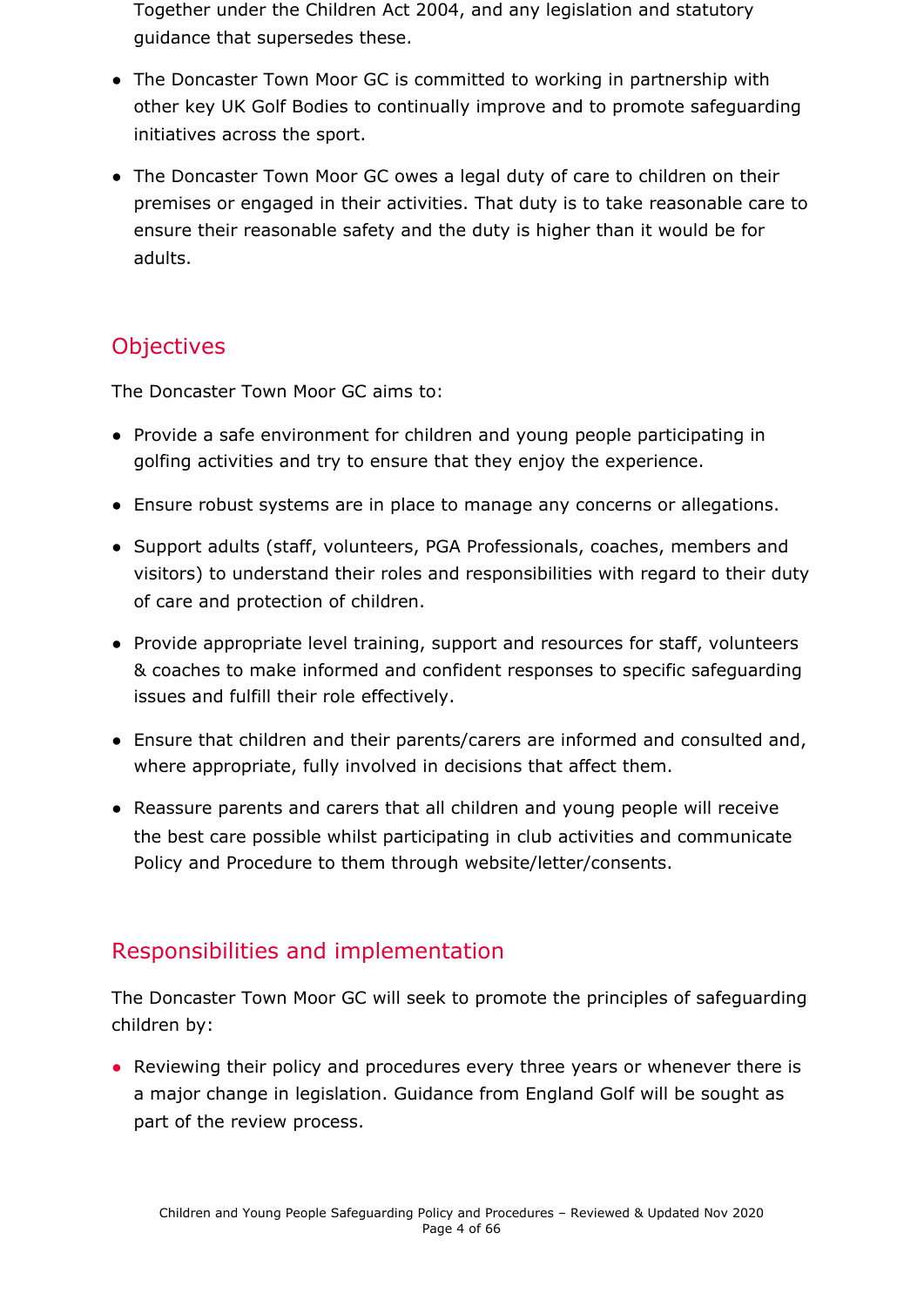- Conducting a risk assessment of club activities with regard to safeguarding and take appropriate action to address the identified issues within suitable timescales.
- Using appropriate recruitment procedures to assess the suitability of volunteers and staff working with children and young people in line with guidance from England Golf.
- Following National Governing Body (NGB) procedures to report concerns and allegations about the behaviour of adults and ensuring that all staff, volunteers, parents and children are aware of these procedures.
- Directing staff, volunteers & coaches to appropriate safeguarding training and learning opportunities, where this is appropriate to their role.

## <span id="page-4-0"></span>1. Recruitment and training

The Doncaster Town Moor GC will endeavour to ensure that all volunteers and staff working with children and young people are appropriate and suitable to do so, and that they have all the information they require to undertake their job effectively and appropriately.

Each role which involves an element of responsibility with regard to children, particularly those involving the regular supervision of children, whether voluntary or paid, should be assessed by the recruiting body to establish which qualifications, checks and other requirements are necessary. These will include the following:

- An application form **(Appendix 1)**
- A self-disclosure form **(Appendix 2)**
- References from 2 people **(Appendix 3)**
- A signed Code of Conduct **(Appendix 4)**
- **●** A Disclosure & Barring Service (DBS) check on people involved in 'regulated activity' with children **(Guidance on Regulated Activity & DBS- Appendix 16)**

Details of the requirements and the qualifications and checks of individuals will be recorded by the Club Welfare Officer/Secretary/Manager who will also hold copies of the necessary Safeguarding and Protecting Children (SPC) certificates. The nominated person will possess all relevant and appropriate contact details of all staff / volunteers and other relevant bodies.

All staff, volunteers & coaches will be offered access to appropriate child protection training. The Doncaster Town Moor GC recommends attendance at the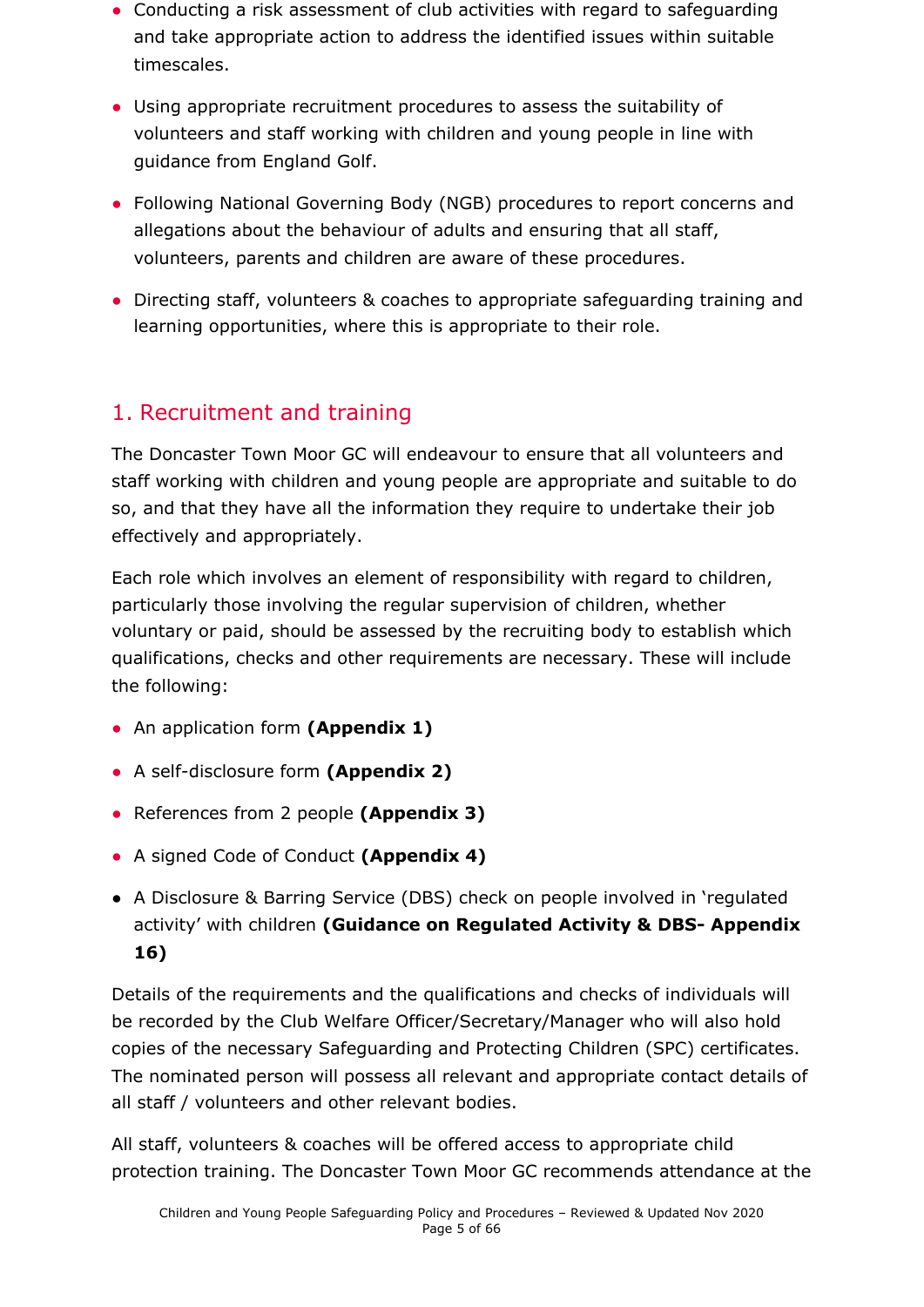UK Coaching Safeguarding and Protecting Children (SPC) workshop and will ensure that all volunteers and staff who have significant contact with children attend. An online UK Coaching refresher course should be completed and repeated every three years for those involved in "Regulated Activity."

All staff, volunteers & coaches working with children and young people will be asked to read and become familiar with the Doncaster Town Moor GC Safeguarding Policy and Procedures.

All staff, volunteers & coaches involved with children and young people will be asked to read the Doncaster Town Moor GC Code of Conduct relevant to their role, and sign to indicate their understanding and agreement to act in accordance with the code. The code is linked to the Doncaster Town Moor GC's Disciplinary Procedures. **(Codes of Conduct-Appendix 4,5,6)**

The Doncaster Town Moor GC are committed to the fact that every child and participant in golf should be afforded the right to thrive through being involved in sporting activity for life, in an enjoyable, safe environment, and be protected from harm. The Doncaster Town Moor GC acknowledge the additional vulnerability of some groups of children (e.g. disabled, looked after children, those with communication differences). The Doncaster Town Moor GC will ensure that the environment is appropriate for the child, and tailored to their needs so that they have a positive experience of their sport without risk of harm.

#### <span id="page-5-0"></span>2. Complaints, concerns and allegations

- **2.1** If a player, parent/carer, member of staff or volunteer has a concern about the welfare of a child, or the conduct of another child/young person or an adult (whether they are a parent, coach, member, or otherwise), these concerns should be brought to the attention of the Club Welfare Officer without delay. The person reporting the concern is not required to decide whether abuse has occurred, but simply has a duty to pass their concerns and any relevant information to the Welfare Officer. Please refer to Flowcharts 1 & 2 for further details (see below).
- **2.2** All concerns will be treated in confidence. Details should only be shared on a "need to know" basis with those who can help with the management of the concern.
- **2.3** Concerns will be recorded on an Incident Report Form and sent to the England Golf Lead Safeguarding Officer and retained confidentially within the club. The England Golf Lead Safeguarding Officer can assist with completion of this form if required, tel: 01526 351824. **(Incident Report Form-Appendix 8)**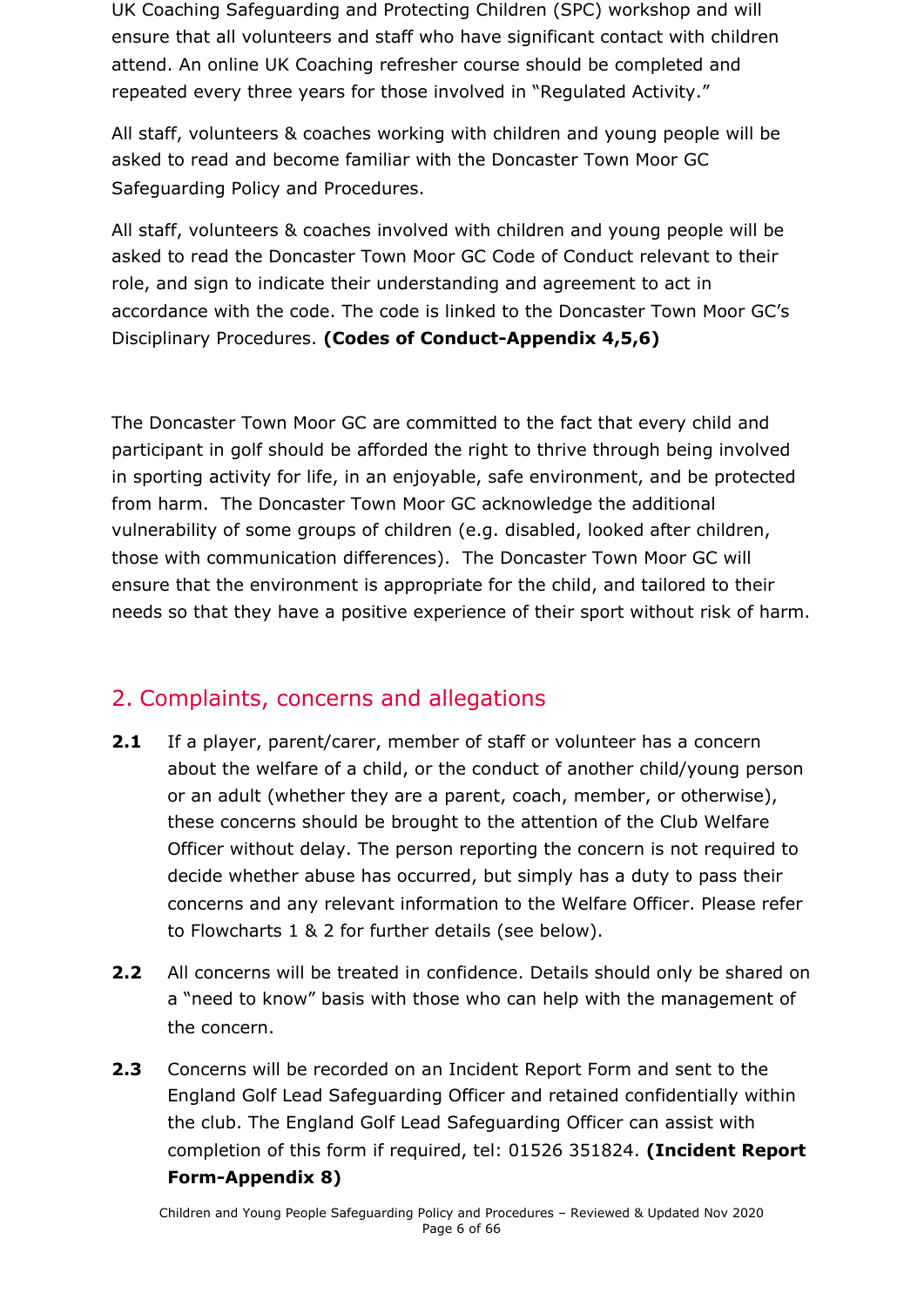- **2.4** The Doncaster Town Moor GC will work with England Golf and other external agencies to take appropriate action where concerns relate to potential abuse or serious poor practice. The Doncaster Town Moor GC disciplinary procedures will be applied and followed where possible.
- **2.5** In the event of a child making a disclosure of any type of abuse, the following guidance is given:
	- Reassure them that they have done the right thing to share the information
	- Listen carefully
	- Do not make promises that cannot be kept, such as promising not to tell anyone else
	- Do not seek to actively question the child or lead them in any way to disclose more information than they are comfortably able to: this may compromise any future action. Only ask questions to clarify your understanding where needed e.g. can you tell me what you mean by the word Doncaster Town Moor ?
	- Record what the child has said as soon as possible on an incident report form.
	- You should explain to children, young people and families at the outset, openly and honestly, what and how information will, or could be shared and why, and seek their agreement.
	- Parents or Carers should be informed if the allegation does not involve them.
- **2.6** The NSPCC Helpline is available to discuss concerns regarding poor practice and abuse in confidence with members of the public who need support. Those with concerns are encouraged to use this service. The Helpline number is 0808 800 5000.
- **2.7** Safeguarding children and young people requires everyone to be committed to the highest possible standards of openness, integrity and accountability. The Doncaster Town Moor GC supports an environment where staff, volunteers, parents/carers and the public are encouraged to raise safeguarding and child protection concerns. Anyone who reported a legitimate concern to the organisation (even if their concerns subsequently appear to be unfounded) will be supported. All concerns will be taken seriously. **(Whistleblowing Policy-Appendix 15)**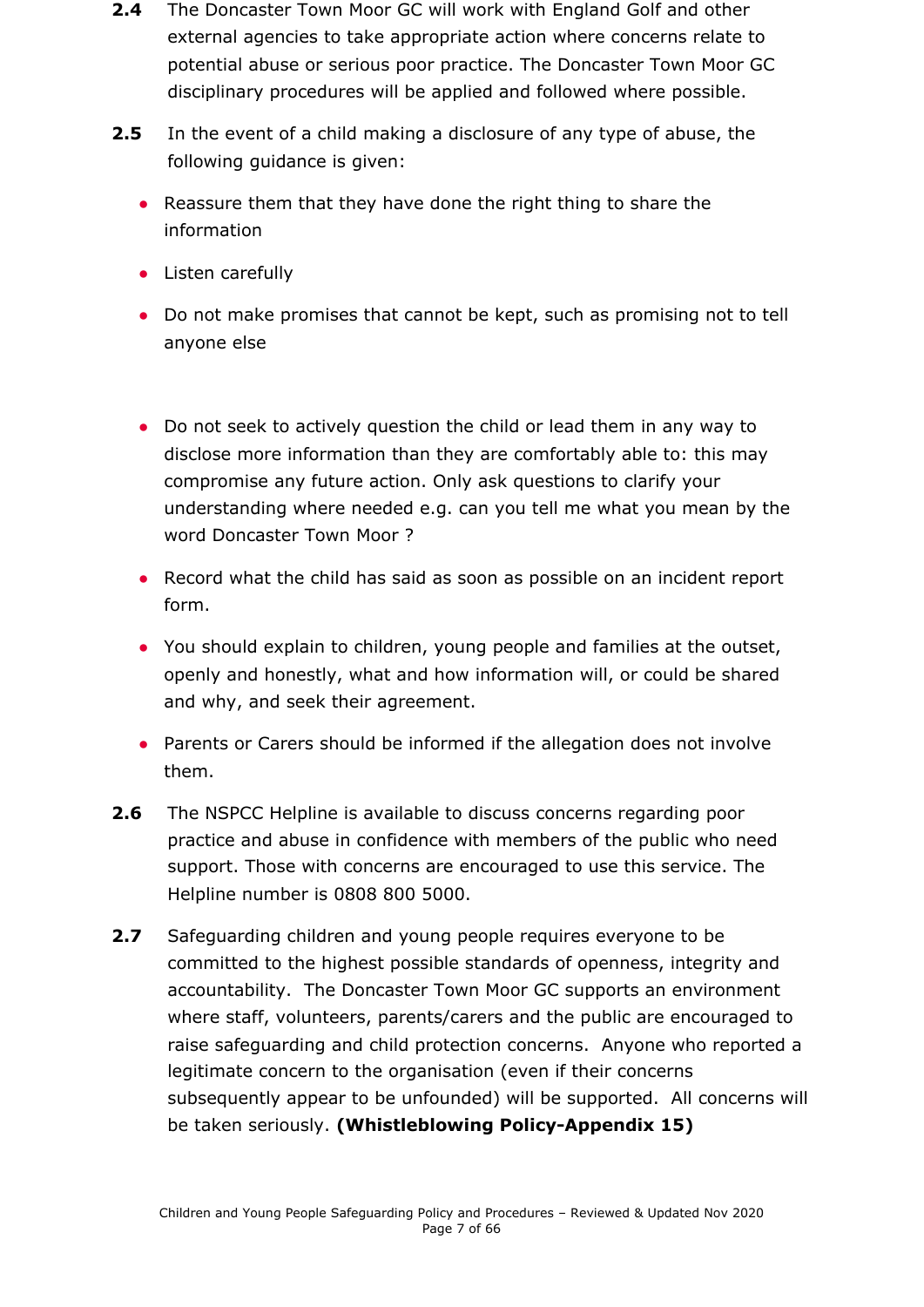## FLOWCHART 1

## **What to do if you are worried about what is happening to a child outside of the Club (but the concern is identified through the child's involvement in golf)**

| Concern identified about a child                                                                                                                                                                                                                                                          |  |
|-------------------------------------------------------------------------------------------------------------------------------------------------------------------------------------------------------------------------------------------------------------------------------------------|--|
|                                                                                                                                                                                                                                                                                           |  |
| If the child requires urgent medical attention call an ambulance and inform<br>the hospital doctor that you have a child protection concern                                                                                                                                               |  |
|                                                                                                                                                                                                                                                                                           |  |
| Report your concern to the Club Welfare Officer* who will if necessary refer<br>the matter to Children's Social Care/Police without delay. Make a record of<br>everything that the child has said and /or what has been observed with dates<br>and times, using the Incident Report Form. |  |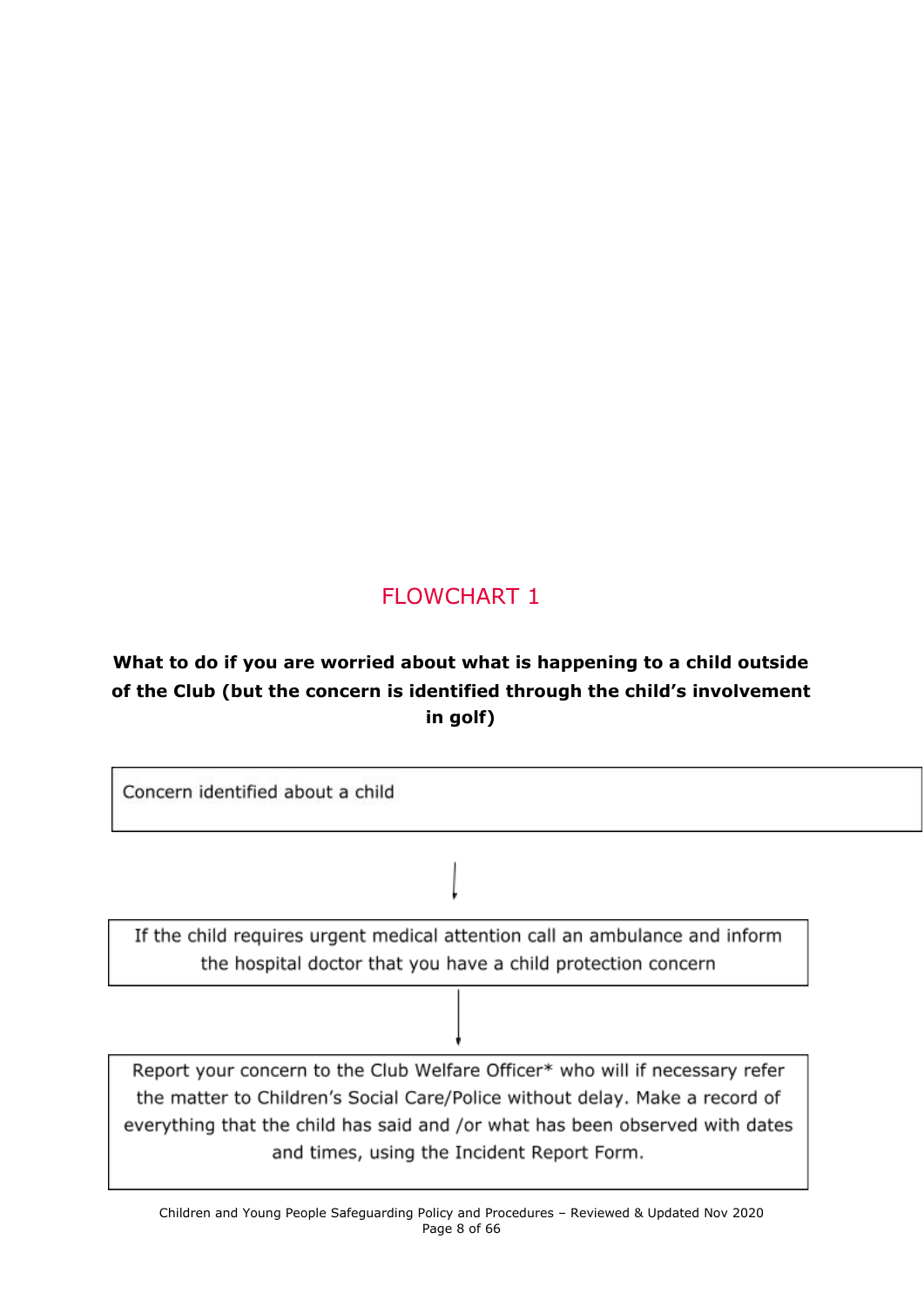

the England Golf Governance Department within 24 hours.

\* If for any reason a Club Welfare Officer is not in post or is unavailable a principle of least delay is important. Please contact the England Golf Lead Safeguarding Officer 01526 351824 [safeguarding@englandgolf.org](mailto:safeguarding@englandgolf.org)

## FLOW CHART 2

## **What to do if you are worried about the behaviour of any member, parent/carer, volunteer, staff, Professional, coach or official in golf or affiliated organisations**

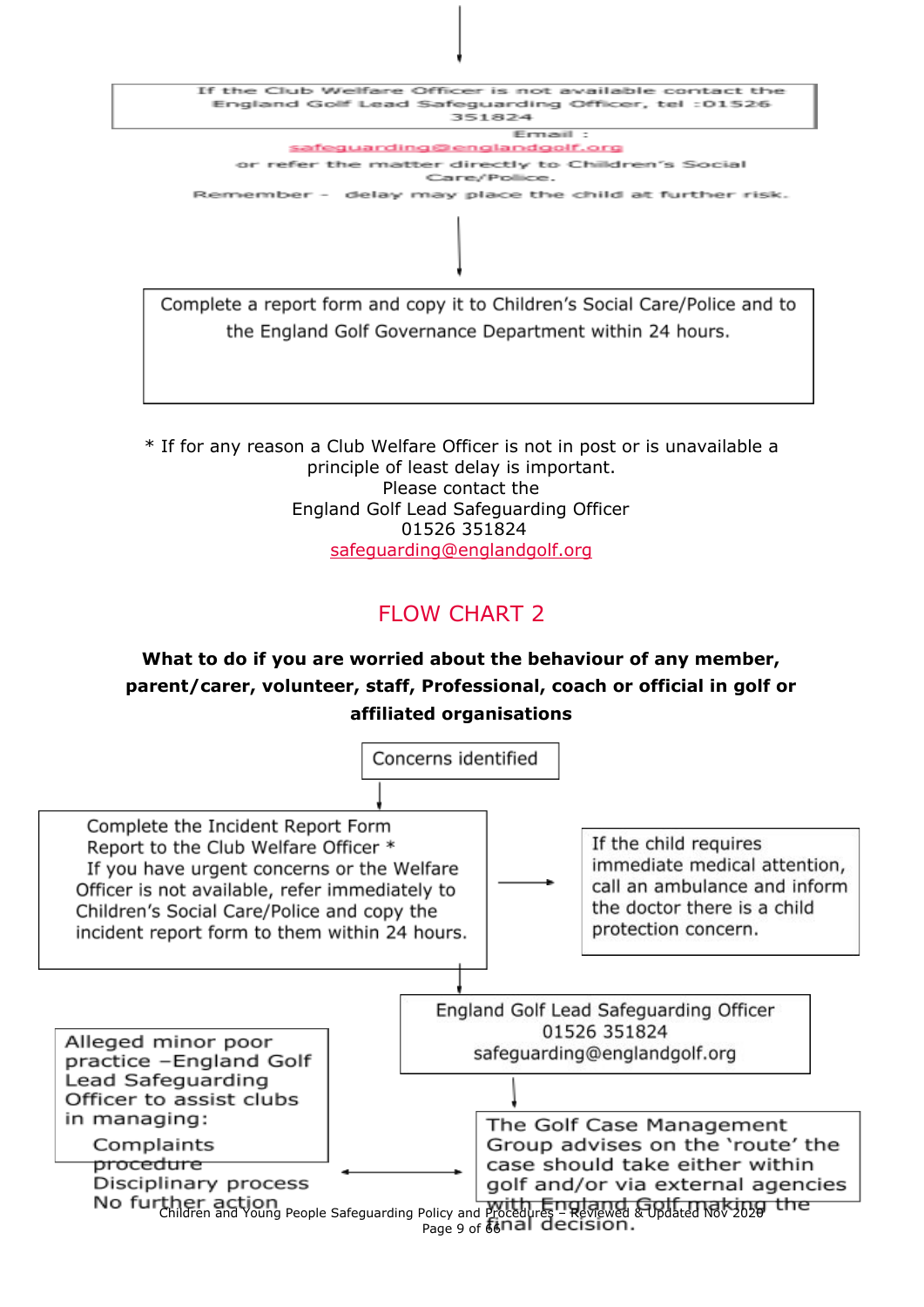

## <span id="page-9-0"></span>3. Emergencies and incidents

- **4.1** Parental Consent Forms will be obtained and retained by the Doncaster Town Moor GC for all children who are participating in events or activities, or attending coaching organised by the club. These forms will be treated in confidence and only shared with those who require the information they contain to perform their role effectively. **(Junior Profile and Parental Consent Forms-Appendix 10)**
- **4.2** In the event of a child requiring medical attention:
	- The parents will be contacted immediately.
	- In the event of failure to contact parents, the alternative emergency contacts will be used.
	- The consent form will be consulted to establish whether parents have given their consent for a club representative to act in loco parentis.
	- An adult club representative will accompany the child to seek medical attention, if appropriate, ensuring that they take the consent form with them.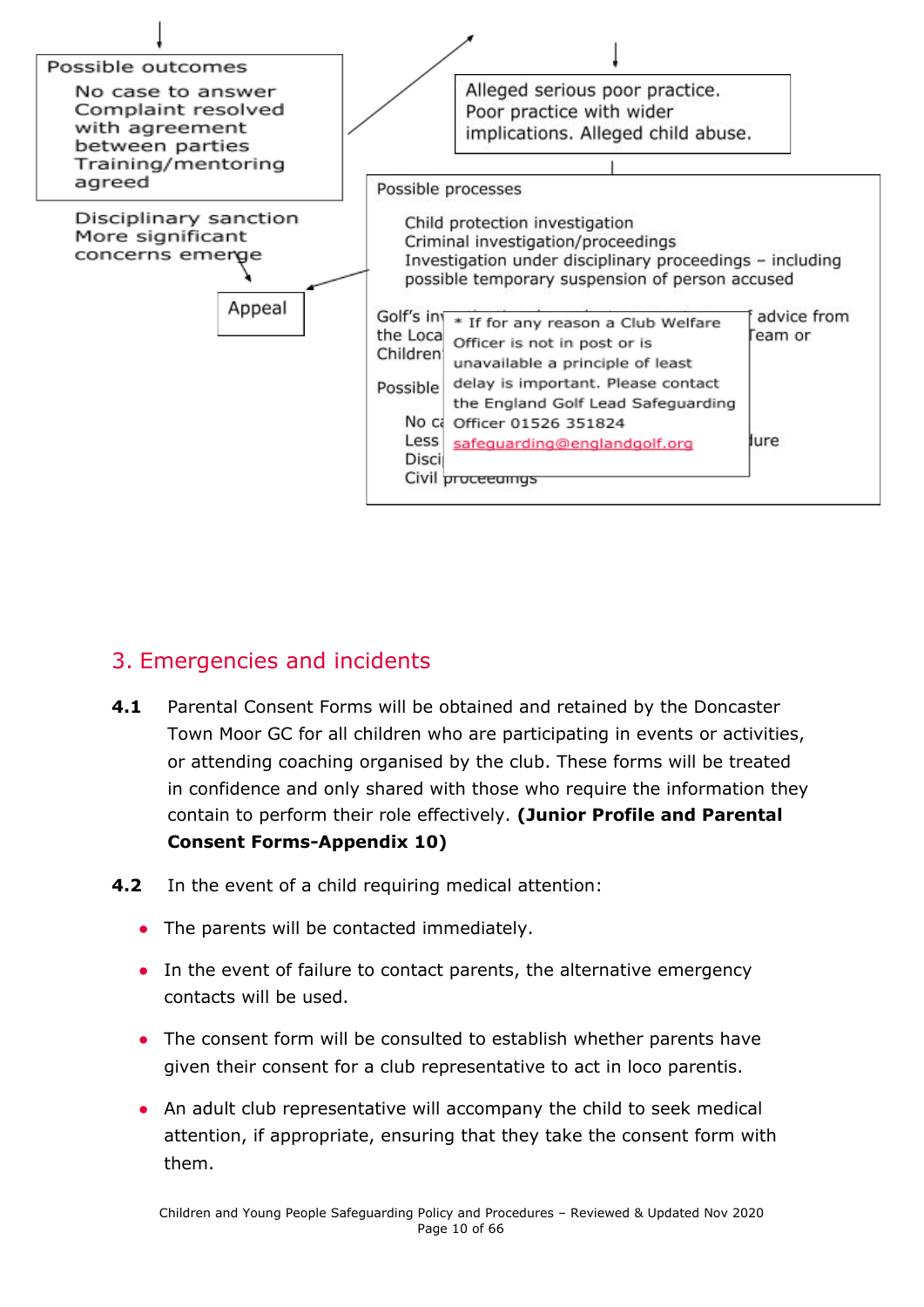- A record of the action taken will be made and retained by a club representative.
- **4.3** Where a parent is late in collecting their child the following procedure will apply:
	- Attempt to contact the parent/carer using the contact details on the Parental Consent Form
	- Attempt to contact the first, then the second emergency contact nominated on the Consent Form
	- Wait with the young person(s) at the venue with, wherever possible, other staff/volunteers or parents.
	- If no one is reachable, contact the Club's Welfare Officer for advice.
	- If all attempts to make contact fail, consideration should be given to contacting the police for their advice.
	- Staff, volunteers and coaches should try to avoid:
	- Taking the child home or to another location without consent.
	- Asking the child to wait in a vehicle or the club with them alone.
	- Sending the child home with another person without permission.

## <span id="page-10-0"></span>4. Supervision

- **5.1** During coaching sessions, coaches should conduct a risk assessment to inform decision making about appropriate supervision levels. Regardless of the recommended ratio of adults to participants, it is recommended that a minimum of two adults should be present. This ensures at least basic cover in the event of something impacting on the availability of one of the adults during the activity.
- **5.2** Parents may be encouraged to stay for coaching/competitions & other events where their children are of an age where greater levels of parental supervision are required.
- **5.3** Wherever possible adults will avoid changing or showering at the same time as children but parents will be made aware that with limited changing room space there will be occasions when adults and children may need to share the facilities.
- **5.4** Parents should be aware that if children are left at a venue unsupervised, other than to attend specific coaching sessions, competitions, or other organised events, the club cannot accept supervisory responsibility.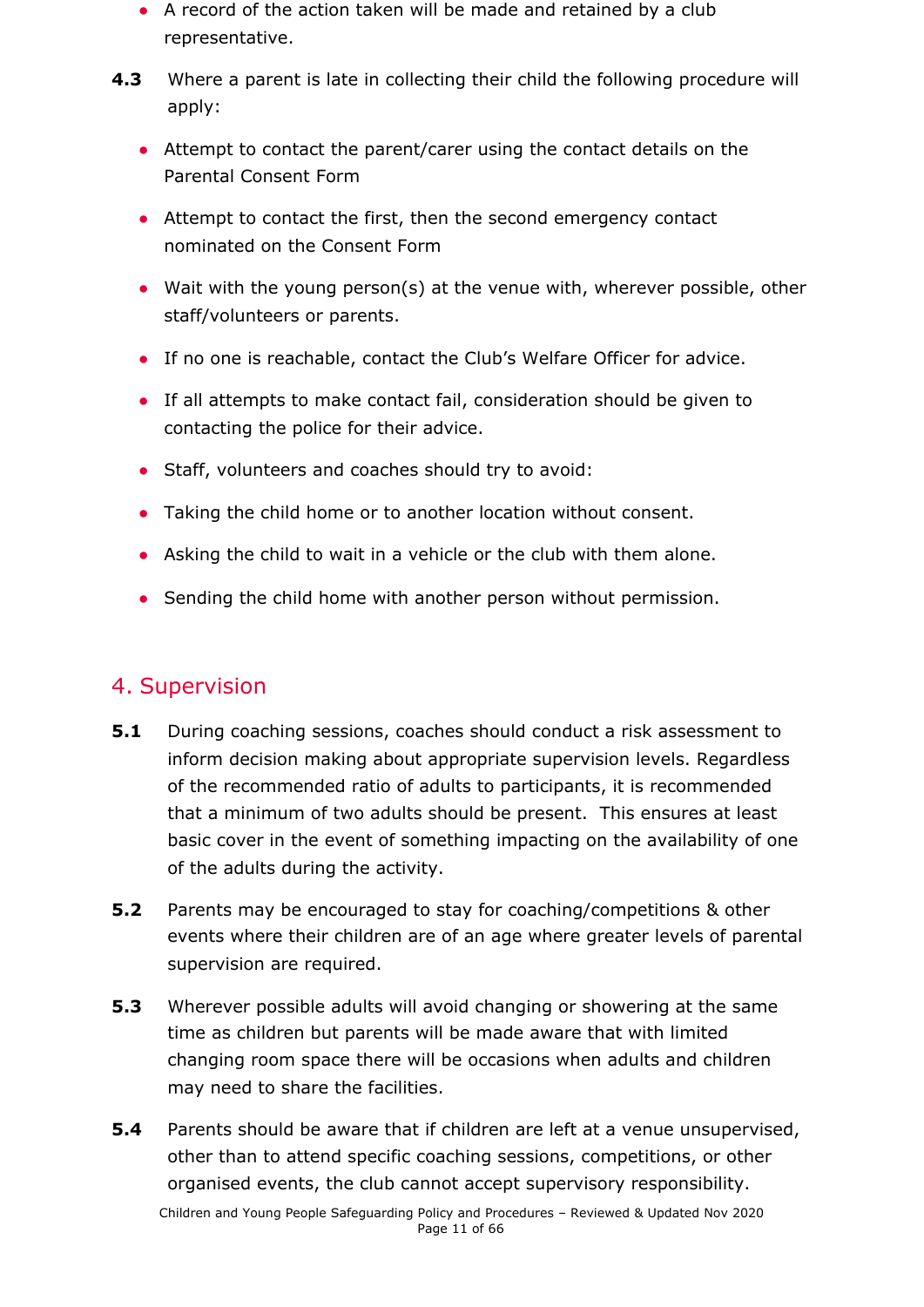**5.5** Special arrangements will be made for away trips. Parents will receive full information about arrangements for any such trip and will be required to provide their consent for their child's participation. **(Managing Young People on Away Trips-Appendix 13)**

## <span id="page-11-0"></span>5. Good practice Guidelines

#### **6.1 Behaviour of adults and children**

- **6.1.1** Adults who work with children are placed in a position of trust in relation to children, and therefore it is important they behave appropriately and provide a strong positive role model for children, both to protect children and those working with children from false allegations of poor practice. Codes of conduct will be issued to junior members & adults working with them to promote good practice.
- **6.1.2** The Doncaster Town Moor GC requires that all staff and volunteers working with children and young people adhere to the standards set out in the Code of Conduct relevant to their role. Similarly, children are expected to follow their own Code of Conduct to ensure the enjoyment of all participants and assist the club in ensuring their welfare is safeguarded.
- **6.1.3** The Doncaster Town Moor GC requires that all staff and volunteers working with children adhere to the guidelines on Managing Challenging Behaviour. **(Managing Challenging Behaviour-Appendix 7).**
- **6.1.4** Parents and carers should also work together with the club to ensure that the welfare of all children is safeguarded. A sheet on "Parental Guidance" is provided to assist them in understanding how they can best assist the club **(Parental Guidance-Appendix 12)**

#### **6.2 Adults and Children playing golf together**

One of the reasons for the popularity of golf is that the game is not restricted by ability, age or gender. Responsible interaction between adults and children helps bring mutual respect and understanding and will be encouraged as part of club activities. Adults should always be aware however that age related differences do exist and conduct themselves in a manner that both recognises this and prioritises the welfare of any children involved.

#### **6.3 Physical Contact**

Physical contact with children by coaches or volunteers should always be intended to meet the needs of the child and the sport, not the adult. That is, to develop golf technique, to protect the child from injury, to provide first aid or treat an injury. It should always take place in an open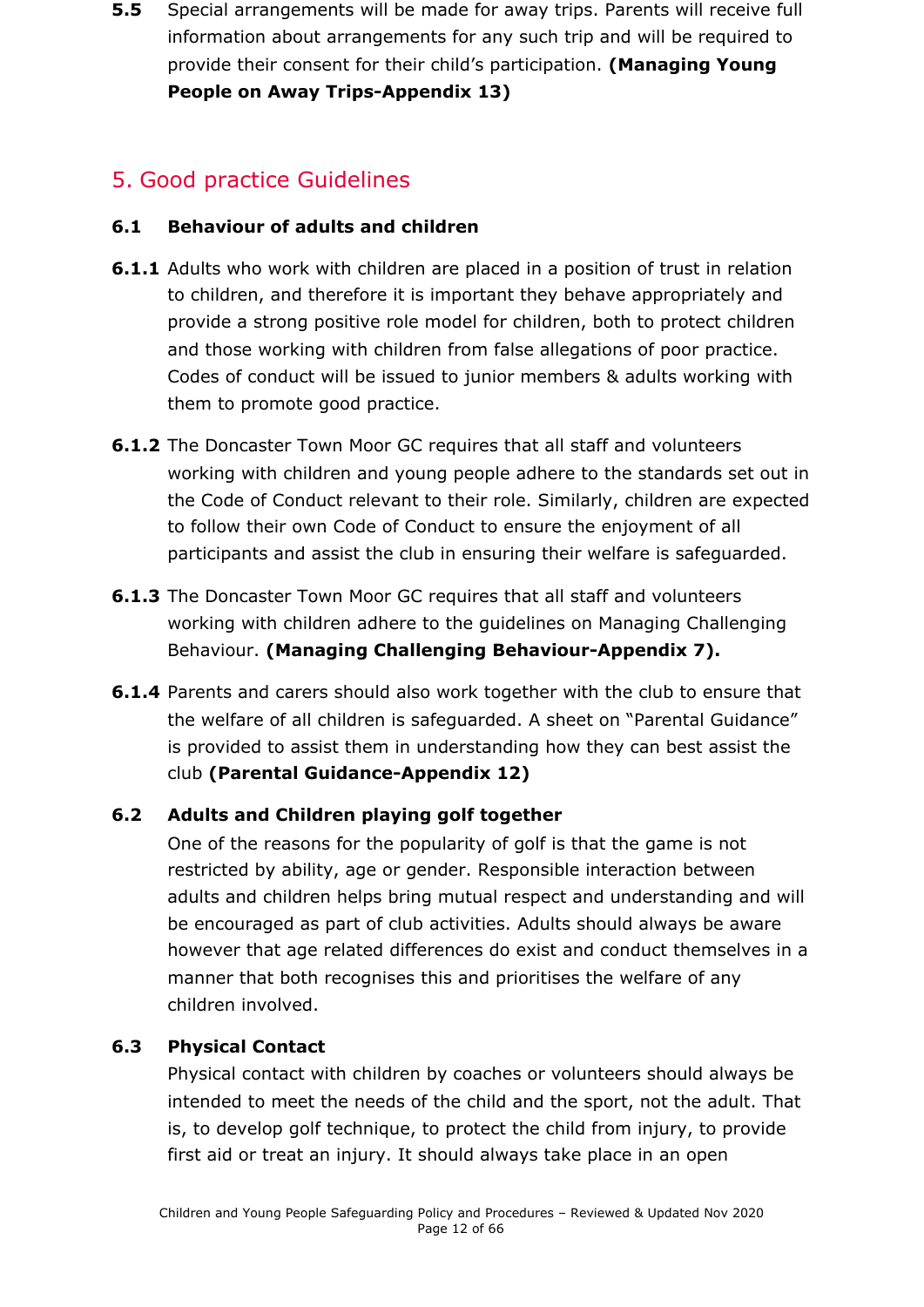environment, and should not, as a general principle, be made gratuitously or unnecessarily.

#### **6.4 Transport**

- **6.4.1** The club believes it is primarily the responsibility of parents/carers to transport their child/children to and from events. It is not the responsibility of club volunteers or coaches to transport children and young people to and from events, activities, tournaments or matches.
- **6.4.2** The club may make arrangements for transport in exceptional circumstances, such as team events. Where this is the case, the written permission of the parents of the relevant children will be sought. The drivers used will be checked for their suitability to transport and supervise children (see Section 1 Recruitment and Training) and their insurance arrangements verified.
- **6.4.3** Children and young people are often involved in competition. When taking young people away from their home club, consideration and planning needs to be paramount to ensure the duty of care for the young people within the team is fulfilled.

#### **6.5 Photography/ Videoing**

- **6.5.1** Permission will be sought from parents prior to the publication or use of any video or photographic images of their child, for instance in newspapers, websites or for coaching purposes. The personal details of the child will not be used in any promotional material. **(Photography Consent-Appendix 11)**
- **6.5.2** Any press/official photographers attending events will be required to seek permission from the club before taking photographs and also permission of parents to use the images. **(Photography Policy – Appendix 20)**

#### **6.6 Social Media**

Social media provides unique opportunities for the club to engage and develop relationships with people in a creative and dynamic forum where users are active participants. It is important that all staff, volunteers, coaches, officials/referees, board members, or anyone working on behalf of the club are aware of the club Social Media policy **(Social Media Guidance–Appendix 14)**

#### **6.7 Anti-Bullying Procedures**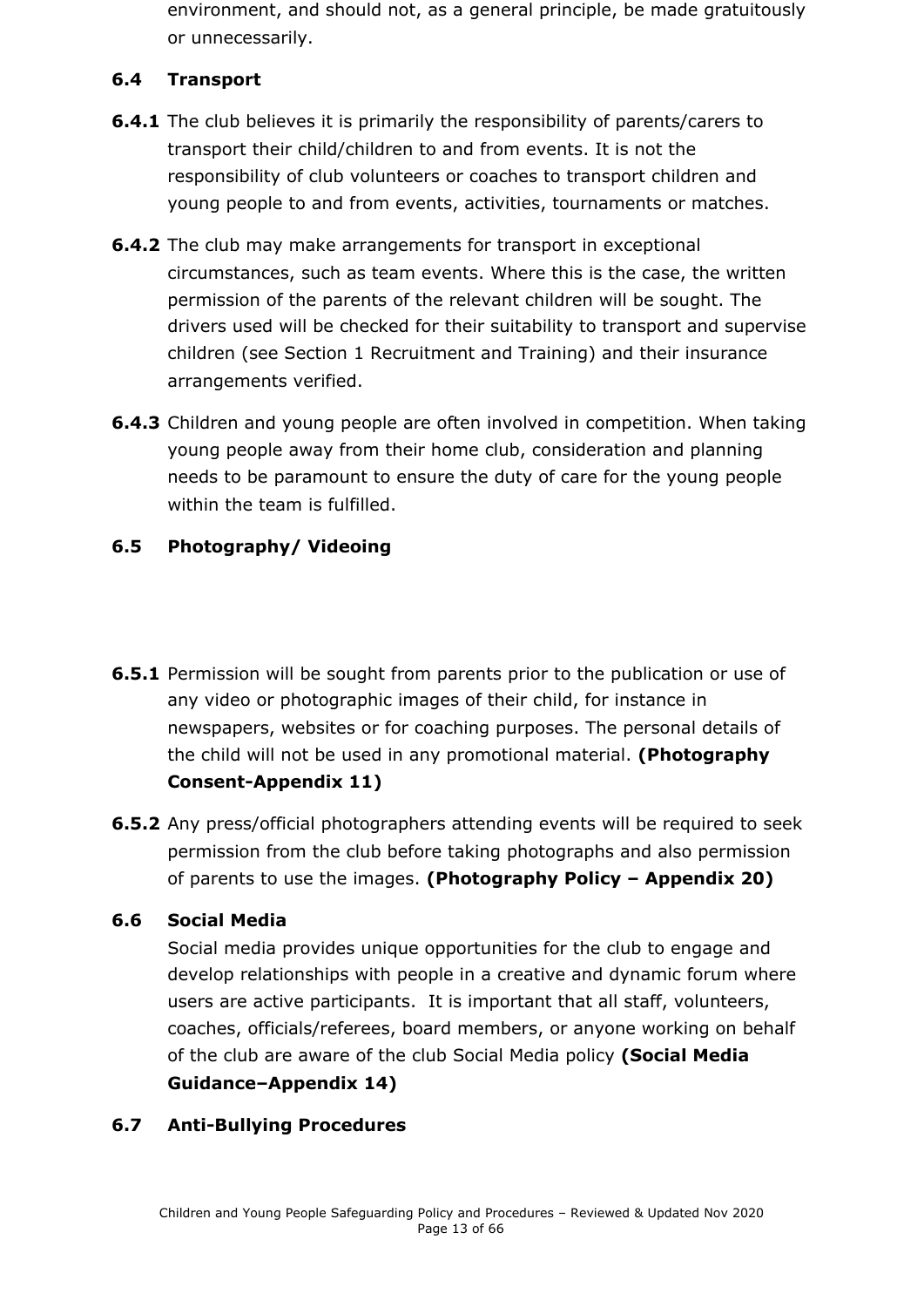- **6.7.1** We believe that every effort must be made to eradicate bullying in all its forms. Bullying can be difficult to define and can take many forms which can be categorised as;
	- Physical hitting, kicking, theft
	- Verbal homophobic or racist remarks, threats, name calling
	- $\bullet$  Emotional isolating an individual from activities or a group

All forms of bullying include;

- Deliberate hostility & aggression towards an individual(s)
- A victim who is weaker and less powerful than the bully or bullies
- An outcome which is always painful & distressing for the victim

Bullying behaviour may also include;

- Other forms of violence
- Sarcasm, spreading rumours, persistent teasing
- Tormenting, ridiculing, humiliation
- Racial taunts, graffiti, gestures
- Unwanted physical contact or abusive or offensive comments of a sexual nature.

The Club and its Staff, Volunteers & Coaches will not tolerate bullying in any of its forms during club matches, competitions, coaching or at any other time while at the club. **(Anti-Bullying Policy -Appendix 21)**

**6.7.2** We will:

- Provide a point of contact where those being bullied can report their concerns in confidence – The Club Welfare Officer.
- Take the problem seriously.
- Investigate any and all incidents and accusations of bullying.
- Talk to bullies and their victims separately along with their parents/carers.
- Impose sanctions where appropriate
- Keep a written record of all incidents referred to England Golf and the action taken.
- Have discussions about bullying and why it matters.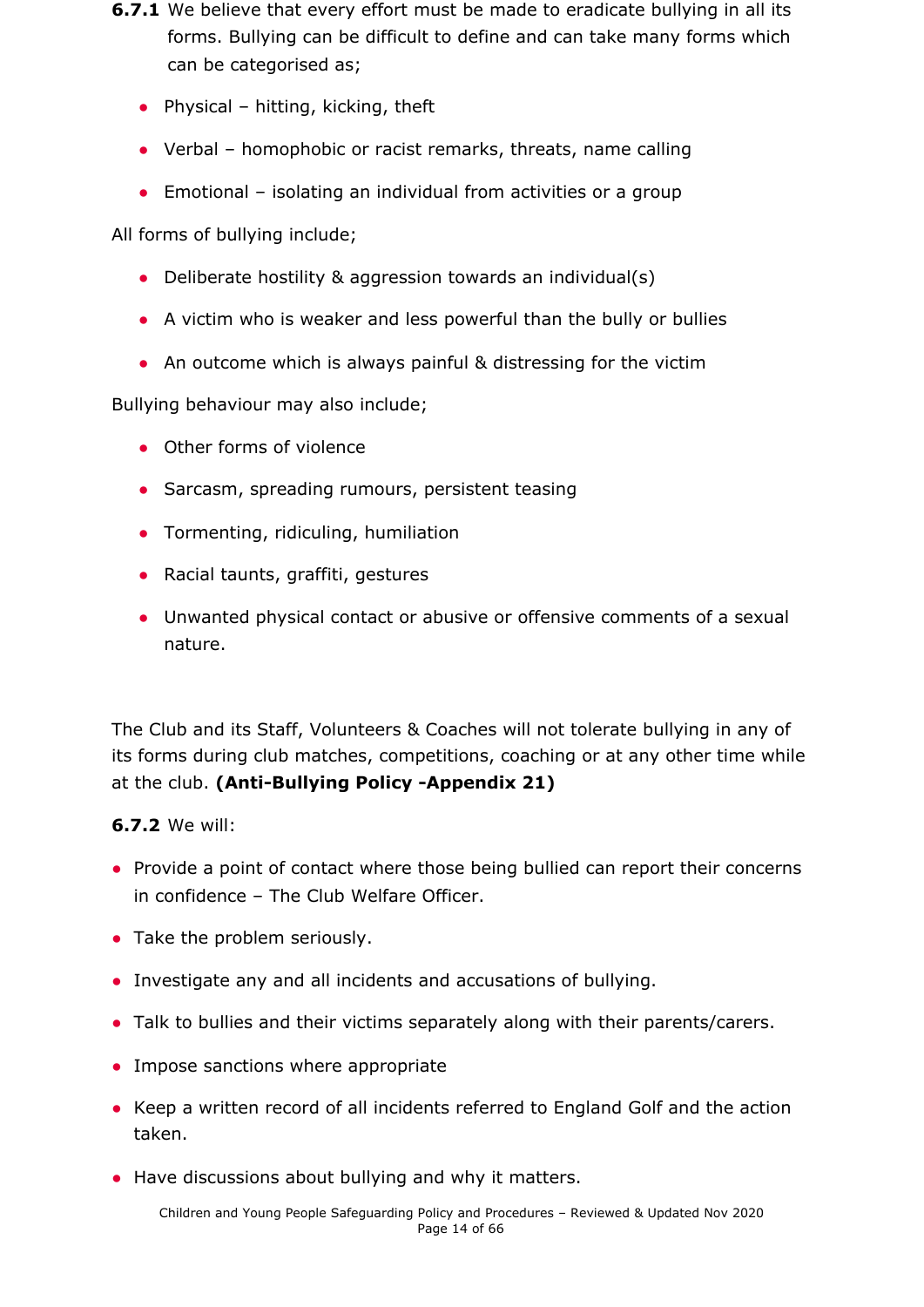#### **6.8 Confidentiality**

- **6.8.1** Details of all juniors will be kept on file in the office and will not be shared with a third party without parent/carer consent.
- **6.8.2** All concerns/allegations will be dealt with confidentially by the club and information will only be shared on a need to know basis, either internally or externally depending on the nature/seriousness of the concern/allegation.

#### **6.9 Changing rooms**

The changing rooms are used by all members & visitors. Juniors will only be supervised if needed at club organised events. Parents will be made aware that adults use the changing rooms throughout the day for changing & showering. Where a parent/carer does not consent to their child accessing the changing rooms, it is their responsibility to either supervise the child while in the changing rooms or ensure that they do not use them.

## <span id="page-14-0"></span>6. Useful Contacts

| <b>Golf Contacts</b>                             |                                                                                                                  |                                                                       |
|--------------------------------------------------|------------------------------------------------------------------------------------------------------------------|-----------------------------------------------------------------------|
| Name                                             | Address                                                                                                          | Number                                                                |
| Club Welfare Officer - Karl<br>Worby             | Doncaster Town Moor Golf Club.<br>Bawtry Road, Doncaster DN\$<br>5HU                                             | Mob: 07976705304<br>Email:<br>proshop@doncastertownmoorgolfclub.co.uk |
| <b>England Golf Lead Safeguarding</b><br>Officer | <b>England Golf</b><br><b>National Golf Centre</b><br>The Broadway<br>Woodhall Spa<br>Lincolnshire<br>$LN10$ 6PU | 01526 351824<br>safeguarding@englandgolf.org                          |
| Club Secretary - John Gillott                    | Doncaster Town Moor Golf Club.<br>Bawtry Road, Doncaster DN\$<br>5HU                                             | Mob: 07717944417<br>Email:honsecdtmgc@gmail.com                       |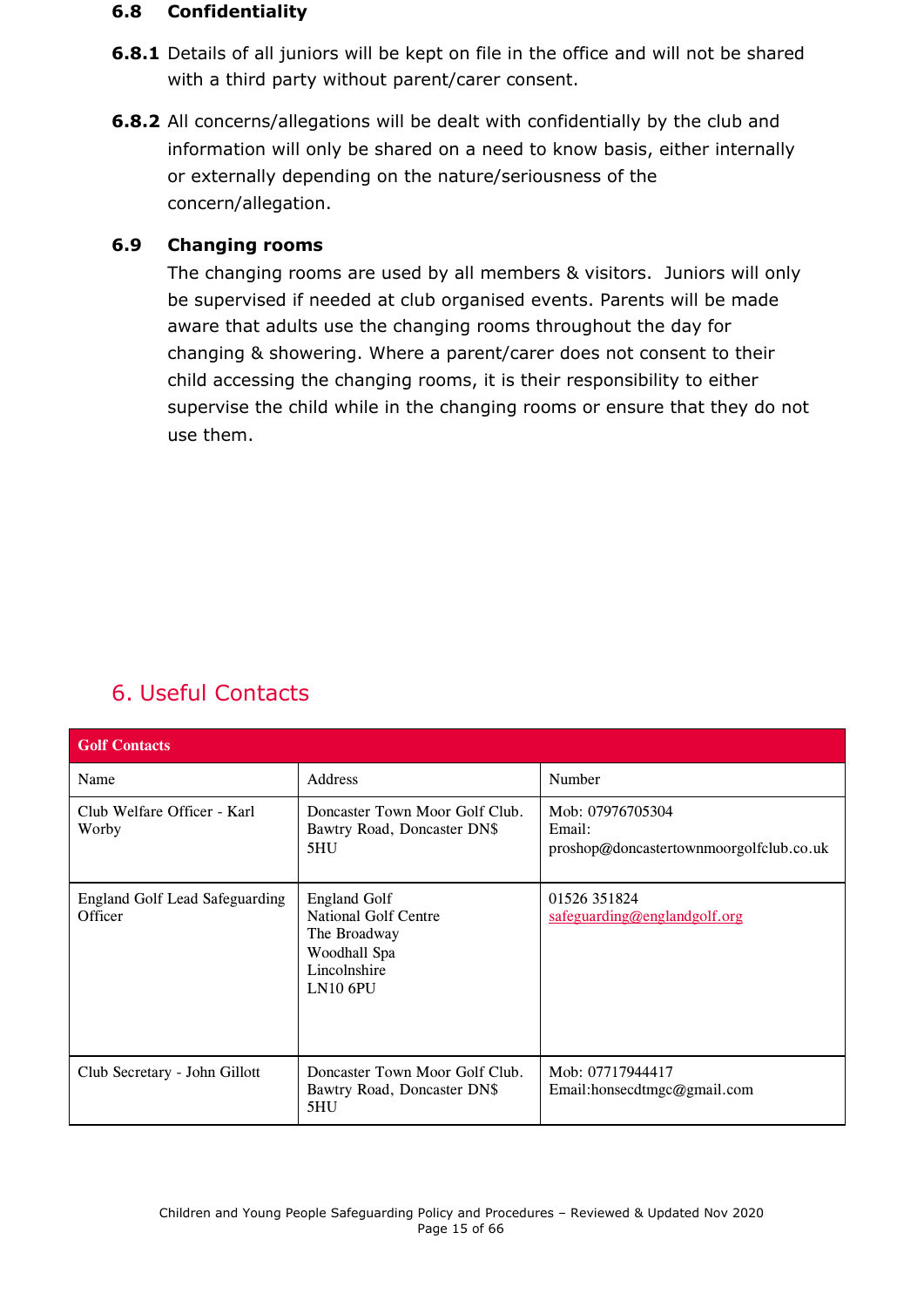| <b>Local Contacts</b>                                                                                                                                            |                                                             |                                                                                                       |
|------------------------------------------------------------------------------------------------------------------------------------------------------------------|-------------------------------------------------------------|-------------------------------------------------------------------------------------------------------|
| Local Children's Social Care<br>(including out of office hours contact)<br>NB. In an emergency, the Samaritans<br>will hold the Duty Officer's contact<br>number | 01302 736636<br>$(08:30-17:00)$ / 796000<br>$(17:00-08:30)$ | <b>OUT OF HOURS</b><br>796000 (17:00-08:30) and<br>weekends<br>The Emergency Social Work Duty<br>Team |
| Local Authority Designated Officer<br>(LADO)                                                                                                                     | 01302 737777 or 737748 or<br>737322 (08:30-17:00)           | 01302 737777 (17:00-08:30)                                                                            |
| <b>Samaritans</b>                                                                                                                                                |                                                             | 08457 90 90 90                                                                                        |
| Local Police child protection teams<br>In an emergency contact 999                                                                                               | 01302 737777                                                | 01302 737777                                                                                          |
| <b>NSPCC</b> Freephone<br>24 hour Helpline                                                                                                                       |                                                             | 0808 800 5000                                                                                         |
| NSPCC Whistleblowing Helpline for<br>Professionals                                                                                                               |                                                             | 0808 028 0285                                                                                         |

<span id="page-15-0"></span>

| <b>National Contacts</b>             |                                                                              |                                         |
|--------------------------------------|------------------------------------------------------------------------------|-----------------------------------------|
| The NSPCC                            | <b>National Centre</b><br>42 Curtain Road<br>London<br>EC <sub>2</sub> A 3NH | Tel: 0808 800 5000<br>help@nspcc.org.uk |
| Childline UK                         | Freepost 1111<br>London N1 OBR                                               | Tel: 0800 1111                          |
| NI Childline                         | 74 Duke Street<br>Londonderry                                                | Tel: 028 90 327773                      |
| NSPCC Child Protection in Sport Unit | 3 Gilmour Close<br><b>Beaumont</b> Leys<br>Leicester<br>LE4 1EZ              | Tel: 0116 234 7278<br>cpsu@nspcc.org.uk |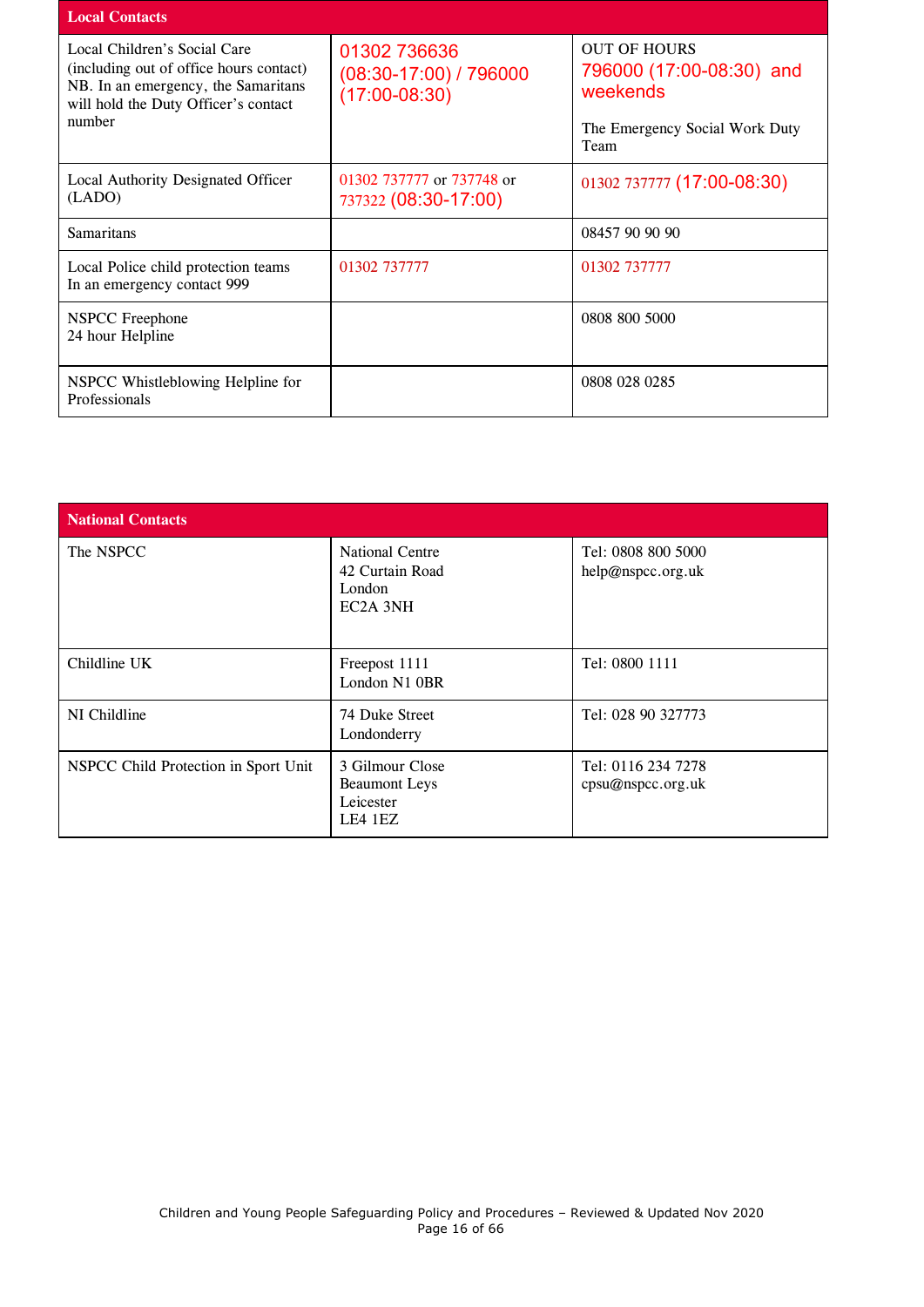#### Volunteer / Staff Job Application Form – Doncaster Town Moor GC

| <b>Position Applied for:</b>                 |
|----------------------------------------------|
| <b>Personal Details</b>                      |
| Title: Mr/Mrs/Miss/Dr/Other (please specify) |
| Full Name:                                   |
| Any previous surname:                        |
| Date and place of birth:                     |
| National Insurance Number:                   |
| Present Address:                             |
| Post Code:                                   |
| Telephone Numbers:                           |
| Email address:                               |
| Current Occupation:                          |
| Name and address of Organisation:            |
|                                              |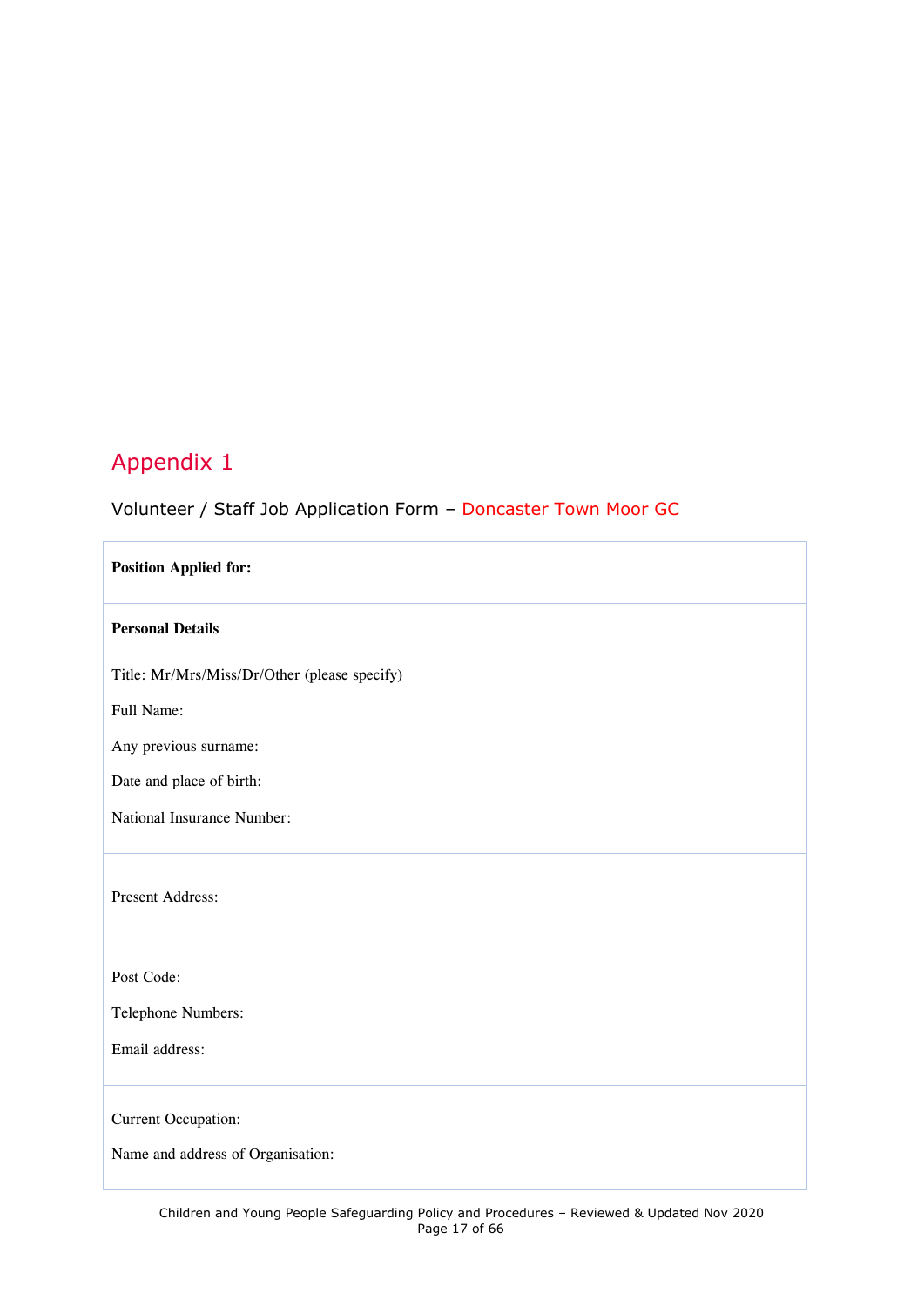| Role:<br><b>Start Date:</b>                                                                                                                                                                                                                                                                                                                                                                                |                                                                                                                                                                                                                  |  |  |
|------------------------------------------------------------------------------------------------------------------------------------------------------------------------------------------------------------------------------------------------------------------------------------------------------------------------------------------------------------------------------------------------------------|------------------------------------------------------------------------------------------------------------------------------------------------------------------------------------------------------------------|--|--|
| Relevant Experience including any previous experience of working with children and young people:                                                                                                                                                                                                                                                                                                           |                                                                                                                                                                                                                  |  |  |
| <b>Reasons for applying:</b>                                                                                                                                                                                                                                                                                                                                                                               |                                                                                                                                                                                                                  |  |  |
| <b>References:</b>                                                                                                                                                                                                                                                                                                                                                                                         | Please provide the names and addresses of two people who know you well (one personal, one professional –<br>current or previous employer, who are not related to you) whom we can contact to obtain a reference: |  |  |
| Name:                                                                                                                                                                                                                                                                                                                                                                                                      | Name:                                                                                                                                                                                                            |  |  |
| <b>Address:</b>                                                                                                                                                                                                                                                                                                                                                                                            | <b>Address:</b>                                                                                                                                                                                                  |  |  |
| <b>Telephone Number:</b>                                                                                                                                                                                                                                                                                                                                                                                   | <b>Telephone Number:</b>                                                                                                                                                                                         |  |  |
| <b>Data Protection Notification:</b><br>Information you have provided in completing this form will be used to process your application. Doncaster<br>Town Moor GC will keep the information you have supplied confidential and will not divulge it to third<br>parties, except where required by law, or where we have retained the services of a third party<br>representative to act on yout/our behalf. |                                                                                                                                                                                                                  |  |  |
| <b>Authorisation:</b>                                                                                                                                                                                                                                                                                                                                                                                      | I have read the Data Protection notification and understand and agree to the use of my personal data in<br>accordance with the Data Protection Act 2018, GDPR and all relevant data protection legislation.      |  |  |
| Signed:                                                                                                                                                                                                                                                                                                                                                                                                    | Date:                                                                                                                                                                                                            |  |  |
| <b>Declaration:</b><br>lead to the termination of my appointment.                                                                                                                                                                                                                                                                                                                                          | I confirm that the information I have provided is correct and that any false or misleading information may                                                                                                       |  |  |
| Signed:                                                                                                                                                                                                                                                                                                                                                                                                    | Date:                                                                                                                                                                                                            |  |  |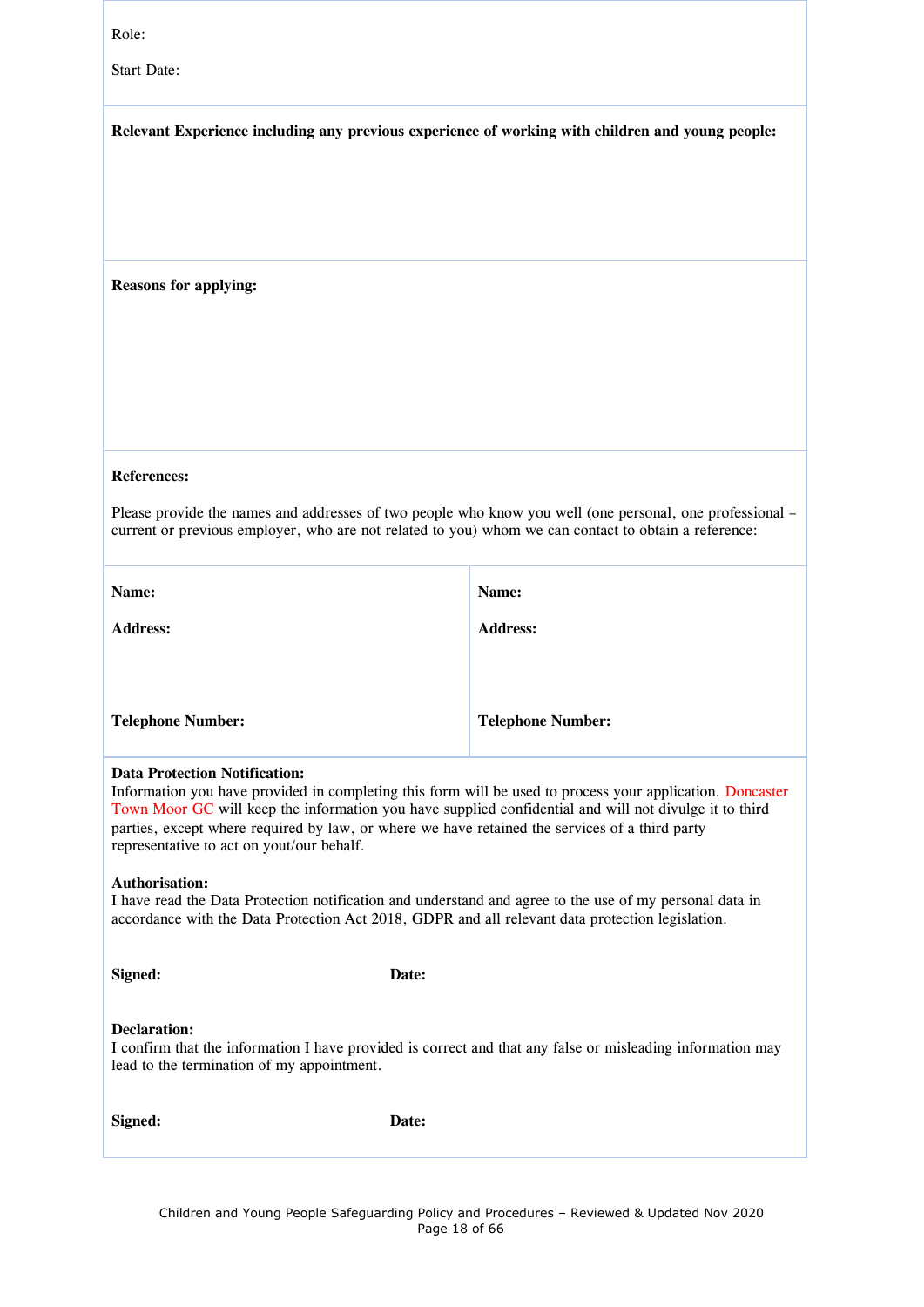#### <span id="page-18-0"></span>**Self-Disclosure Form – Doncaster Town Moor GC**

To be completed at the same time as the application form:

Private and Confidential

For roles involving contact with children (under 18 year olds).

All information will be treated as confidential and managed in accordance with relevant data protection legislation and guidance. You have a right of access to information held on you under the Data Protection Act 2018.

#### **Part One**

| For completion by the organisation:                                                                                                              |                         |        |  |
|--------------------------------------------------------------------------------------------------------------------------------------------------|-------------------------|--------|--|
| Name:                                                                                                                                            |                         |        |  |
| <b>Address and Postcode:</b>                                                                                                                     |                         |        |  |
| <b>Telephone/Mobile No:</b>                                                                                                                      |                         |        |  |
| Date of Birth:                                                                                                                                   |                         |        |  |
| Gender:                                                                                                                                          | <b>Male</b><br>$\prime$ | Female |  |
| Identification (tick box below):                                                                                                                 |                         |        |  |
| I confirm that I have seen identification documents relating to this person, and I confirm to<br>the best of my ability that these are accurate. |                         |        |  |
| <b>Either</b>                                                                                                                                    |                         |        |  |
| <b>UK Passport Number and Issuing Office</b>                                                                                                     |                         |        |  |
| <b>UK Driving Licence Number (with picture)</b>                                                                                                  |                         |        |  |
| <b>Plus</b>                                                                                                                                      |                         |        |  |
| <b>National Insurance Card or current Work</b><br><b>Permit Number</b>                                                                           |                         |        |  |
| <b>Signature of authorised Employing Officer:</b>                                                                                                |                         |        |  |
| Print name:                                                                                                                                      |                         |        |  |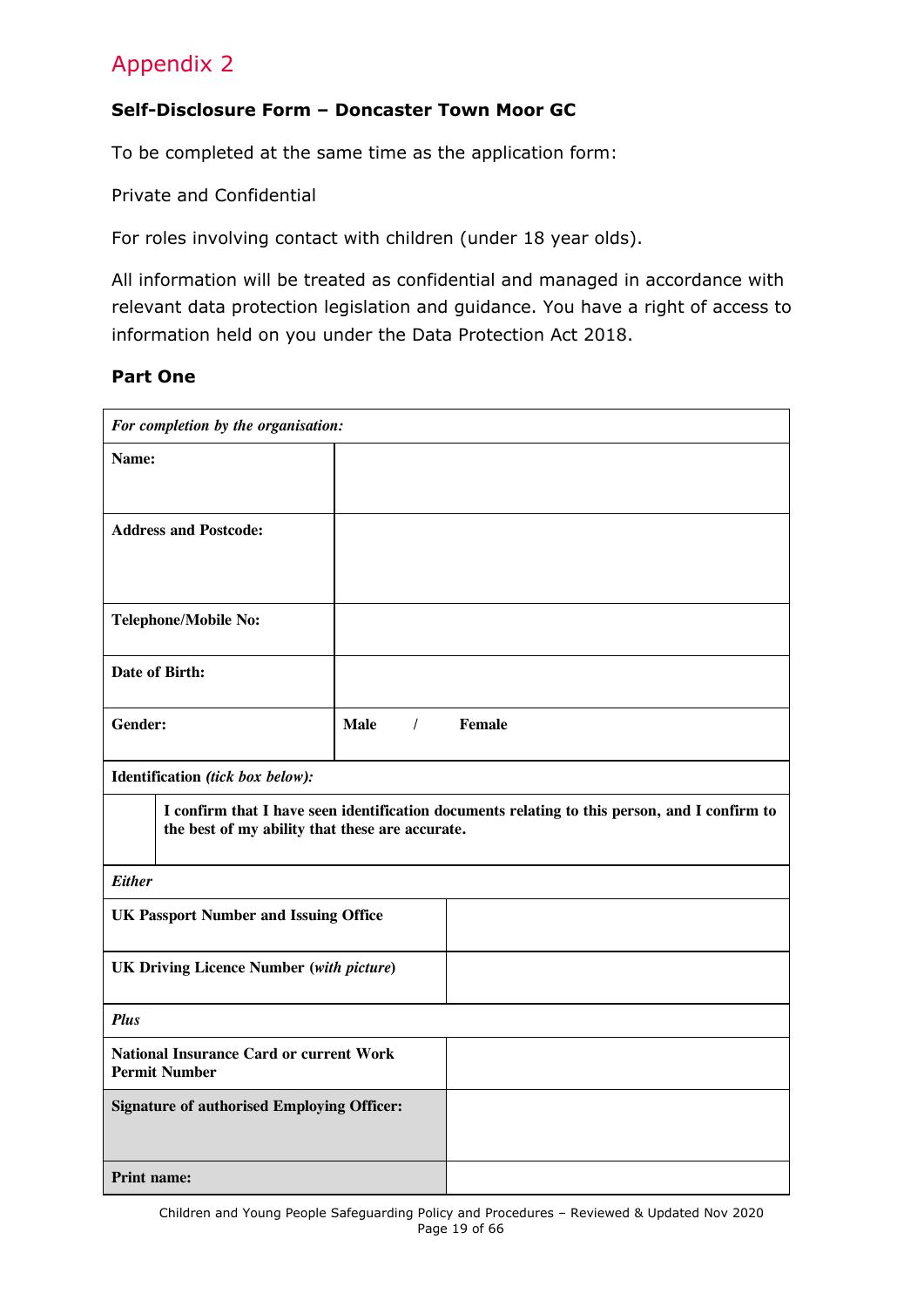| Date: |  |
|-------|--|

#### **Part Two**

**NOTE:** If the role you have applied for involves frequent or regular contact with or responsibility for children you will also be required to provide a valid DBS (Disclosure and Barring Service) certificate which will provide details of criminal convictions; this may also include a Barring List check depending on the nature of the role (see organisational guidance about eligibility for DBS checks).

| <b>YES</b><br>N <sub>O</sub><br>Have you ever been known to any Children's Services department as being a<br>$\prime$<br>risk or potential risk to children?<br>(if Yes, please provide further<br>information below):<br>Have you been the subject of any disciplinary investigation and/or sanction by<br>NO<br><b>YES</b><br>$\prime$<br>any organisation due to concerns about your behaviour towards children?<br>(if Yes, please provide further<br>information)<br>Confirmation of Declaration (tick box below)<br>I agree that the information provided here may be processed in connection with recruitment purposes and I<br>understand that an offer of employment may be withdrawn or dismissal may result if information is not<br>disclosed by me and subsequently come to the organisation's attention.<br>In accordance with the organisation's procedures if required I agree to provide a valid DBS certificate and<br>consent to the organisation clarifying any information provided on the disclosure with the agencies providing it.<br>I agree to inform the organisation within 24 hours if I am subsequently investigated by any agency or<br>organisation in relation to concerns about my behaviour towards children or young people.<br>I understand that the information contained on this form, the results of the DBS check and information supplied<br>by third parties may be supplied by the organisation to other persons or organisations in circumstances where<br>this is considered necessary to safeguard other children.<br>Signature:<br>Print name:<br>Date: | For completion by the individual (named in Part one): |  |  |
|---------------------------------------------------------------------------------------------------------------------------------------------------------------------------------------------------------------------------------------------------------------------------------------------------------------------------------------------------------------------------------------------------------------------------------------------------------------------------------------------------------------------------------------------------------------------------------------------------------------------------------------------------------------------------------------------------------------------------------------------------------------------------------------------------------------------------------------------------------------------------------------------------------------------------------------------------------------------------------------------------------------------------------------------------------------------------------------------------------------------------------------------------------------------------------------------------------------------------------------------------------------------------------------------------------------------------------------------------------------------------------------------------------------------------------------------------------------------------------------------------------------------------------------------------------------------------------------------------------|-------------------------------------------------------|--|--|
|                                                                                                                                                                                                                                                                                                                                                                                                                                                                                                                                                                                                                                                                                                                                                                                                                                                                                                                                                                                                                                                                                                                                                                                                                                                                                                                                                                                                                                                                                                                                                                                                         |                                                       |  |  |
|                                                                                                                                                                                                                                                                                                                                                                                                                                                                                                                                                                                                                                                                                                                                                                                                                                                                                                                                                                                                                                                                                                                                                                                                                                                                                                                                                                                                                                                                                                                                                                                                         |                                                       |  |  |
|                                                                                                                                                                                                                                                                                                                                                                                                                                                                                                                                                                                                                                                                                                                                                                                                                                                                                                                                                                                                                                                                                                                                                                                                                                                                                                                                                                                                                                                                                                                                                                                                         |                                                       |  |  |
|                                                                                                                                                                                                                                                                                                                                                                                                                                                                                                                                                                                                                                                                                                                                                                                                                                                                                                                                                                                                                                                                                                                                                                                                                                                                                                                                                                                                                                                                                                                                                                                                         |                                                       |  |  |
|                                                                                                                                                                                                                                                                                                                                                                                                                                                                                                                                                                                                                                                                                                                                                                                                                                                                                                                                                                                                                                                                                                                                                                                                                                                                                                                                                                                                                                                                                                                                                                                                         |                                                       |  |  |
|                                                                                                                                                                                                                                                                                                                                                                                                                                                                                                                                                                                                                                                                                                                                                                                                                                                                                                                                                                                                                                                                                                                                                                                                                                                                                                                                                                                                                                                                                                                                                                                                         |                                                       |  |  |
|                                                                                                                                                                                                                                                                                                                                                                                                                                                                                                                                                                                                                                                                                                                                                                                                                                                                                                                                                                                                                                                                                                                                                                                                                                                                                                                                                                                                                                                                                                                                                                                                         |                                                       |  |  |
|                                                                                                                                                                                                                                                                                                                                                                                                                                                                                                                                                                                                                                                                                                                                                                                                                                                                                                                                                                                                                                                                                                                                                                                                                                                                                                                                                                                                                                                                                                                                                                                                         |                                                       |  |  |
|                                                                                                                                                                                                                                                                                                                                                                                                                                                                                                                                                                                                                                                                                                                                                                                                                                                                                                                                                                                                                                                                                                                                                                                                                                                                                                                                                                                                                                                                                                                                                                                                         |                                                       |  |  |
|                                                                                                                                                                                                                                                                                                                                                                                                                                                                                                                                                                                                                                                                                                                                                                                                                                                                                                                                                                                                                                                                                                                                                                                                                                                                                                                                                                                                                                                                                                                                                                                                         |                                                       |  |  |
|                                                                                                                                                                                                                                                                                                                                                                                                                                                                                                                                                                                                                                                                                                                                                                                                                                                                                                                                                                                                                                                                                                                                                                                                                                                                                                                                                                                                                                                                                                                                                                                                         |                                                       |  |  |
|                                                                                                                                                                                                                                                                                                                                                                                                                                                                                                                                                                                                                                                                                                                                                                                                                                                                                                                                                                                                                                                                                                                                                                                                                                                                                                                                                                                                                                                                                                                                                                                                         |                                                       |  |  |

**Club Welfare Officer …………………………………………..:**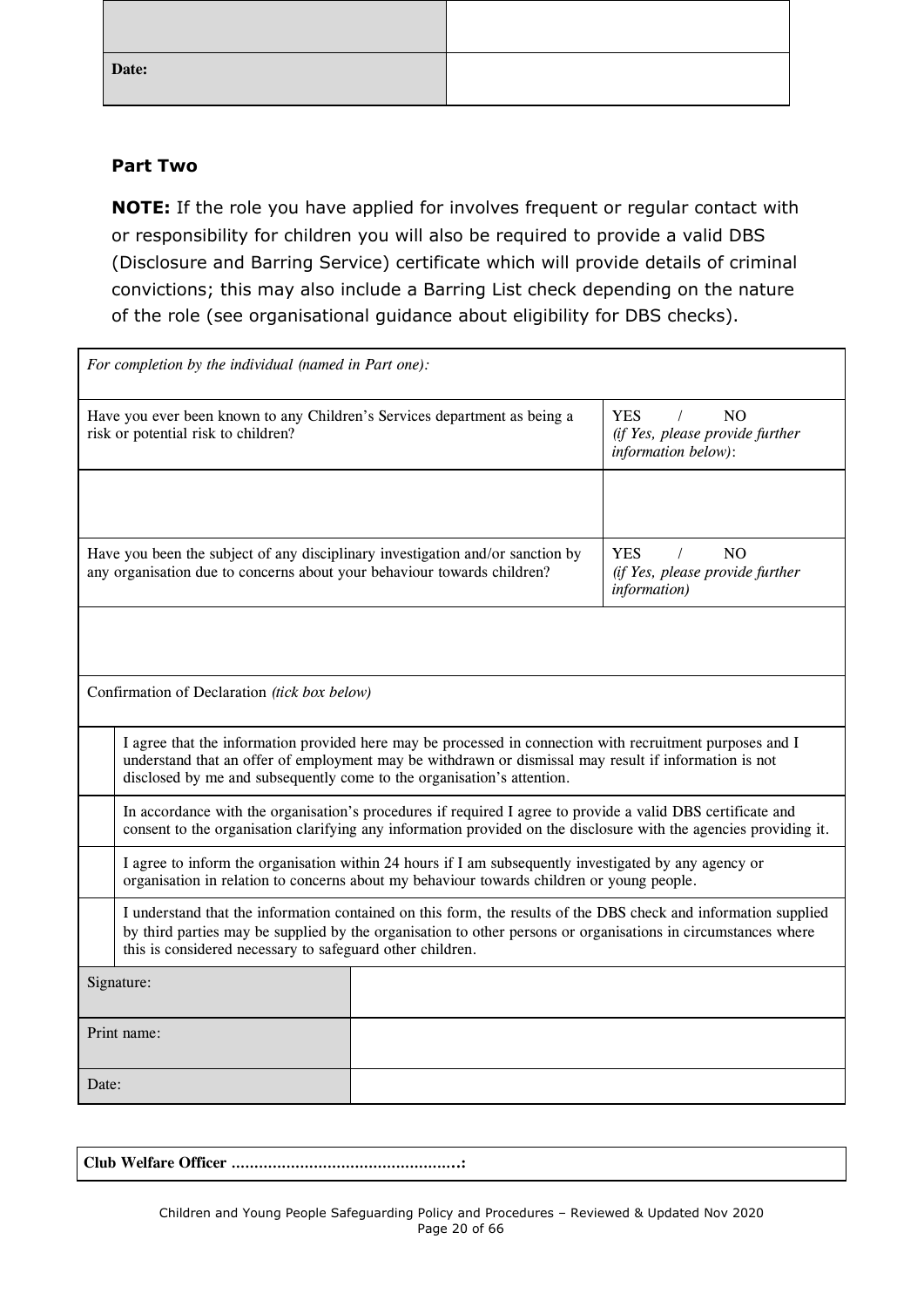I have seen and checked the above responses, if any of the boxes above are ticked YES, I have referred this **form to England Golf Governance Department for a risk assessment and advice.**

**Signed: date:**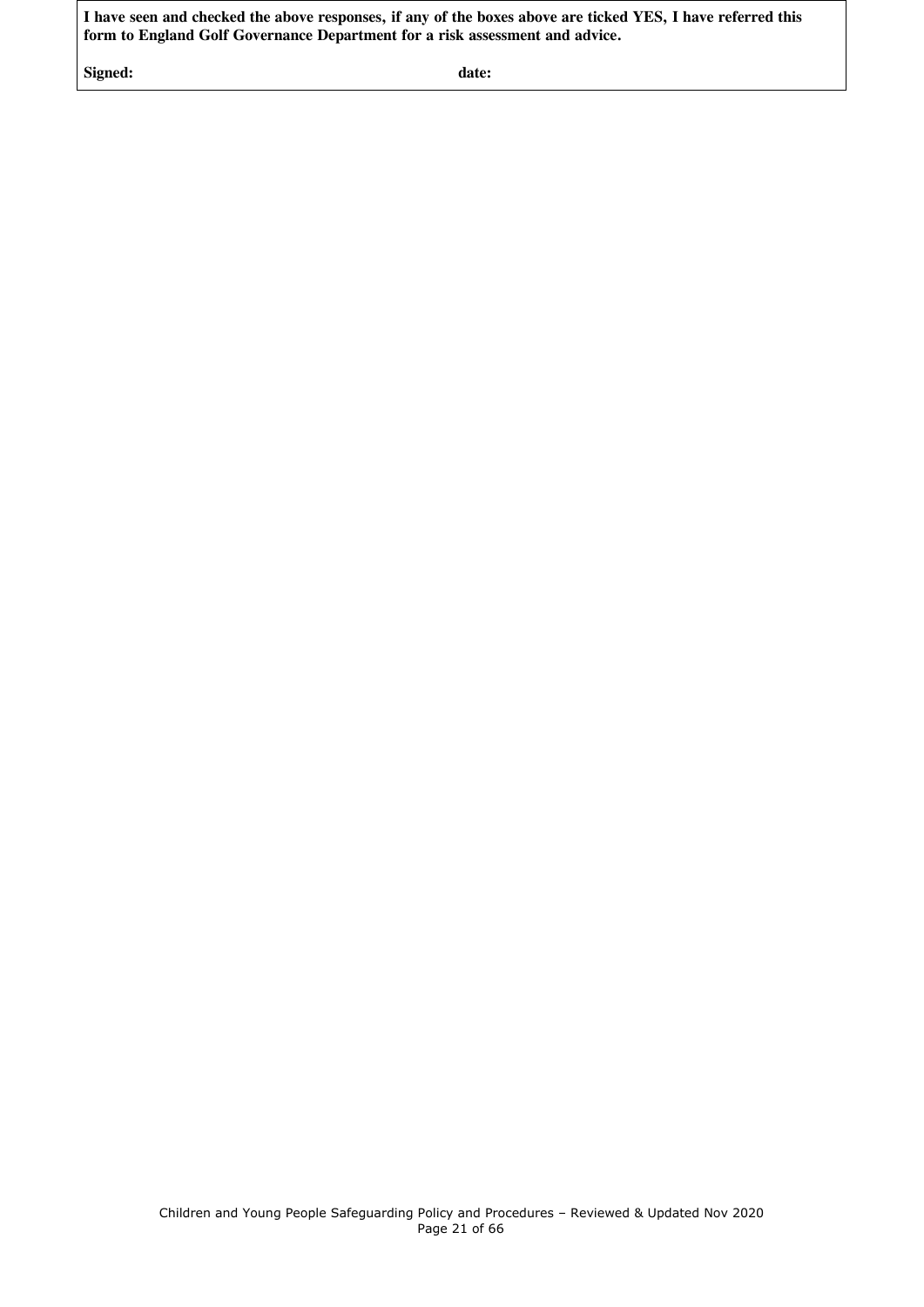#### <span id="page-21-0"></span>Reference form - Doncaster Town Moor GC

#### Reference form

#### (Name)

has expressed an interest in becoming a club member of staff, volunteer / coach\* (\*delete as appropriate) and has given your name as a referee. As this post involves substantial access to children and as an organisation committed to safeguarding

children, it is important that if you have any reason to be concerned about this applicant that you do not complete the following form, but please contact me on: Telephone:

Name:

Organisation:

Any information disclosed in this reference will be treated in confidence and in accordance with relevant legislation and guidance, and will only be shared with the person conducting the assessment of a candidate's suitability for a post, if he or she is offered the position in question.

- How long have you known the person?
- In what capacity?
- What attributes does this person have which would make him/her suited to a role working with children?
- How would you describe his/her personality?

<span id="page-21-1"></span>Signed: Date:

#### Appendix 4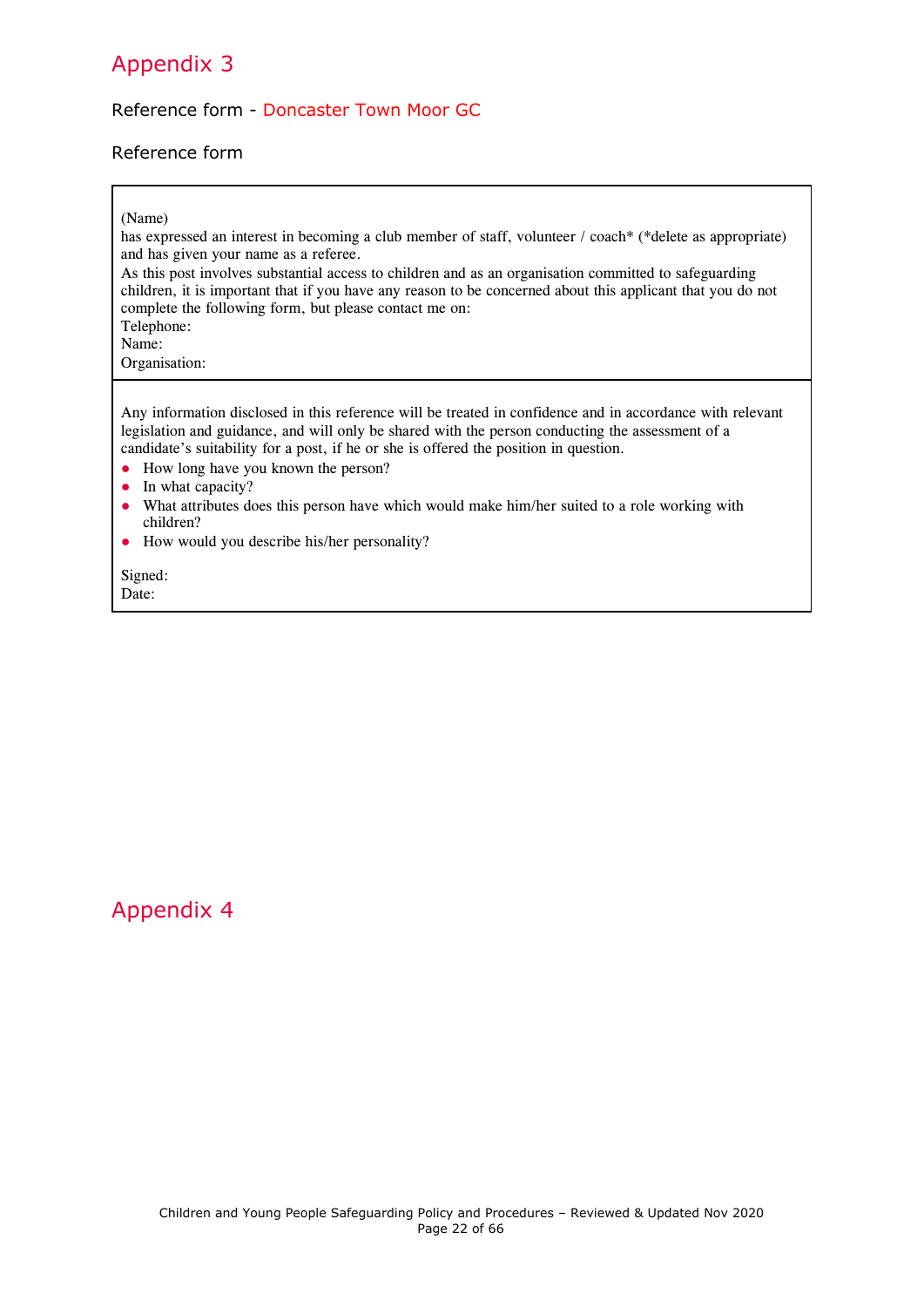

#### **Doncaster Town Moor Golf Club**

#### **Code of Conduct for staff, coaches & volunteers**

- Respect the rights, dignity and worth of every person within the context of golf
- Treat everyone equally and do not discriminate on the grounds of age, gender, race, religion or belief, sexual orientation or disability
- If you see any form of discrimination, do not condone it or allow it to go unchallenged
- Place the well-being and safety of the young person above the development of performance
- Develop an appropriate working relationship with young people, based on mutual trust and respect
- Ensure that physical contact is appropriate and necessary and is carried out within recommended guidelines with the young person's full consent and approval
- Always work in an open environment (e.g. avoid private or unobserved situations and encourage an open environment)
- Do not engage in any form of sexually related contact with a young player. This is strictly forbidden as is sexual innuendo, flirting or inappropriate gestures and terms
- You should not have regular contact outside your club role with the juniors and should not engage in regular communication through text, email or social network sites
- Know and understand the Doncaster Town Moor GC Child Safeguarding Policies and Procedures
- Respect young people's opinions when making decisions about their participation in golf
- Inform players and parents of the requirements of golf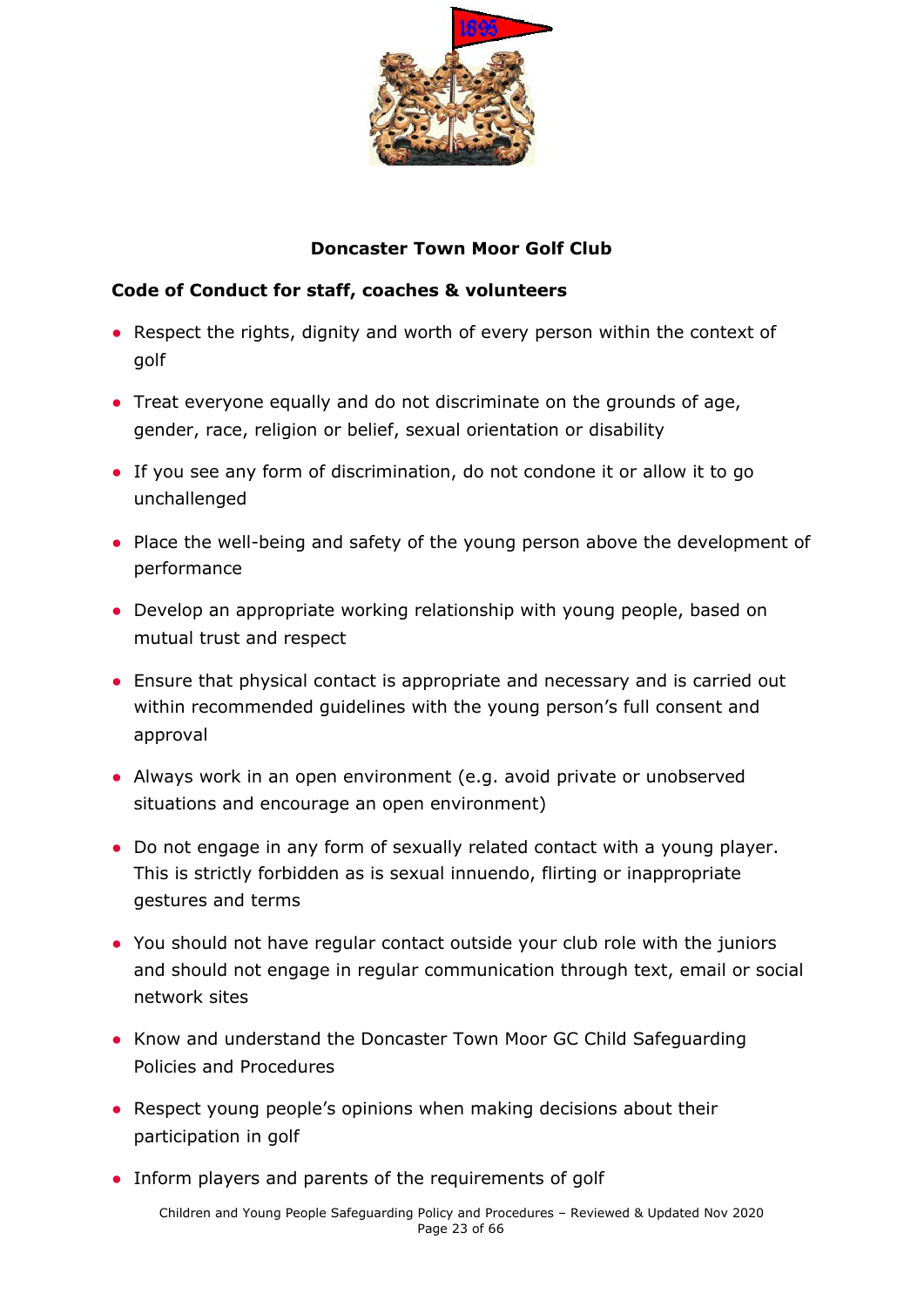- Be aware of and report any conflict of interest as soon as it becomes apparent
- Display high standards of language, manner, punctuality, preparation and presentation
- Do not smoke, drink or use recreational drugs while actively working with young people in the club. This reflects a negative image and could compromise the safety of the young people
- Do not give young people alcohol when they are under the care of the club
- Hold relevant qualifications and insurance cover. All Staff, Volunteers & Coaches who work regularly with children must have current DBS clearance, approved by England Golf Governance Department
- Ensure the activities are appropriate for the age, maturity, experience and ability of the individual
- Promote the positive aspects of golf e.g. fair play
- Display high standards of behaviour and appearance
- Follow Club Procedures & good practice quidelines
- Ensure that you attend appropriate training to keep up to date with your role and the welfare of young people
- Report any concerns you may have in relation to a child or the behaviour of an adult, following reporting procedures laid down by the Doncaster Town Moor GC

<span id="page-23-0"></span>

| Signed:            | Date: |
|--------------------|-------|
| <b>PRINT NAME:</b> |       |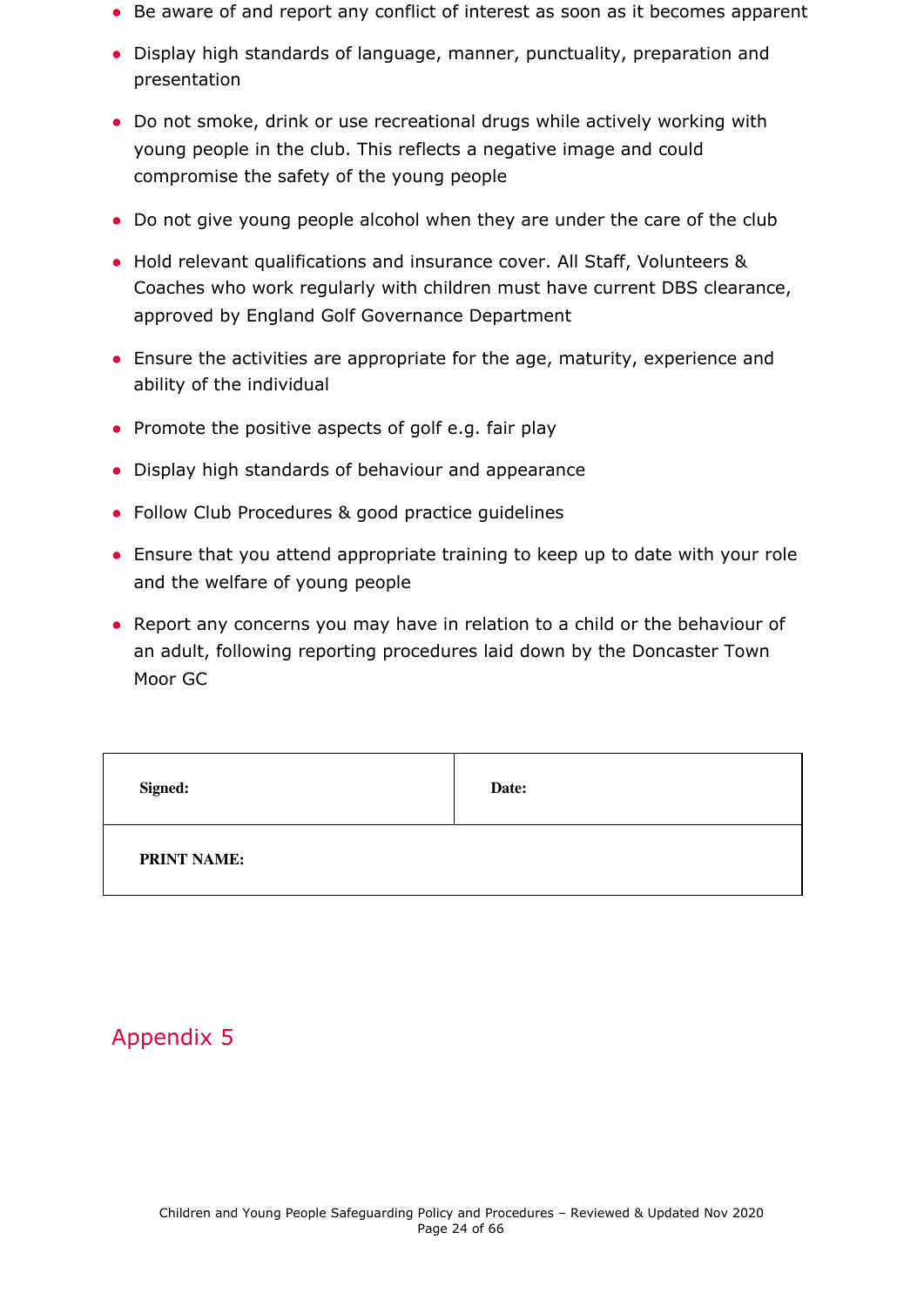

#### **Doncaster Town Moor Golf Club**

#### **Code of Conduct for Young Golfers**

As a young golfer taking part in a Doncaster Town Moor GC activity, you should:

- Help create and maintain an environment free of fear and harassment
- Demonstrate fair play and apply golf's standards both on and off the course
- Understand that you have the right to be treated as an individual
- Respect the advice that you receive
- Treat others as you would wish to be treated yourself
- Respect other people and their differences
- Look out for yourself and for the welfare of others
- Speak out (to your parents or a club representative) if you consider that you or others have been poorly treated
- Be organised and on time
- Tell someone in authority if you are leaving the venue
- Accept that these guidelines are in place for the well-being of all concerned
- Treat organisers and coaches with respect
- Observe instructions or restrictions requested by the adults looking after you

You should not take part in any irresponsible, abusive, inappropriate or illegal behaviour which includes:

• Smoking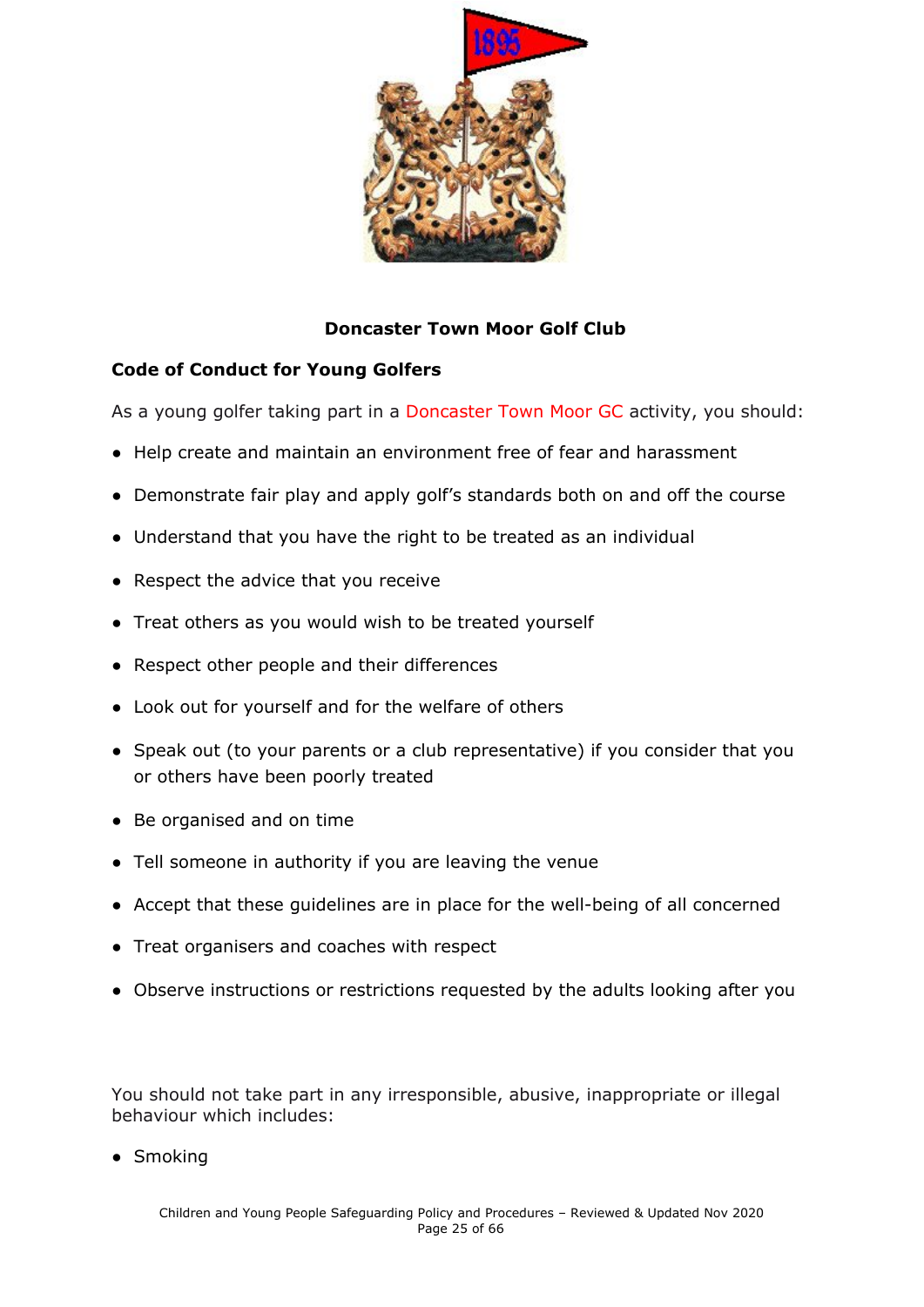- Using foul language
- Publicly using critical or disrespectful descriptions of others either in person or through text, email or social network sites
- Consuming alcohol, illegal performance-enhancing drugs or stimulants
- Children participating in Golf at Doncaster Town Moor Golf Club should be aware of any dangers getting to the course and around it. When crossing the roads to the golf course, the pelican crossings are to be used and if a child is under 12 years of age must be accompanied by a responsible adult.When playing on race days the stewards marshalling the Tan Crossing must be obeyed.It is also to be noted that members of the public have a right to walk the course and players must be aware of them.

Child Signature **Print Name** 

<span id="page-25-0"></span>Parent/Carer Signature **Print Name** 

Appendix 6



#### **Doncaster Town Moor Golf Club**

Code of Conduct for Parents/Carers of Young Golfers Children and Young People Safeguarding Policy and Procedures – Reviewed & Updated Nov 2020 Page 26 of 66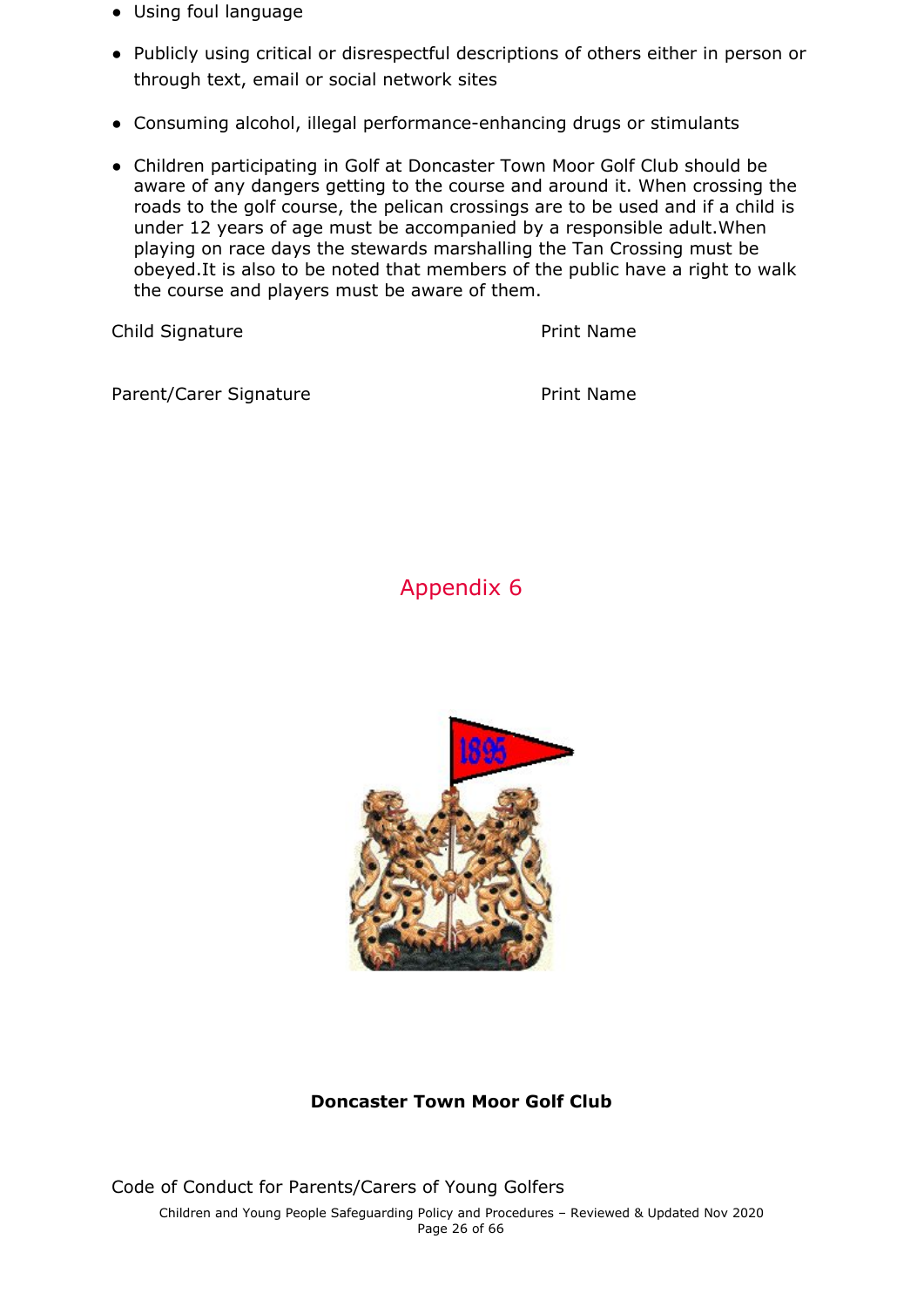As parents you are expected to:

- Positively reinforce your child and show an interest in their chosen activity
- Do not place your child under pressure or push them in to activities they do not want to do
- Be realistic and supportive
- Promote your child's participation in playing sport for fun
- Complete and return the Player Profile Form and Consents pertaining to your child's participation in activities at Doncaster Town Moor GC
- Report and update Doncaster Town Moor GC with any changes relevant to your child's health and wellbeing
- Deliver and collect your child punctually before and after coaching sessions/competitions
- Ensure your child has clothing and kit appropriate to the weather conditions
- Ensure you child has appropriate equipment, plus adequate food and drink
- Ensure that you child understands the rules of Golf
- Teach your child that they can only do their best
- Ensure that your child understands their Code of Conduct
- Behave responsibly at Doncaster Town Moor GC and on the golf course; do not embarrass your child
- Show appreciation and support the coaches, volunteers and staff at Doncaster Town Moor GC
- Accept the decision and judgement of the officials during events and competition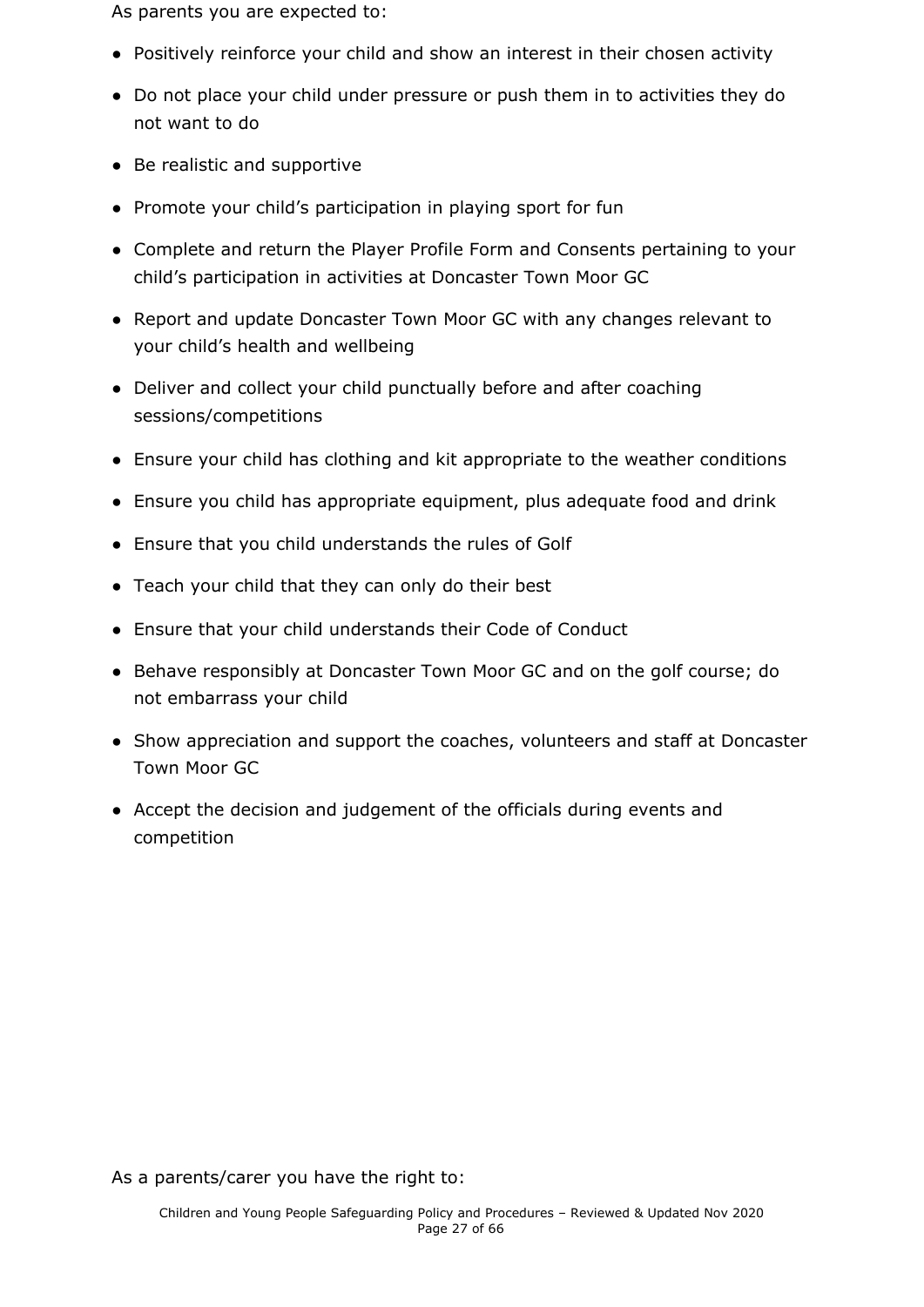- Be assured that your child is safeguarded during their participation in the sport
- Be informed of problems or concerns relating to your child
- Be informed if your child is injured
- Have consent sought for issues such as trips and photography
- Contribute to the decisions of the club
- Have any concerns about any aspect of your child's welfare listened to and responded to

Any breaches of this code of conduct will be dealt with immediately by The Management Committee at Doncaster Town Moor GC. Persistent concerns or breaches may result in you being asked not to attend games if your attendance is considered detrimental to the welfare of young participants.

The ultimate action should a parent/carer continue to breach the code of conduct may be the Doncaster Town Moor GC regrettably asking your child to leave the session, event or club.

| Signed:     | Date: |
|-------------|-------|
| PRINT NAME: |       |

## Appendix 7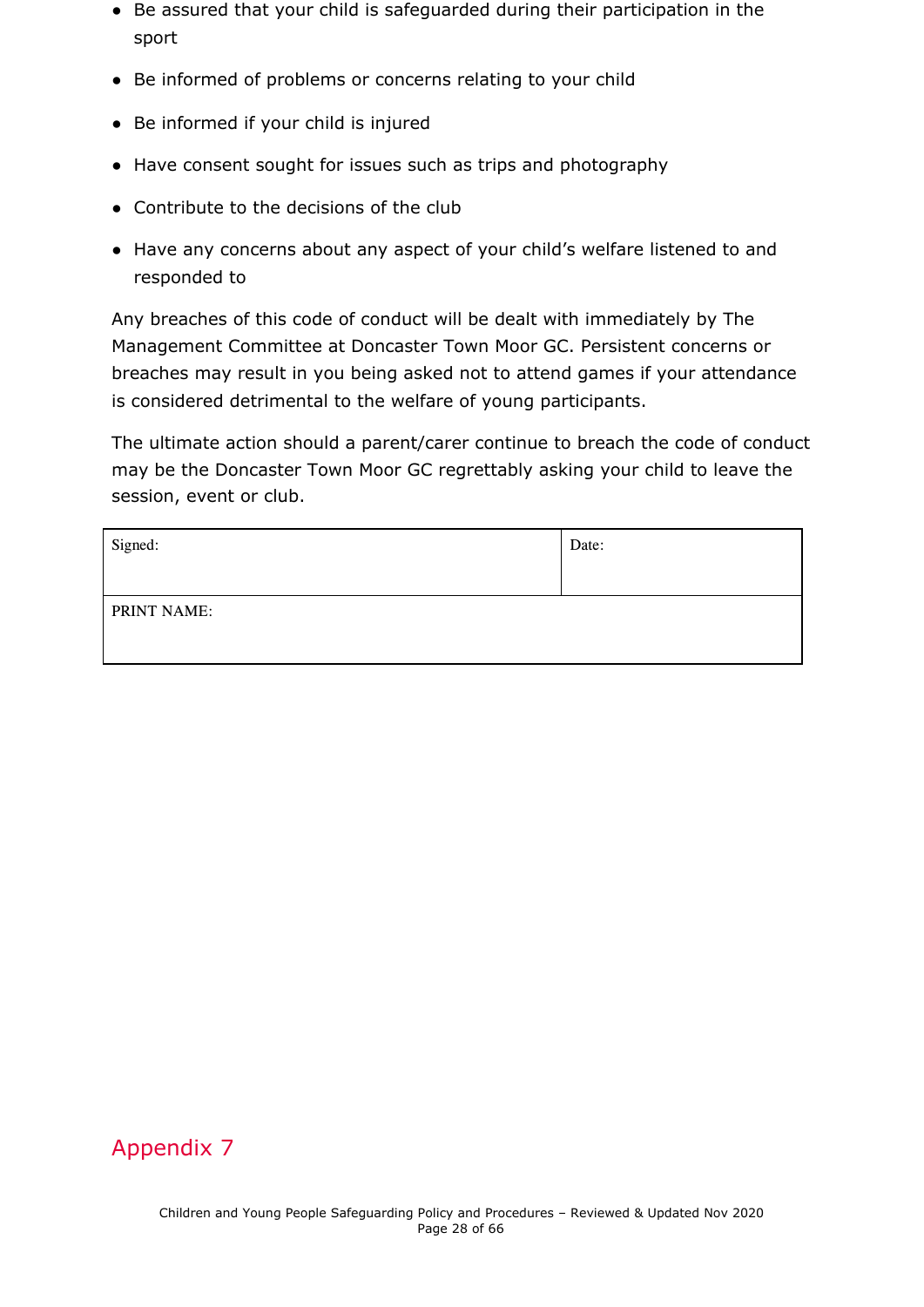

#### **Doncaster Town Moor Golf Club**

#### **Managing Challenging Behaviour**

Staff/volunteers who deliver sports activities to children may, on occasions, be required to deal with a child's challenging behaviour.

These guidelines aim to promote good practice and are based on the following principles:

- The welfare of the child is the paramount consideration.
- Children must never be subject to any form of treatment that is harmful, abusive, humiliating or degrading.
- The specific needs a child may have (e.g. communication, behaviour management, comprehension and so on) should be discussed with their parent/carer and where appropriate the child, before activities start. Where appropriate it may be helpful to record the details of any agreed plan or approach and provide copies to all parties.
- Every child should be supported to participate. Consideration to exclude a child from activities should apply only as a last resort and after all efforts to address any challenge have been exhausted, in exceptional circumstances where the safety of that child or of other children cannot be maintained.

#### **Planning Activities**

Planning for activities should include consideration of whether any child involved may need additional support or supervision to participate safely. This should address:

- Assessment of additional risk associated with the child's behaviour
- Appropriate supervision ratios and whether numbers of adults should be increased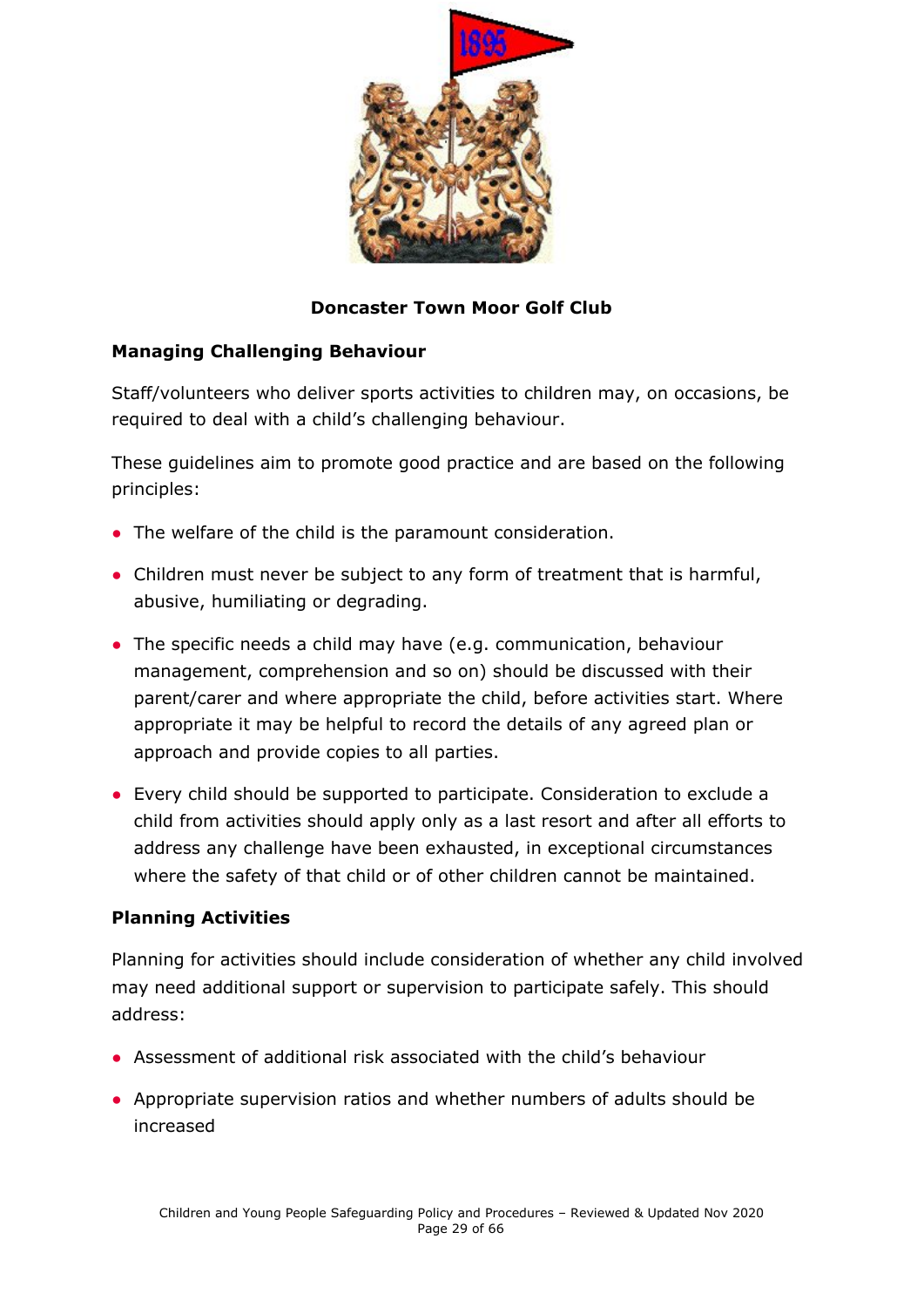- Information sharing for all/volunteers on managing any challenging behaviour to ensure a consistent approach
- Specialist expertise or support that may be needed from carers or outside agencies. This is particularly relevant where it is identified that a child may need a level of physical intervention to participate safely (see below).

#### **Agreeing Acceptable and Unacceptable Behaviours**

Staff, volunteers, children, young people and parents/carers should be involved in developing an agreement about:

- what constitutes acceptable and unacceptable behaviour (code of conduct)
- the range of sanctions which may be applied in response to unacceptable behaviour.

This can be done at the start of the season, in advance of a trip away from home or as part of a welcome session at a residential camp. It should involve the views of children and young people to encourage better buy in and understanding.

Where challenges are anticipated in light, for example of a child's impairment or other medical condition, a clear plan/agreement should be established and written down.

Ensure that parents/carers understand the expectations on their children and ask them to reinforce this ahead of any trip or activity.

#### **Managing Challenging Behaviour**

In responding to challenging behaviour the response should always be:

- Proportionate to the actions you are managing.
- Imposed as soon as is practicable.
- Fully explained to the child and their parents/carers.

In dealing with children who display negative or challenging behaviours, staff and volunteers might consider the following options:

- Time out from the activity, group or individual work.
- Reparation the act or process of making amends.
- Restitution the act of giving something back.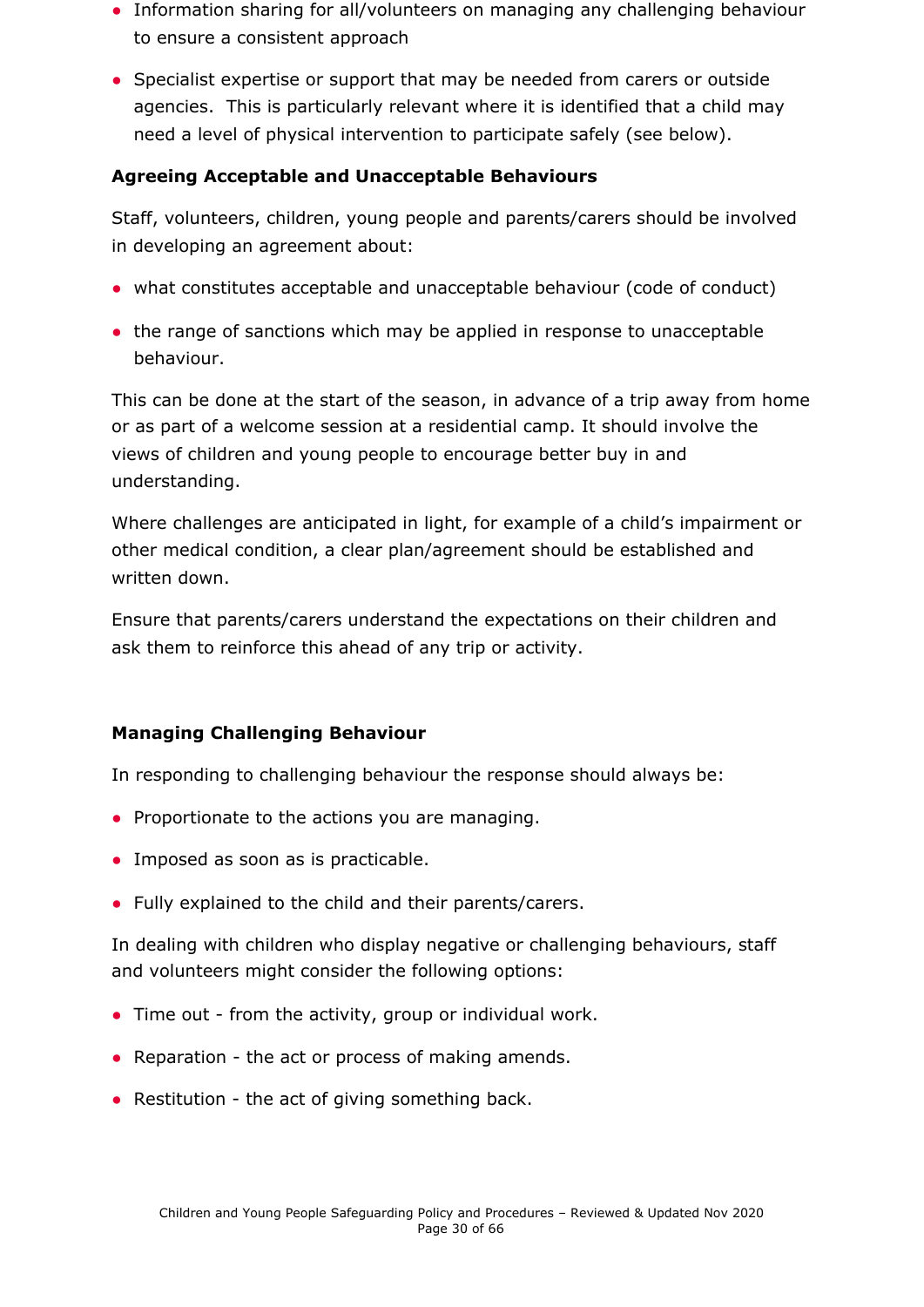- Behavioural reinforcement rewards for good behaviour, consequences for negative behaviour.
- De-escalation of the situation talking with the child and distracting them from challenging behaviour.
- Increased supervision by staff/volunteers.
- Use of individual 'contracts' or agreements for the child's future or continued participation.
- Sanctions or consequences e.g. missing an outing or match
- Seeking additional/specialist support through working in partnership with other agencies.
- Temporary or permanent exclusion.

The following should never be permitted as a means of managing a child's behaviour:

- Physical punishment or the threat of such.
- Refusal to speak to or interact with the child.
- Being deprived of food, water, access to changing facilities or toilets or other essential facilities.
- Verbal intimidation, ridicule or humiliation.

Staff/volunteers should consider the risks associated with employing physical intervention compared with the risks of not employing physical intervention.

The use of physical intervention should always:

- Be avoided unless it is absolutely necessary to prevent a child injuring themselves or others, or causing serious damage to property.
- Aim to achieve an outcome that is in the best interests of the child whose behaviour is of immediate concern.
- Form part of a broader approach to the management of challenging behaviour.
- Be the result of conscious decision-making and not a reaction to an adult's frustration.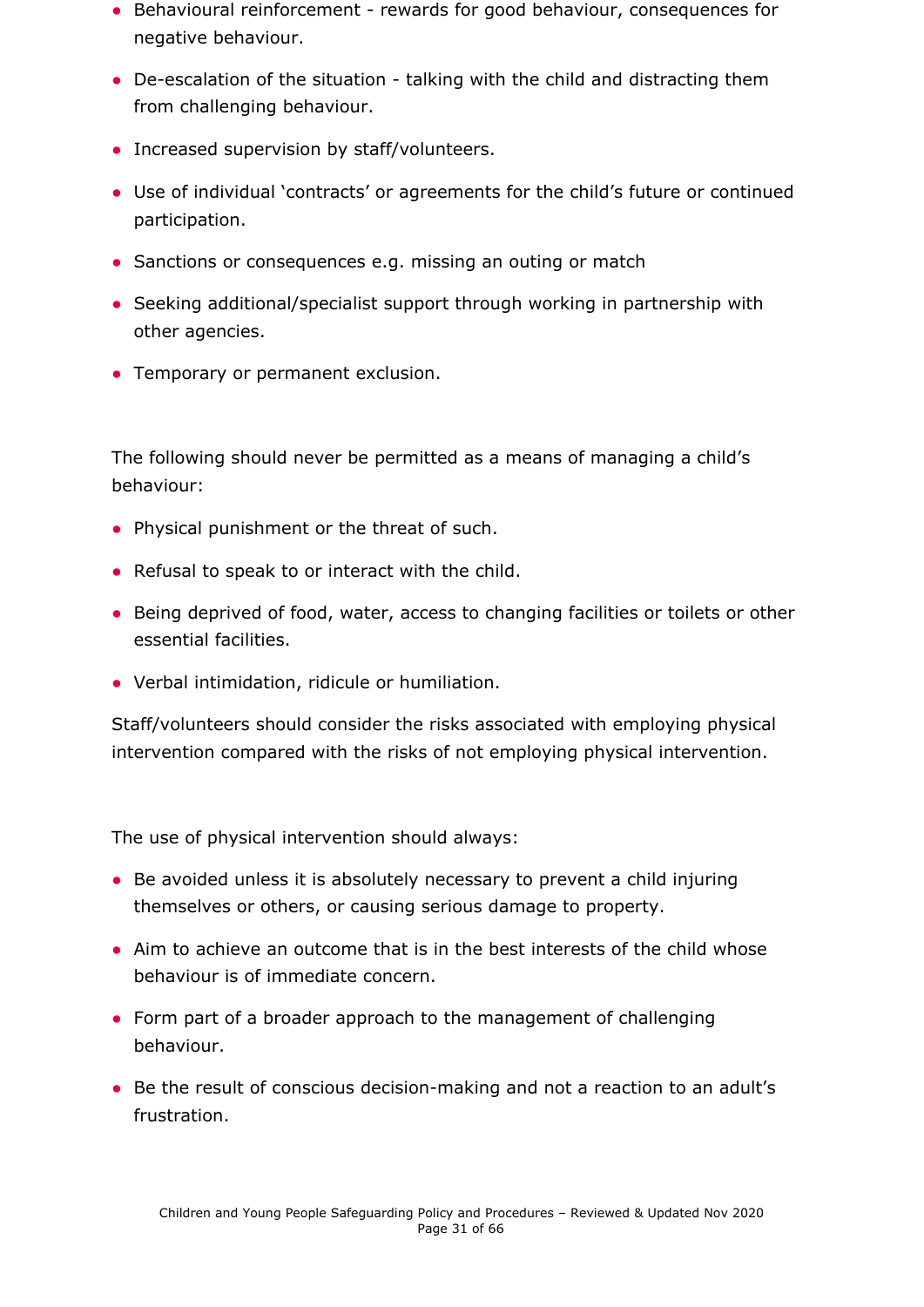- Employ the minimum force needed to avert injury to a person or serious damage to property - applied for the shortest period of time.
- Used only after all other strategies have been exhausted.
- Be recorded as soon as possible using the appropriate organisational reporting form and procedure.

Parents should always be informed following an incident where a coach/volunteer has had to physically intervene with their particular child.

Physical intervention must not:

- Involve contact with buttocks, genitals and breasts.
- Be used as a form of punishment.
- Involve inflicting pain.

#### **Views of the child**

A timely de-brief for staff/volunteers, the child and parents should always take place in a calm environment following an incident where physical intervention has been used. Even children who haven't directly been involved in the situation may need to talk about what they have witnessed.

There should also be a discussion with the child and parents about the child's needs and continued safe participation in the group or activity.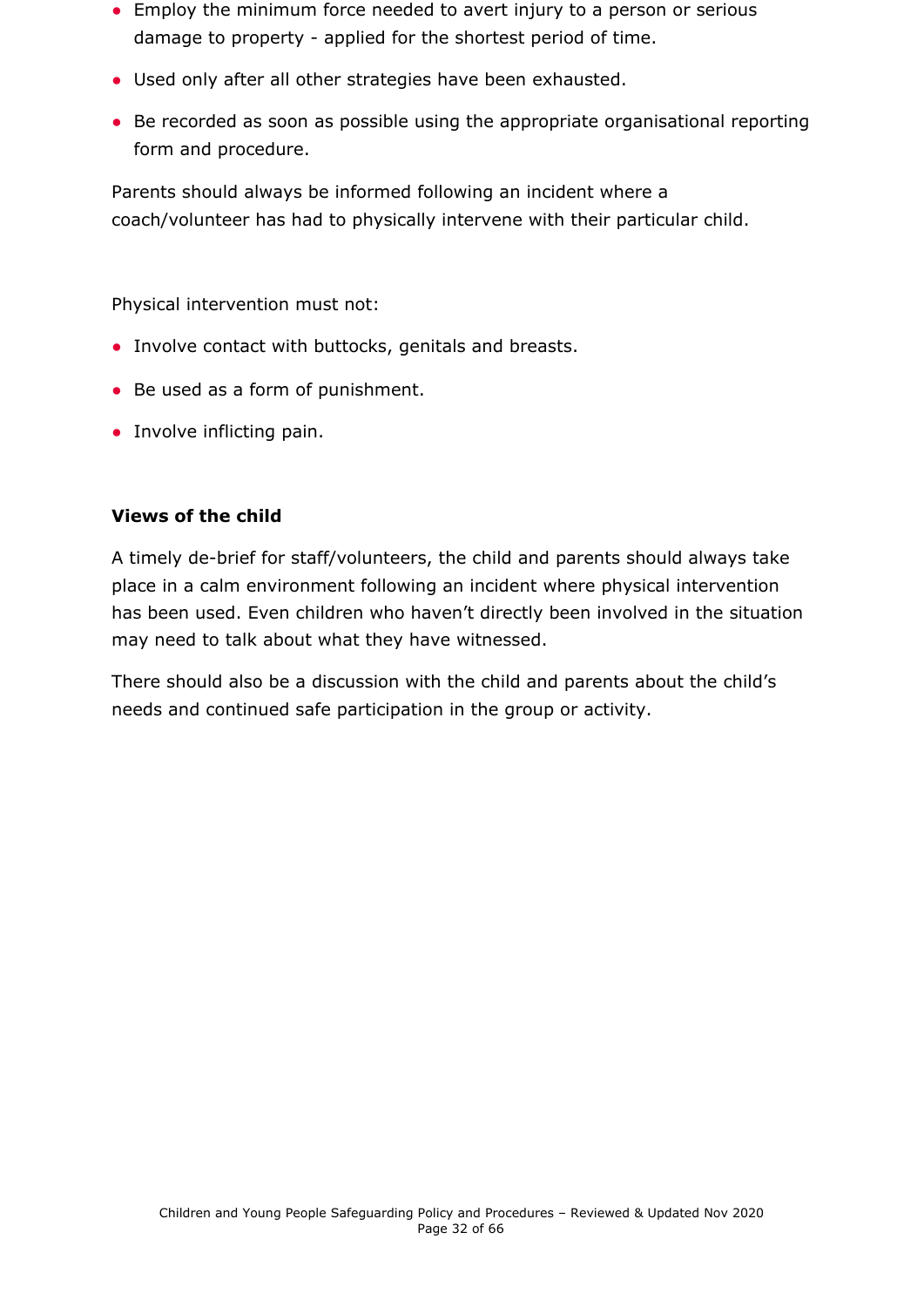#### <span id="page-32-0"></span>**Incident Report Form - Doncaster Town Moor GC**

| Recorder's Name:                                                                        |                                                                                            |  |
|-----------------------------------------------------------------------------------------|--------------------------------------------------------------------------------------------|--|
| Address:                                                                                |                                                                                            |  |
|                                                                                         |                                                                                            |  |
| Post Code:                                                                              | Telephone No:                                                                              |  |
|                                                                                         |                                                                                            |  |
| Child's Name:                                                                           |                                                                                            |  |
| Address:                                                                                |                                                                                            |  |
|                                                                                         |                                                                                            |  |
| Post Code:                                                                              | Telephone No:                                                                              |  |
|                                                                                         |                                                                                            |  |
| Complainant's Name:                                                                     |                                                                                            |  |
| Address:                                                                                |                                                                                            |  |
|                                                                                         |                                                                                            |  |
| Post Code:                                                                              | Telephone No:                                                                              |  |
|                                                                                         |                                                                                            |  |
| Details of the allegations: [include: date; time; location; and nature of the incident] |                                                                                            |  |
|                                                                                         |                                                                                            |  |
|                                                                                         |                                                                                            |  |
| Additional information: [include: witnesses; corroborative statements; etc.]            |                                                                                            |  |
|                                                                                         |                                                                                            |  |
|                                                                                         |                                                                                            |  |
| England Golf Governance department notified (01526 351824)                              |                                                                                            |  |
| Case Number (if allocated):                                                             |                                                                                            |  |
| Name of person spoken to:                                                               |                                                                                            |  |
| Date:                                                                                   | Time:                                                                                      |  |
| Action taken:                                                                           |                                                                                            |  |
|                                                                                         |                                                                                            |  |
|                                                                                         | Children and Young People Safeguarding Policy and Procedures - Reviewed & Undated Nov 2020 |  |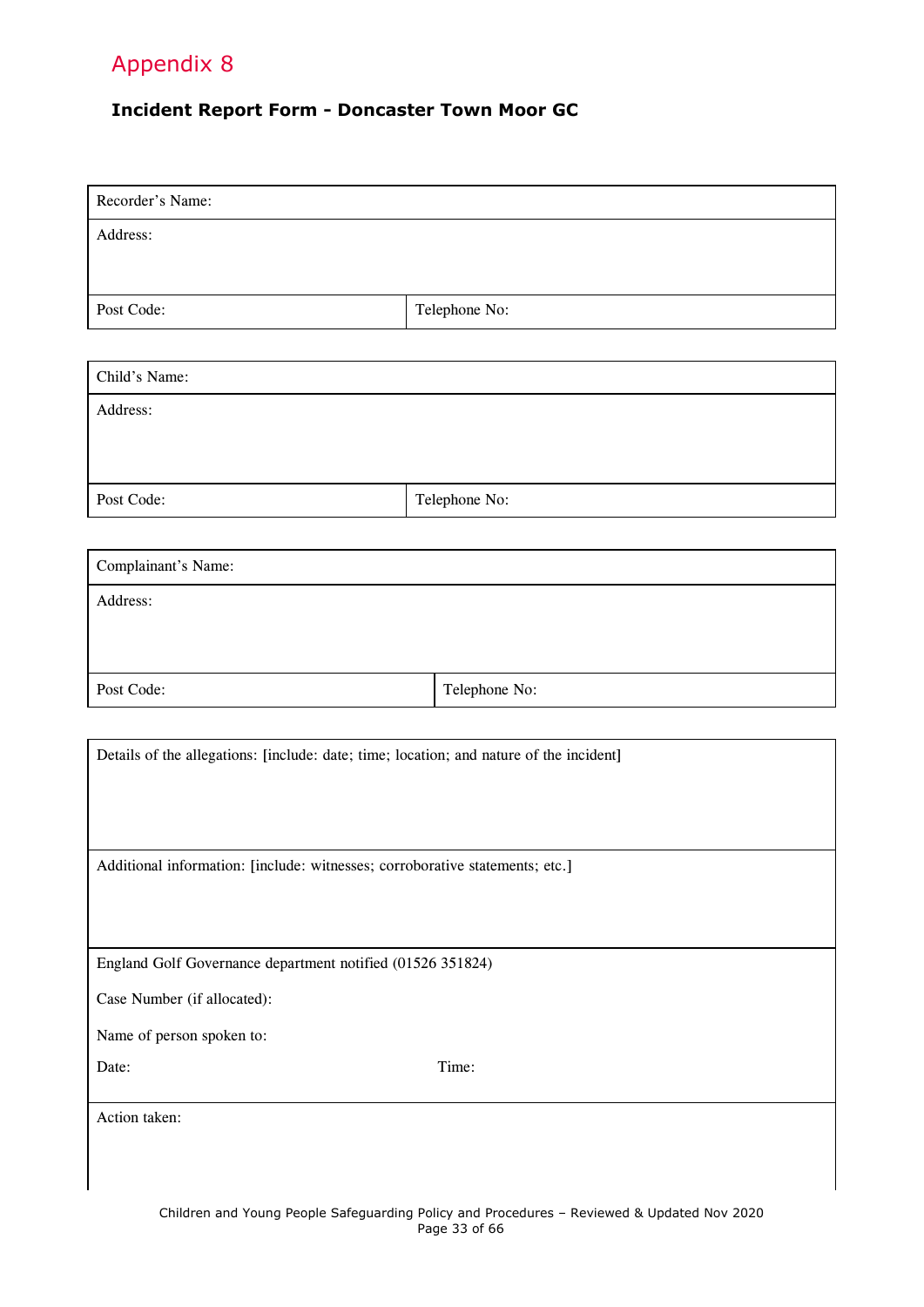Date: Time:

Signature of Recorder:

Signature of Complainant:

#### **Data protection:**

Doncaster Town Moor GC and England Golf Governance Department may use the information in this form (together with other information they obtain as a result of any investigation) to investigate the alleged incident and to take whatever action is deemed appropriate, in accordance with their Children and Young People Safeguarding Policy and Procedures.

<span id="page-33-0"></span>Strict confidentiality will be maintained and information will only be shared on a "need to know" basis in the interests of safeguarding and in accordance with the company's data protection policy. This may involve disclosing certain information to a number of organisations and individuals including relevant clubs and County bodies, individuals that are the subject of an investigation and/or Statutory agencies such as the Police and Children's Social Care.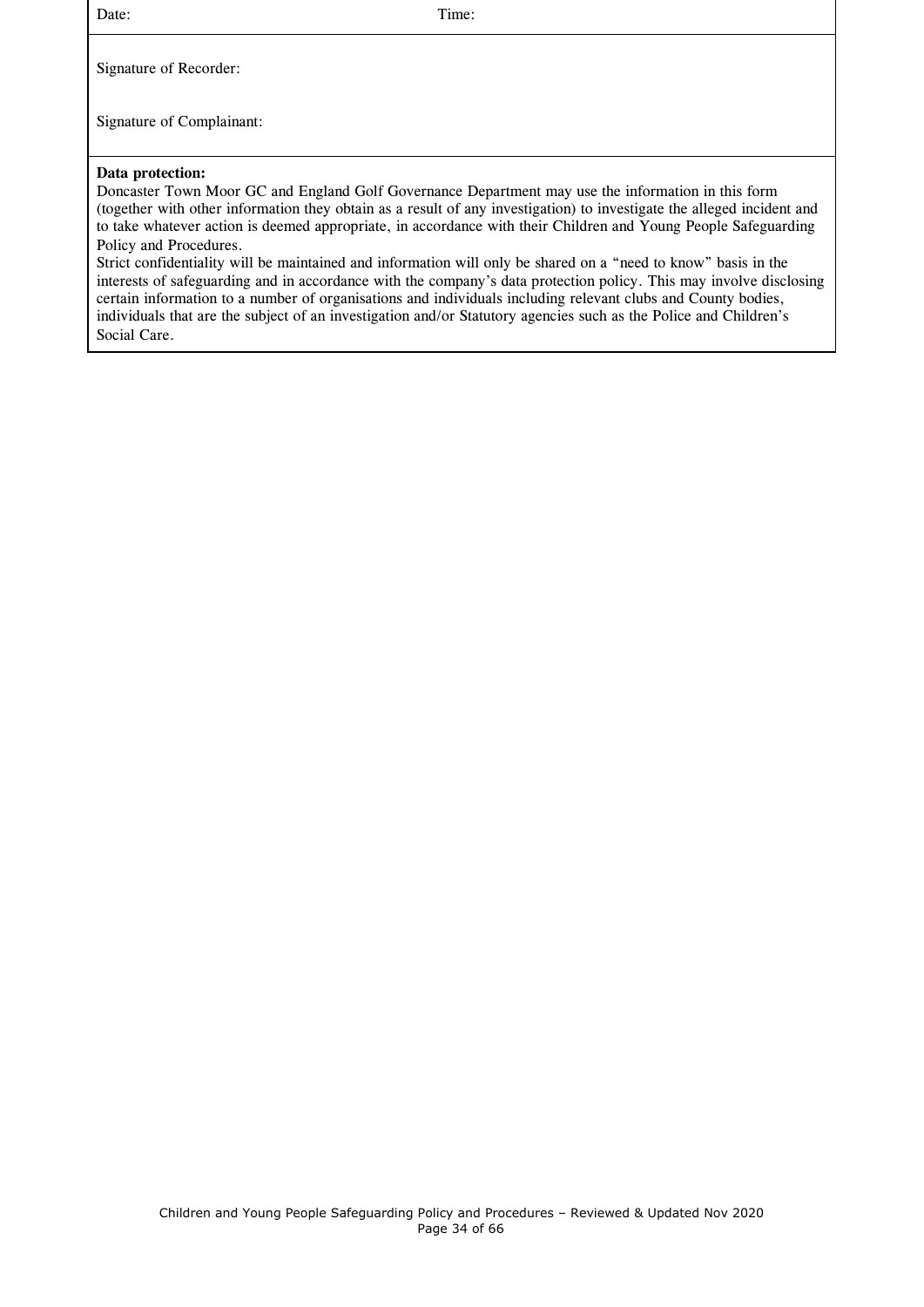#### **Accident Report Form – Doncaster Town Moor GC**

| Recorder's Name:                                                                          |                |  |
|-------------------------------------------------------------------------------------------|----------------|--|
| Address:                                                                                  |                |  |
|                                                                                           |                |  |
| Post Code:                                                                                | Telephone No:  |  |
| Name of Injured Person [s]:                                                               |                |  |
| Address:                                                                                  |                |  |
|                                                                                           |                |  |
| Post Code:                                                                                | Telephone No:  |  |
|                                                                                           |                |  |
| Nature of Injury Sustained:                                                               |                |  |
|                                                                                           |                |  |
| Where did the Accident occur: [include: date; time; location; and nature of the accident] |                |  |
|                                                                                           |                |  |
|                                                                                           |                |  |
| How did the Accident occur: [include: names; telephone numbers; etc.]                     |                |  |
|                                                                                           |                |  |
|                                                                                           |                |  |
|                                                                                           |                |  |
| Were there any witnesses to the Accident: [include: names; statements, etc.]              |                |  |
| What action was taken: [include: treatment administered, by whom, etc.]                   |                |  |
|                                                                                           |                |  |
|                                                                                           |                |  |
| Were any other Agencies involved?: [e.g. Ambulance service]                               |                |  |
|                                                                                           |                |  |
| Have the Parents / Carers been contacted? YES NO [Please circle.]                         |                |  |
| Does the accident need to be referred to England Golf Governance Dept? YES                | N <sub>O</sub> |  |
|                                                                                           |                |  |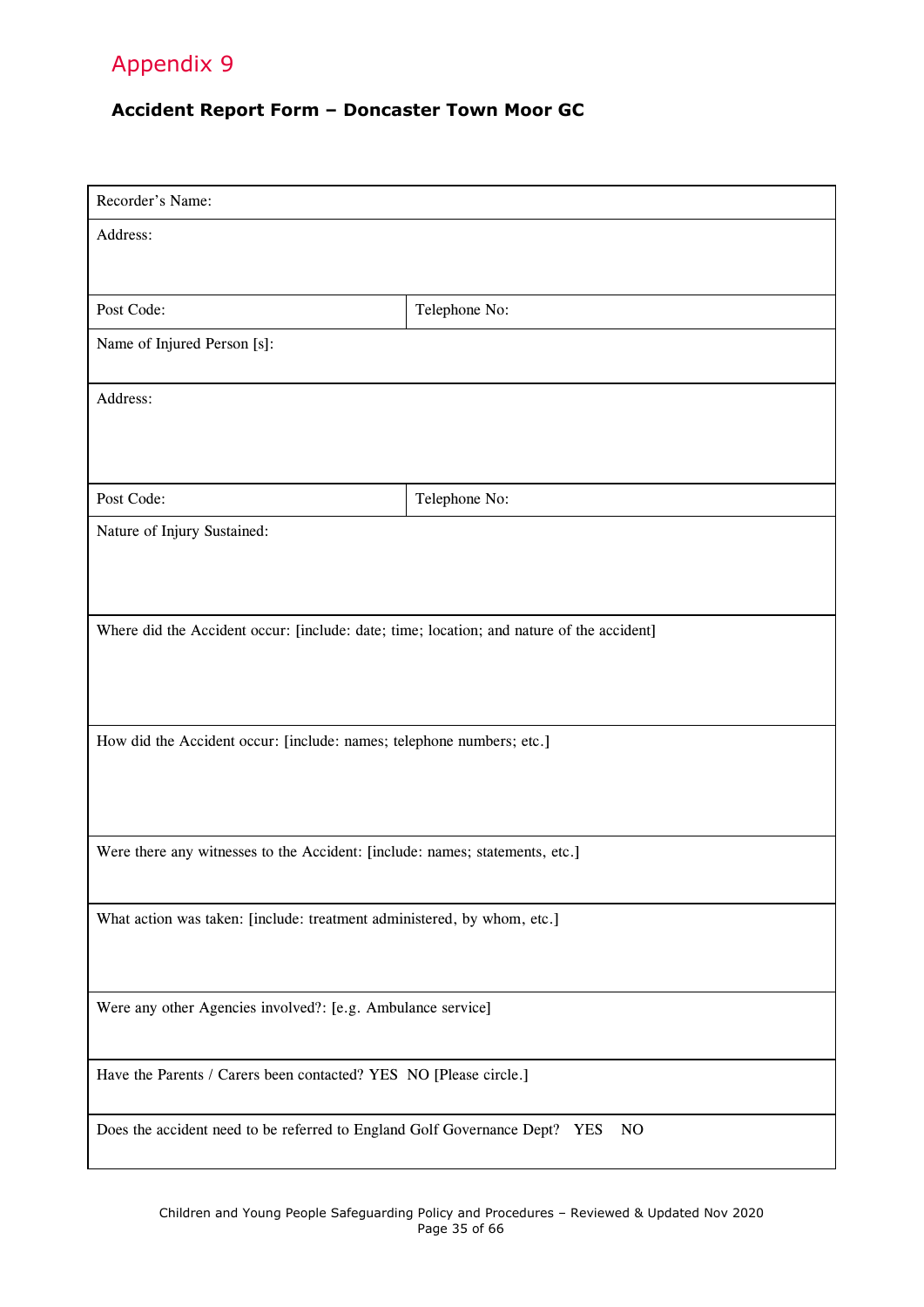Date: Time: Signature of Recorder: **Data protection:** Doncaster Town Moor GC and England Golf Governance Department may use the information in this form (together with other information they obtain as a result of any investigation) to investigate the alleged incident and to take whatever action is deemed appropriate, in accordance with their Children and Young People Safeguarding Policy and Procedures. Strict confidentiality will be maintained and information will only be shared on a "need to know" basis in the interests of safeguarding and in accordance with the company's data protection policy. This may involve disclosing certain information to a number of organisations and individuals including relevant clubs and County bodies, individuals that are the subject of an investigation and/or Statutory agencies such as the Police and Children's Social Care.

## <span id="page-35-0"></span>Appendix 10

#### **Junior Profile and Parental Consent Forms - Doncaster Town Moor GC**

Player profiles forms enable those responsible for children to have the information they need to deal effectively with any emergency situation that arises.

Although information obtained on these forms will be treated as confidential (and only given to those who need it to fulfil a duty of care for the child), it is also critically important this information is **readily to hand at sessions and matches.**

These forms will be kept electronically to maintain confidentiality Player Profile Form Template Doncaster Town Moor GC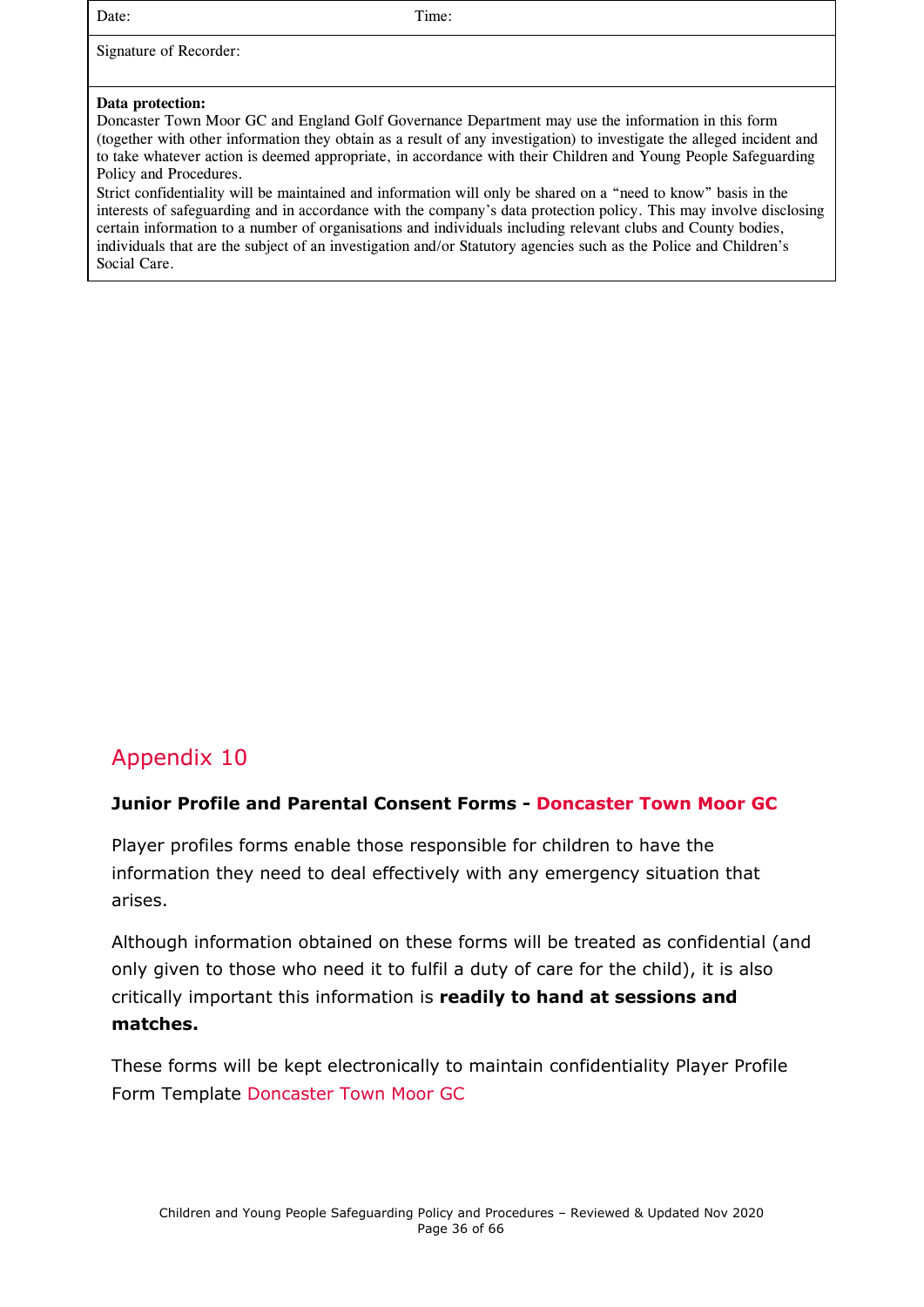

**Doncaster Town Moor Golf Club**

(For Players Under the age of 18)

The safety and welfare of juniors in our care is paramount, and it is therefore important that we are aware of any illness, medical condition and other relevant health details so that their best interests are addressed.

In compliance with the Data Protection Act 2018, GDPR and all relevant data protection legislation, all efforts will be made to ensure that information is accurate, kept up to date and secure and that it is used only in connection with the purpose and activities of the organisation. Information will not be kept once a person is no longer a member of the organisation. The information will be disclosed only to those members of the organisation for whom it is appropriate and relevant officers of England Golf where necessary. It is the responsibility of the junior and their parent to notify the Club Welfare Officer (CWO) or Secretary if any of the details change at any time.

| Junior Name           |                |
|-----------------------|----------------|
| Date of Birth         |                |
| Address               |                |
| Telephone Number      |                |
| <b>Parents' Names</b> |                |
| Address               | (If different) |
| Home Telephone No     |                |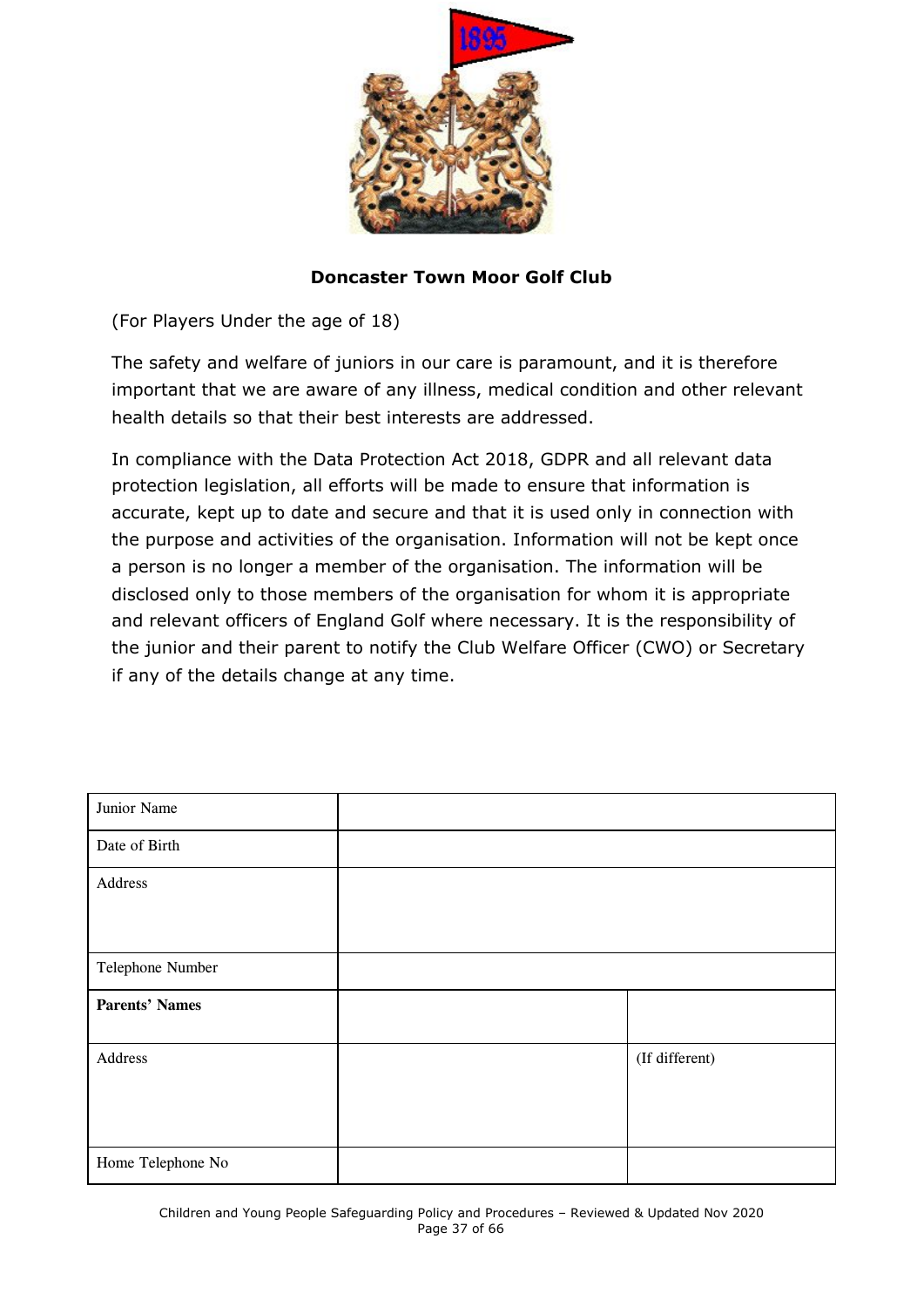| Mobile Telephone No       |  |  |
|---------------------------|--|--|
| Work Telephone No         |  |  |
| <b>Emergency Contacts</b> |  |  |
| <b>Contact 1 Name</b>     |  |  |
| Relationship to child     |  |  |
| Home Telephone Number     |  |  |
| Mobile Telephone Number   |  |  |
| Work Telephone Number     |  |  |
| <b>Contact 2 Name</b>     |  |  |
| Relationship to child     |  |  |
| Home Telephone Number     |  |  |
| Mobile Telephone Number   |  |  |
| Work Telephone Number     |  |  |

| Please confirm details of all those with<br>Parental Responsibility for the Child. |  |
|------------------------------------------------------------------------------------|--|
|                                                                                    |  |

#### **Medical Information**

| Child's Doctor's name    |  |
|--------------------------|--|
| Doctor's Surgery Address |  |
|                          |  |
| Telephone Number         |  |

Does your child experience any conditions requiring medical treatment and/or medication? **YES □ NO □**

\*If yes please give details, including medication, dose and frequency.

| Does your child have any allergies? $YES \Box$ | NO O |
|------------------------------------------------|------|
| *If yes please give details.                   |      |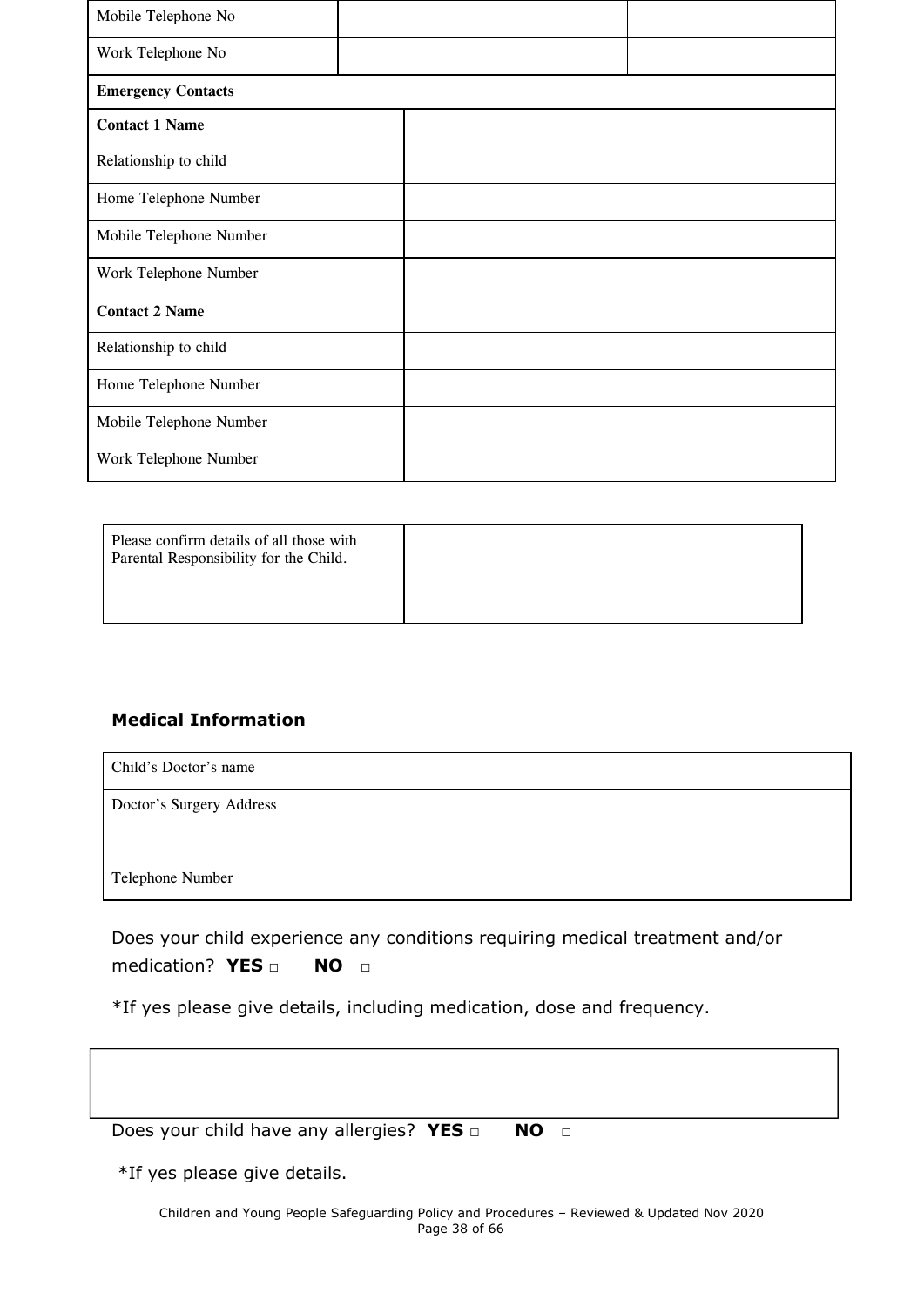Does your child have any specific dietary requirements? **YES □ NO □** \*If yes please give details.

What additional needs, if any, does your child have e.g. needs help to administer planned medication, assistance with lifting or access, regular snacks?

#### **Disability**

The Equality Act 2010 defines a disabled person as 'anyone with a physical or mental impairment, which has a substantial and long term adverse effect on his or her ability to carry out normal day to day activities'.

Do you consider your child to have a disability? **YES □ NO □**

\*If yes what is the nature of the disability?

Does your child have any communication needs e.g. non-English speaker/ hearing impairment/ sign language user/ dyslexia? If yes, please tell us what we need to do to enable him/her them to communicate with us fully.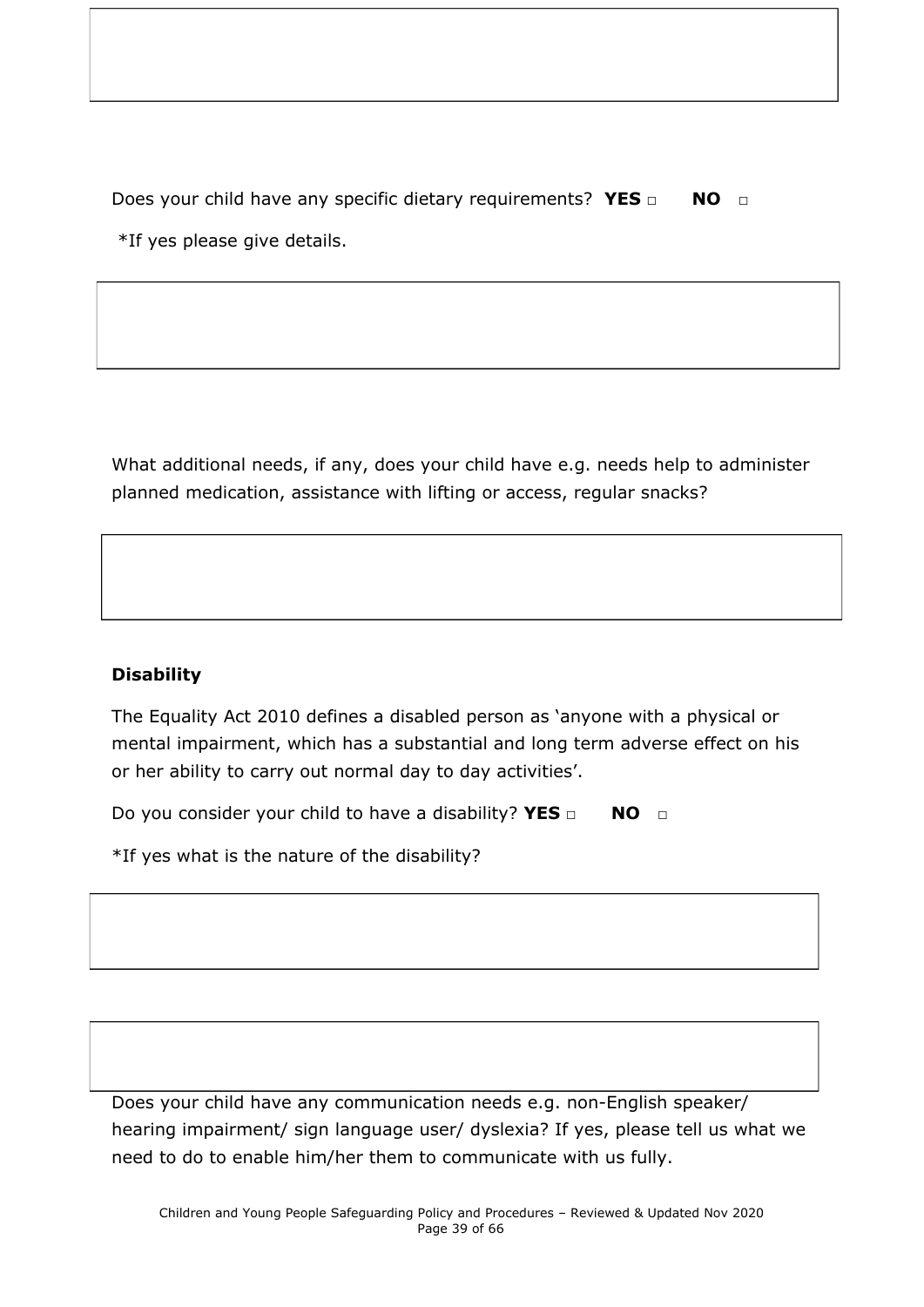#### **Consent from Parent/Legal Carer:**

- I confirm to the best of my knowledge that my child does not suffer from any medical condition other than those detailed above.
- I agree to notify the Club of any changes to this information.
- I give my consent that in an emergency situation, the club may act in my place (loco parentis), if the need arises for the administration of emergency first aid and/or other medical treatment which, in the opinion of a qualified medical practitioner, may be necessary. I also understand that in such an occurrence all reasonable steps will be taken to contact me or the alternative adult named in this form.
- The attached signature will denote that my child has my permission to be on the golf club's premises.
- I acknowledge that the club is not responsible for providing adult supervision for my child, except for formal junior golfing coaching, matches or competition.
- I agree to my child being transported by club representatives to and from venues when he/she is representing the club.

(Please tick the boxes if agreed)

| By signing this document I confirm that I have legal responsibility for |  |  |
|-------------------------------------------------------------------------|--|--|
| information I have provided may be used.                                |  |  |
| Signed – Parent/Carer                                                   |  |  |
| <b>Print name</b>                                                       |  |  |
| Date                                                                    |  |  |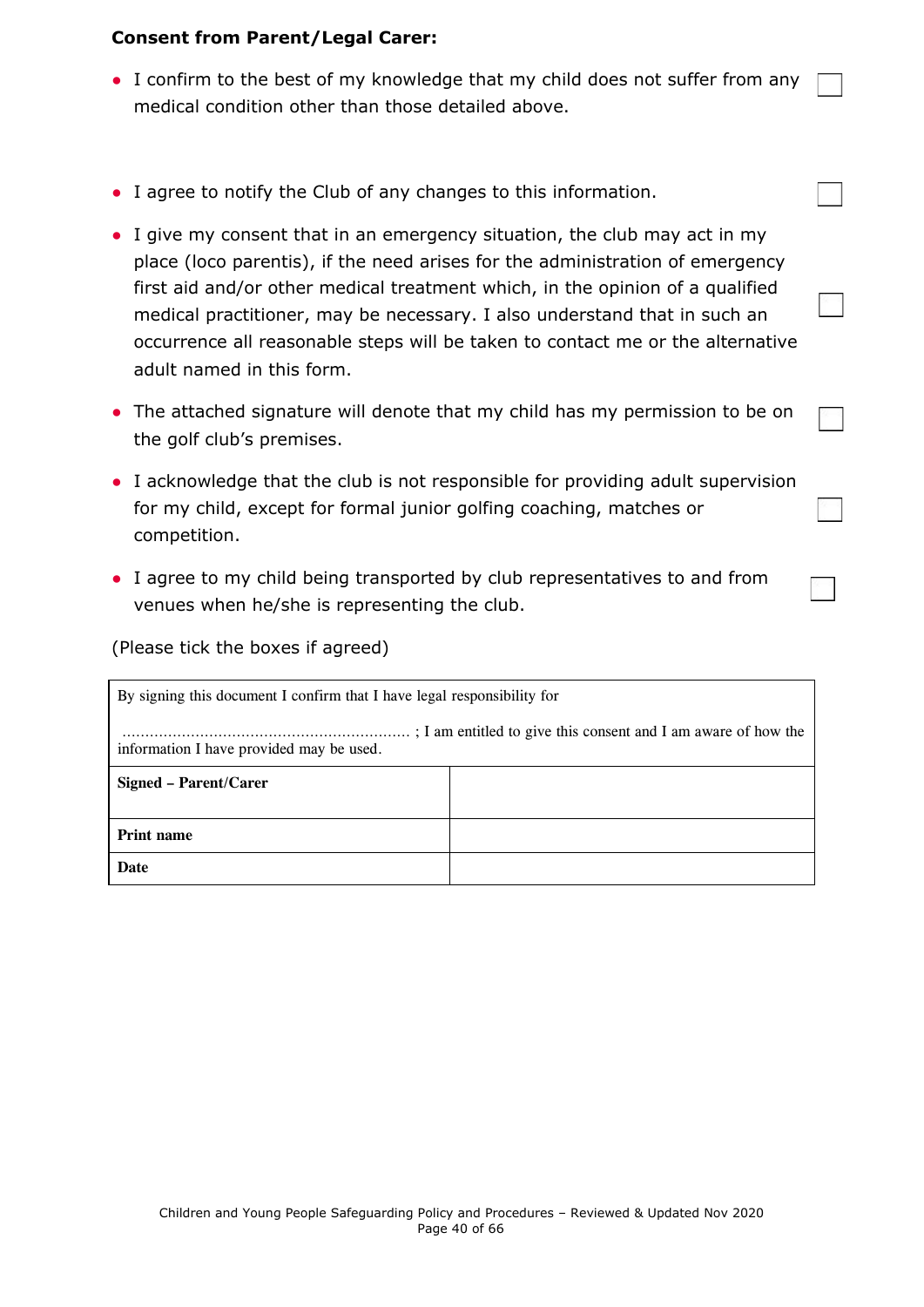<span id="page-40-0"></span>

#### **Doncaster Town Moor Golf Club**

#### **Photography Consent**

This form is to be signed by the legal carer of a child under the age of 18, together with the child. Please note that if you have more than one child registered you will need to complete separate forms for each.

Doncaster Town Moor GC recognises the need to ensure the welfare and safety of all children in golf. As part of our commitment to ensure their safety we will not permit photographs, video images or other images of your child to be taken (except where some incidental inclusion may not be possible to avoid) or used without your consent.

Doncaster Town Moor GC will ensure that any image of a child where consent has not been obtained will not be published.

Doncaster Town Moor GC will follow the guidance for the use of images of children as detailed within the Club's Safeguarding Children and Young People Policy.

Doncaster Town Moor GC will take steps to ensure these images are used solely for the purposes for which they are intended i.e. the promotion and celebration of the activities of the club.

If you become aware that these images are being used inappropriately you should inform the Club Welfare Officer immediately.

The photographs may be available on the website

[https://www.doncastertownmoorgc.co.uk](https://www.doncastertownmoorgc.co.uk/) for the golf season. If at any time either the parent/ carer or the child wishes the data to be removed from the website, 7 days' notice must be given to the Club Welfare Officer after which the data will be removed.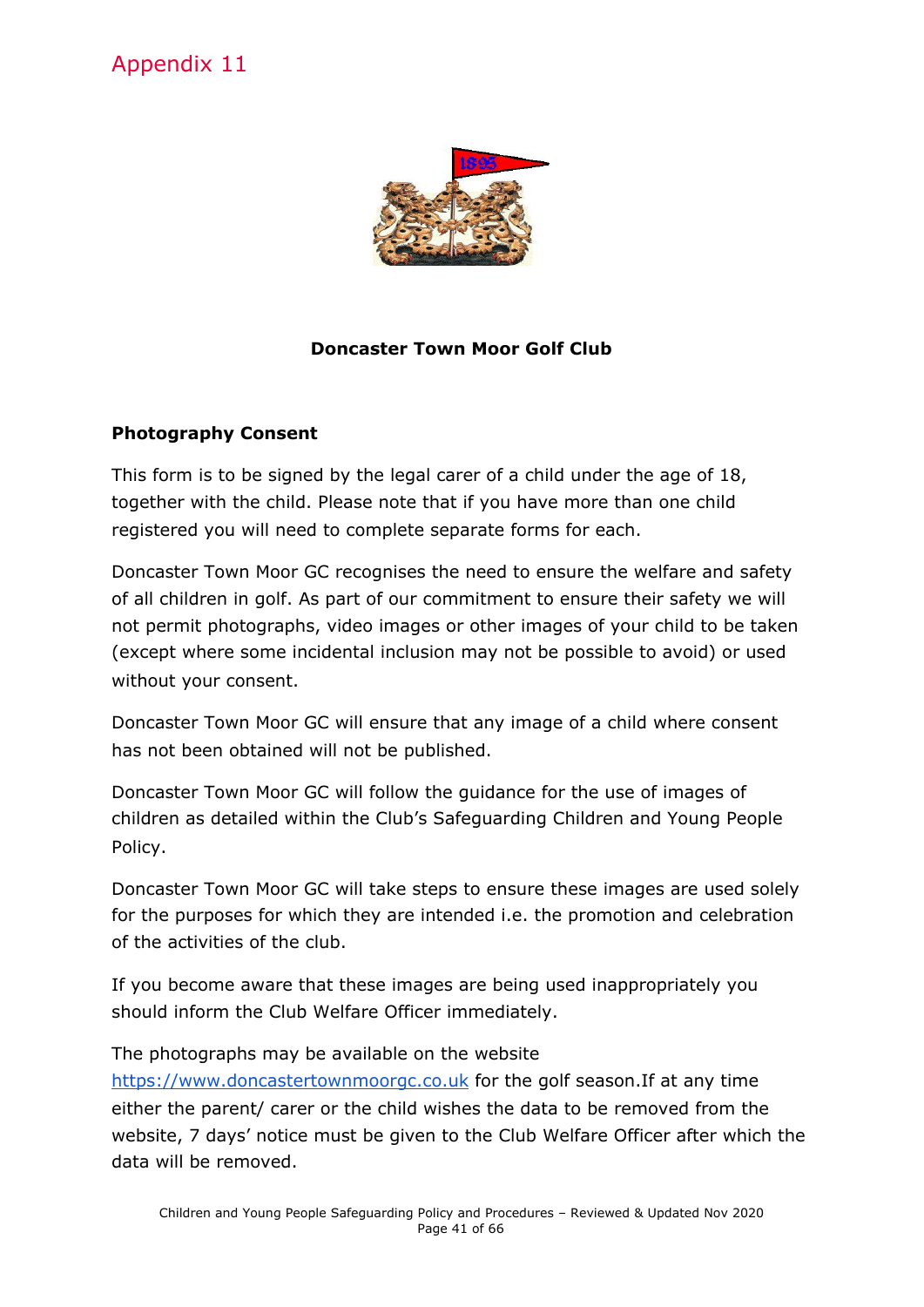#### **To be completed by parent/carer**

<span id="page-41-0"></span>

| and I confirm I have legal parental responsibility for this child and am entitled to<br>give this consent.                                    |                                 |
|-----------------------------------------------------------------------------------------------------------------------------------------------|---------------------------------|
| Signature _______________________________<br>To be completed by child                                                                         | Date _________________________  |
| (name of organisation) photographing or videoing child under the stated rules<br>and conditions.<br>Signature _______________________________ | Date __________________________ |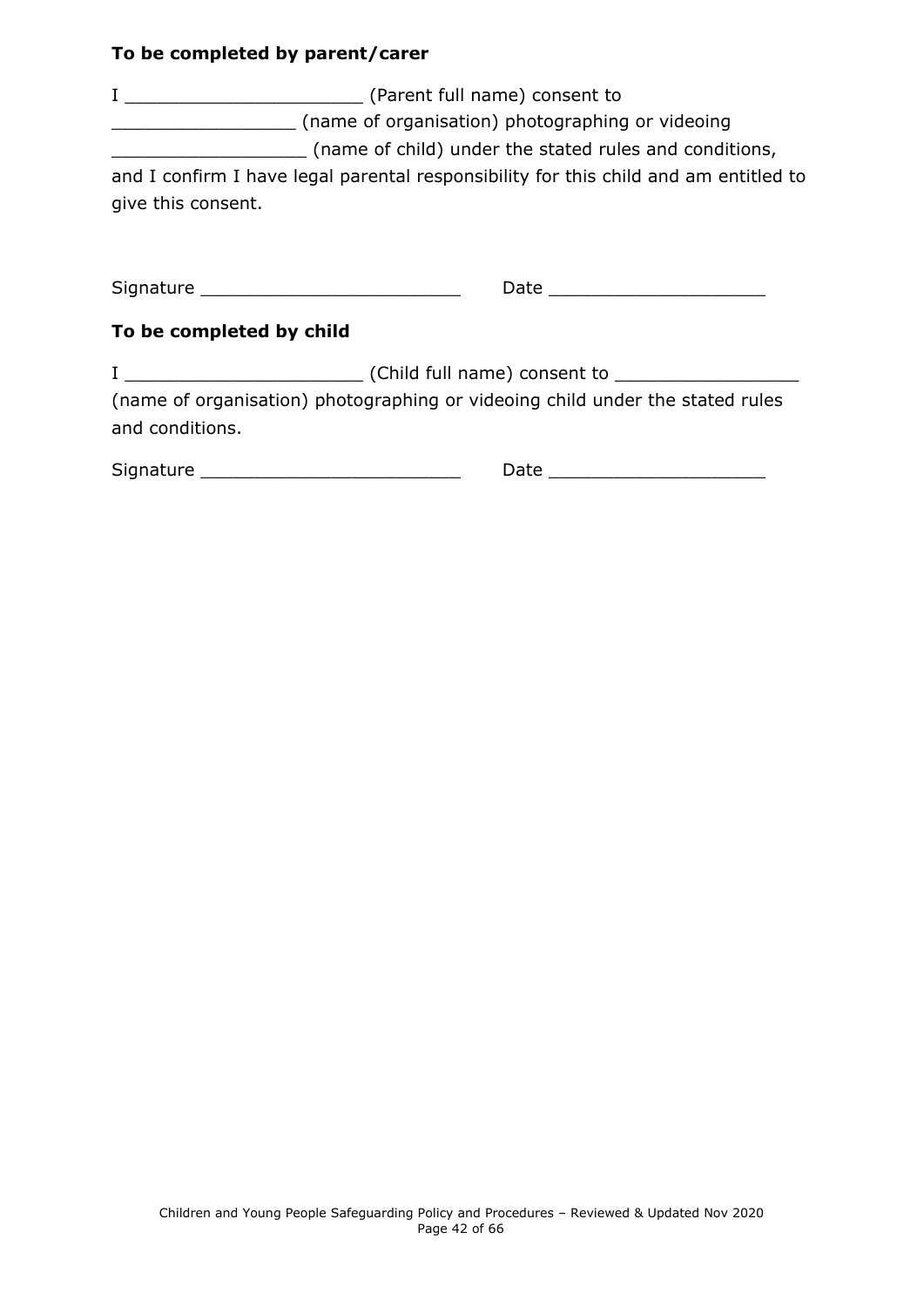

#### **Doncaster Town Moor Golf Club**

#### **Guidance for parents**

The Doncaster Town Moor GC is delighted to welcome you and your child to what we hope is the first of many events that you will be taking part in.

The positive effect of your support, as a parent, can't be overstated. Your behaviour has a real influence on the way your child experiences golf.

First things first – why is your child showing an interest in the sport? Is it to learn a new game? To hang out with their friends? Because they did it in school and liked it? Or because you play?

Make sure they're playing for their own reasons, not yours.

To enable us to provide the best possible experience for you and your child, we kindly request that you read through the following guidance and complete the attached forms.

- Take an interest in your child's activity and progress and be supportive.
- Familiarise yourself with the Doncaster Town Moor GC Safeguarding Policy (attached).
- Familiarise yourself with
	- A. Codes of Conduct for parents, coaches, children and young people.
	- B. Transport Policy.
	- C. Changing Room Policy.
	- D. Photography, Videoing and the use of Social Media Policies.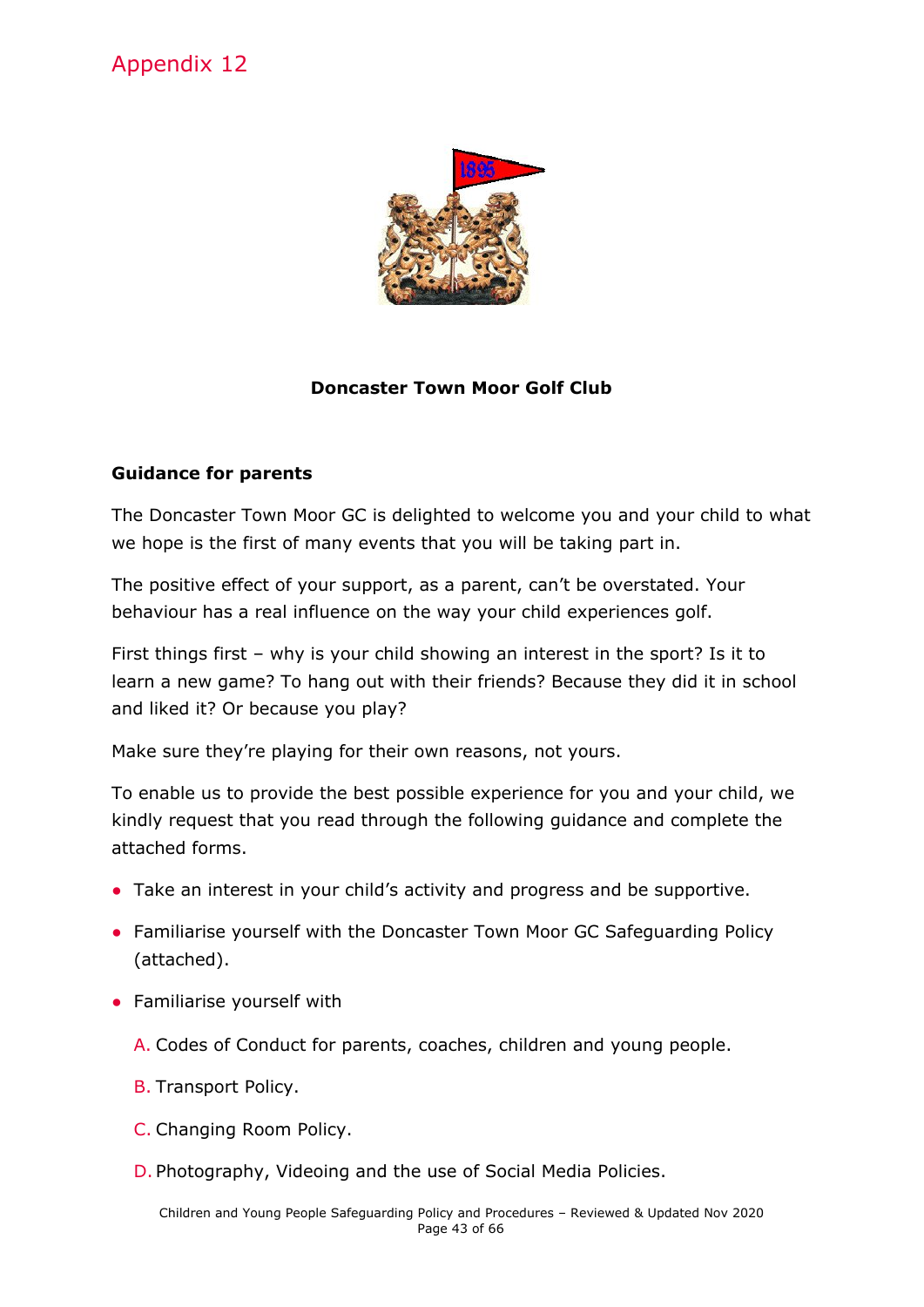- Complete the attached Parental Consent Form which will enable event organisers to cater for any particular needs that your child may have (e.g. medical conditions and medications, allergies, learning difficulties etc.), as well as contact you in the unlikely event of an emergency.
- Go through the attached Code of Conduct **with** your child and return a signed copy to the club/event organiser.
- Be punctual when dropping off and picking up your child from coaching/ events. It is important to communicate with the club if collecting your child after an event/coaching session may cause a problem.
- Introduce yourself to the adults involved in the supervision of your child.
- When leaving your child, make sure they have the necessary provisions for the day, including the ability to meet the requirements of changing weather conditions. Please ensure that your mobile is switched on when you are away from the club, so that you can be contacted in an emergency.
- Encourage your child to take part and support club activities such as coaching & competitions.
- Help your child to arrange golf with other juniors away from club organised activities so they have someone to play golf with.

As a parent/carer you are encouraged to:

- Discuss any concerns regarding the organisation of activities or the behaviour of adults towards your child with the Club Welfare Officer, who will treat any concerns you or your child may have in the strictest confidence
- England Golf Lead Safeguarding Officer is also available for advice: 01526 351824

#### **Doncaster Town Moor Club Welfare Officer**

Karl Worby Tel 07976705304

#### **Doncaster Town Moor Club Secretary**

<span id="page-43-0"></span>John Gillott Tel 07717944417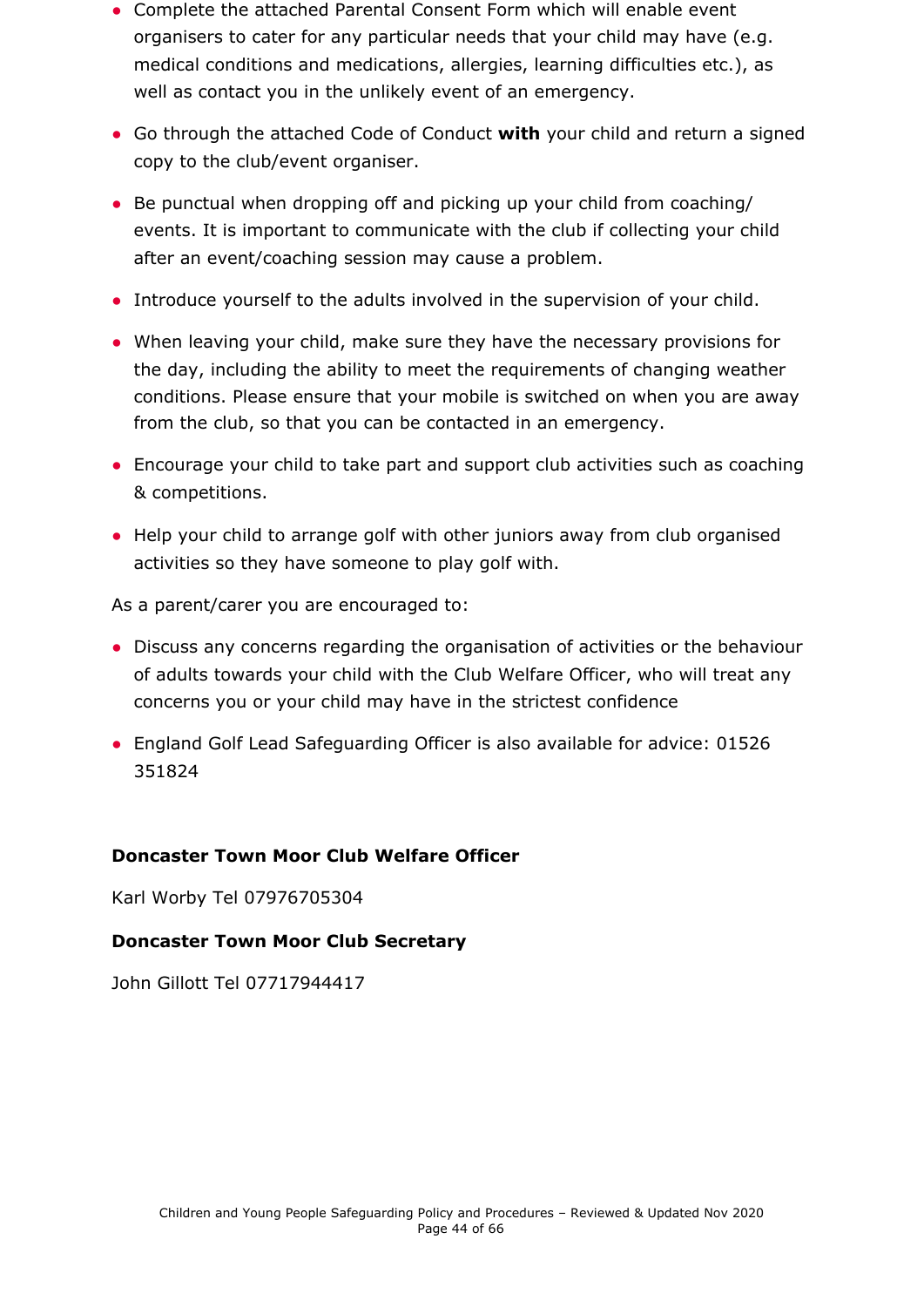

#### **Doncaster Town Moor GC**

#### **Managing Young People on Away Trips**

The following provides good practice guidance for taking teams on an away fixture for a day (not overnight)

- appoint a team manager with clear roles and responsibilities
- appoint a designated safeguarding lead contact (not the team manager) who is appropriately trained and competent for the role and responsibilities
- establish well in advance where the fixture is
- ensure you have sufficient staff to manage and look after the young people
- obtain written permission from the parents/carers or carers for participation, transporting and supervising. An up to date photograph of each child must be attached to the child's consent form (for use in the event of any child going missing)
- ensure that a welfare plan has been written and communicated to staff, participants and carers
- ensure all staff responsible for the young people have been DBS checked to the appropriate level and staff have had appropriate safeguarding training
- ensure that a risk assessment has been conducted
- ensure that there is a contact available e.g a staff member who is not travelling away, who will act as the key contact point if required.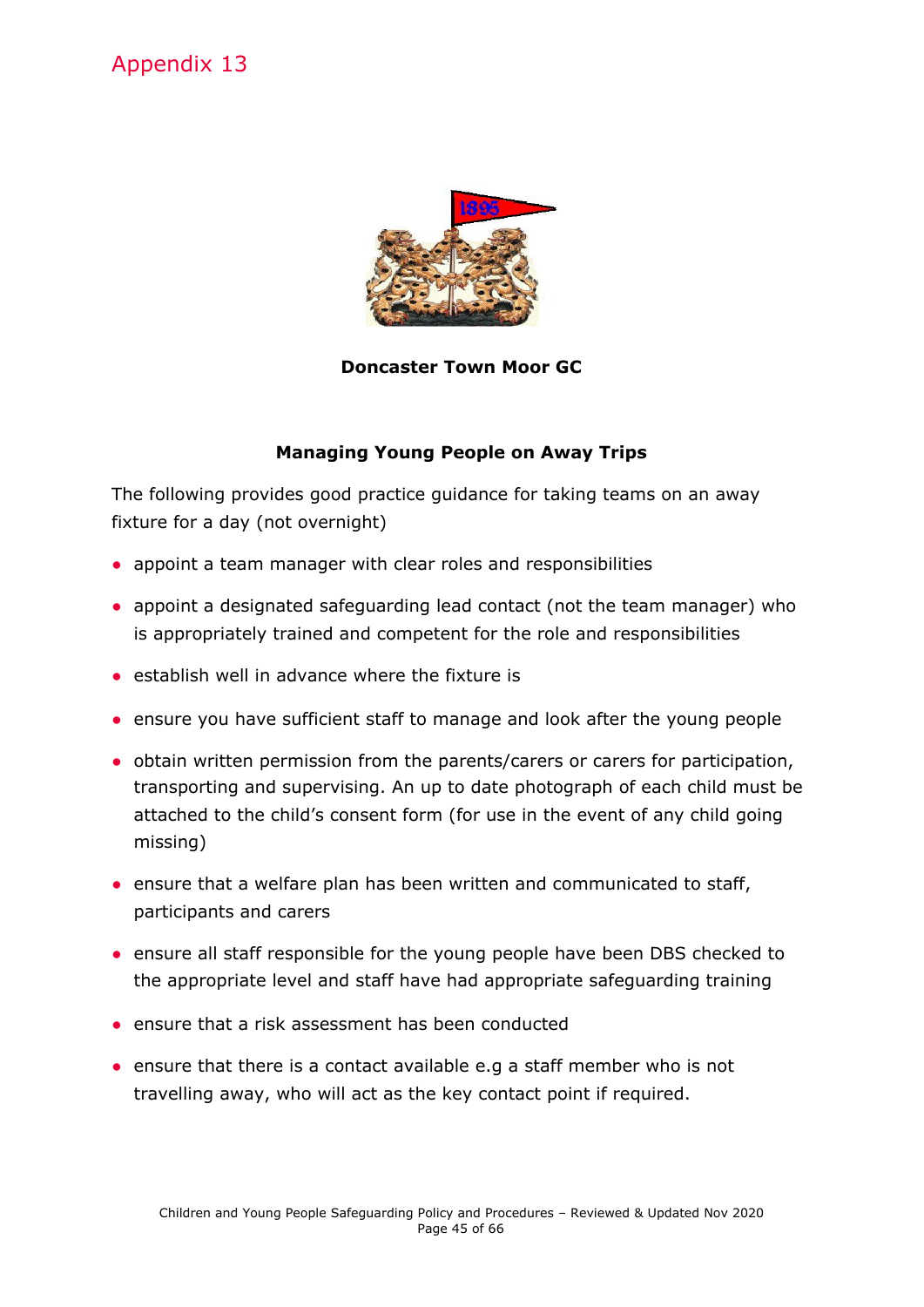#### **Accommodation**

Whatever the accommodation, the team manager should ensure that the children are safe. Discuss your code of conduct and discipline policy with the staff at the accommodation. All children must know which rooms staff are in and how to contact them if required.

If rooms are equipped with satellite TV, inappropriate programmes may be available. It may be possible to have these programmes disconnected.

If rooms have fridges, all alcohol must be removed.

Check the accommodation policy for extras on bills, breakages and lost keys. All accommodation must be clean and with access to sufficient toilet and bathing facilities.

It is not acceptable:

- For children to share a bed
- For male and female children to share a room
- For staff to share a room with children

Checks must be made to ensure that the needs of children with disabilities are met. For wheelchair users, it is important to check access to the building, room and bathroom facilities

#### **Overnight Stays**

Those responsible for organising overnight stays should establish the purpose of the trip, confirm the dates, location, and duration. You should also conduct a risk assessment, identify suitable venues and facilities for both fixtures and accommodation and consider the following:

- Purpose of the trip.
- Who will be going, children? Staff?
- How much will it cost? How much spending money is required?
- What insurance cover is required?
- Supervision of children, both playing and non-playing time.
- Catering for all food requirements.
- Communication with parents (see above)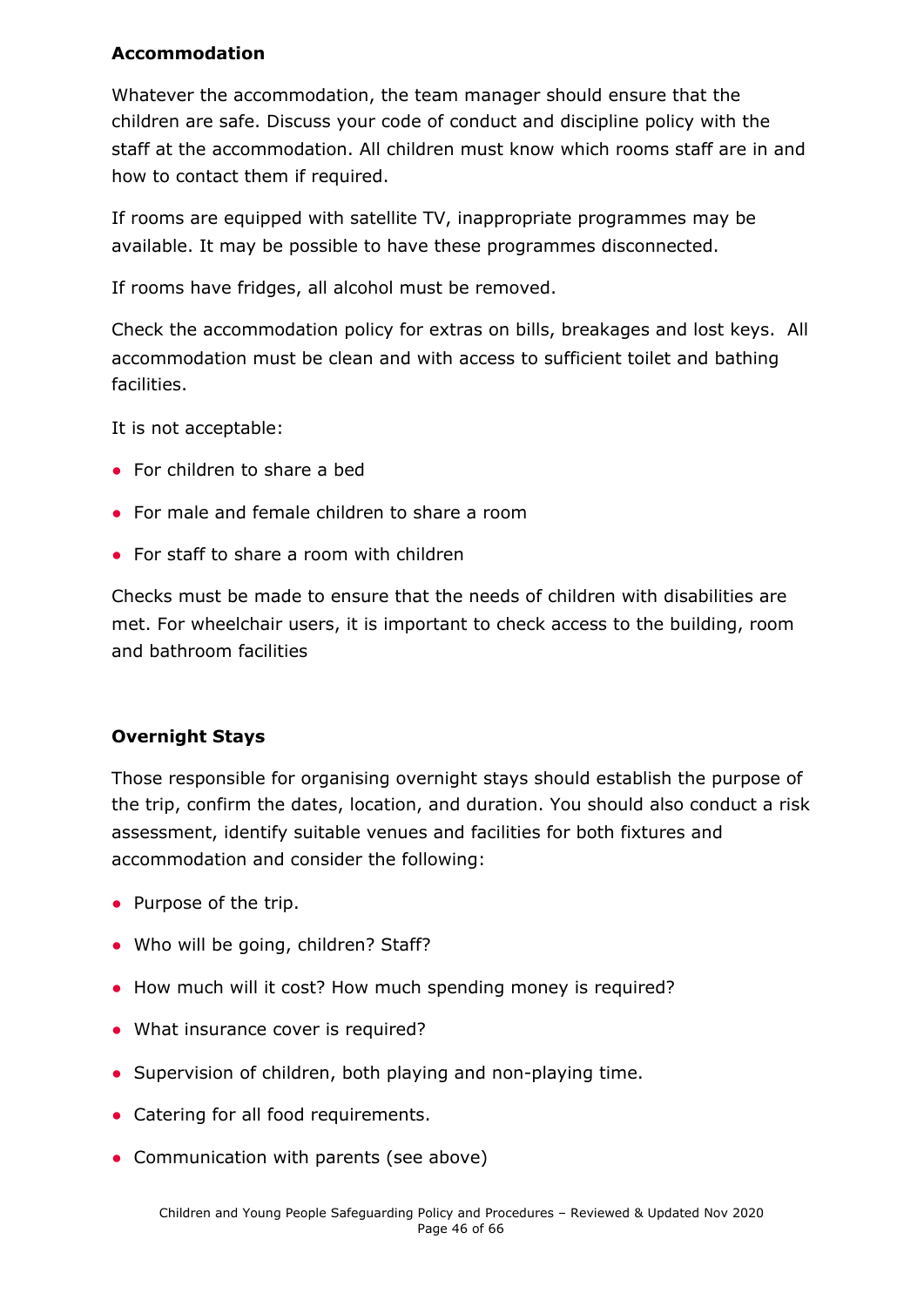- Ensure a list of the team and staff is left, with contact number and address of the accommodation
- Ensure that there are emergency contact numbers for all the team and staff.
- An itinerary giving as much detail as possible.
- Emergency procedures and telephone contacts.
- Codes of contact for both staff and children.
- <span id="page-46-0"></span>• Welfare and child protection procedures.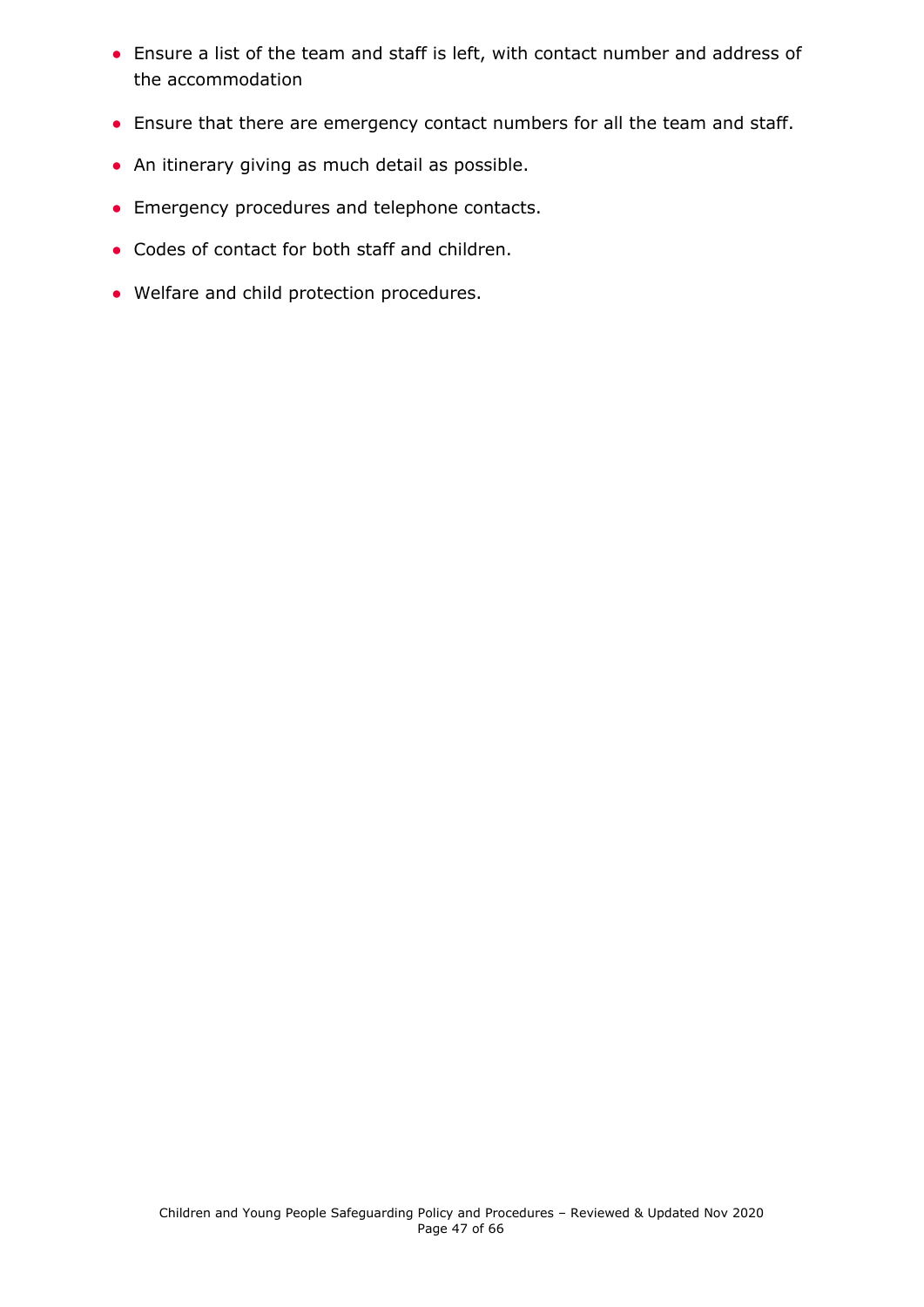#### **Social Media Guidance - Doncaster Town Moor GC**

This guidance gives procedures that will support and underpin the use of social networking and other online services within **Doncaster Town Moor GC**. It is important that all members, staff, volunteers, coaches, officials/referees, board members, or anyone working on behalf of **Doncaster Town Moor GC** are aware of this policy and agree to the following terms.

#### **Advice for Individual**

- Do not accept children as contacts on social networking sites if you hold a position of trust with children/young people.
- Where contact through social networking sites is used for professional reasons, restrict the communication to professional content and obtain written consent from parents prior to establishing contact.
- Include a third party in any communications to children, e.g. copy parents into communications.
- Use the privacy settings on the various sites to ensure that your content will only be viewed by appropriate people.
- Ensure that any content you place on a social networking site is age-appropriate. Do not use the site to criticise or abuse others.
- Know where to direct junior members and their parents for information.
- Know how to report concerns.
- Know how to keep data safe and secure. This should include the personal contact data of individuals, such as mobile numbers, email addresses and social networking profiles.

#### **Advice for Children**

- Consider carefully who you invite to be your friend online and make sure they are who you actually think they are.
- There are websites that offer advice about protecting yourself online, such as [www.ceop.gov.uk](http://www.ceop.gov.uk/) and [www.childnet.com](http://www.childnet.com/)
- Make sure you use privacy settings so that only friends can view your profile.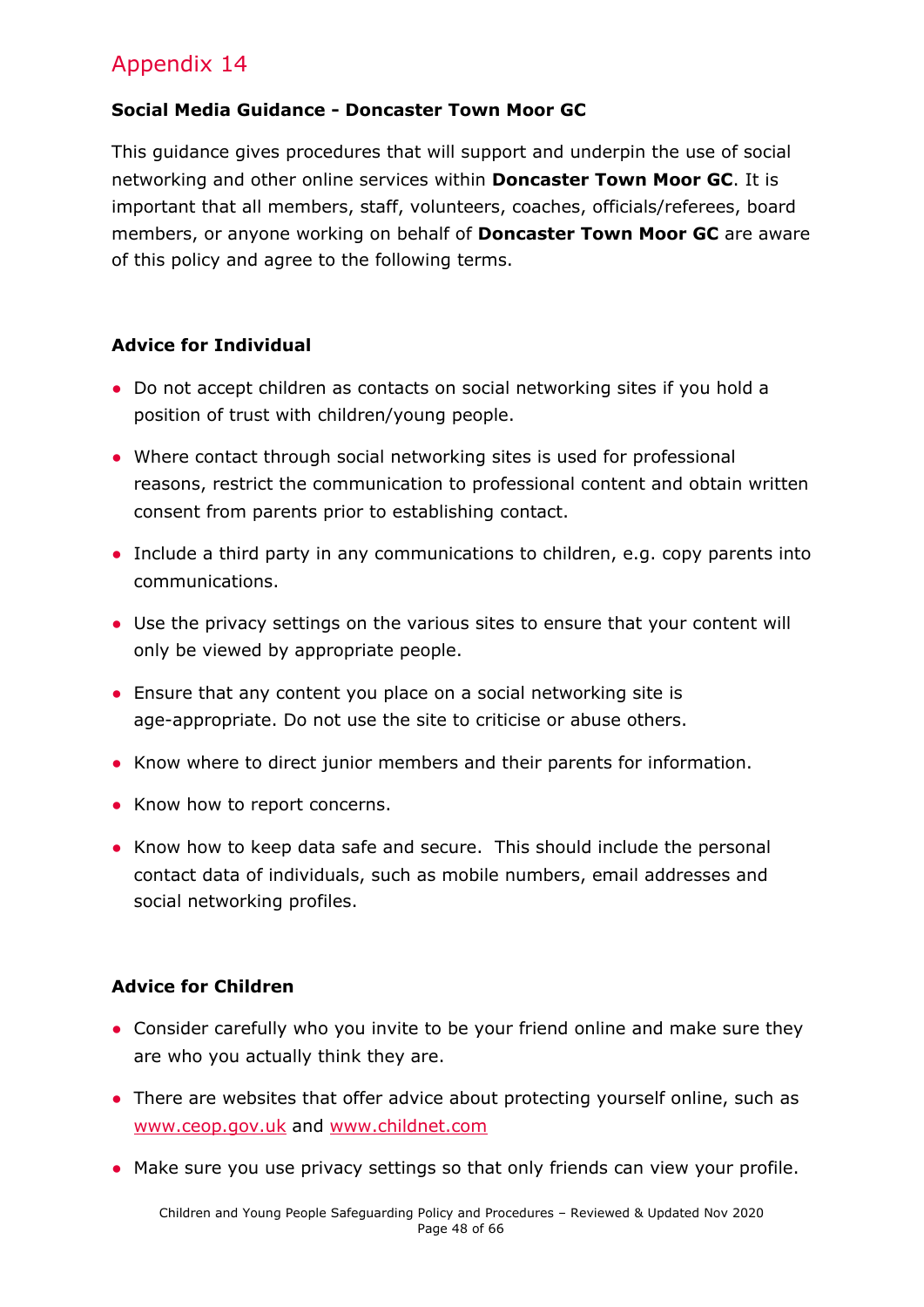- Remember that anything you post on websites may be shared with people you don't know.
- Never post comments, photos, videos, etc., that may upset someone, that are untrue or that are hurtful. Think about whether you may regret posting the content at a later date.
- If you are worried or upset about something that's been posted about you, or by texts you receive from other juniors or adults involved with the club, raise this with your Club Welfare Officer. Alternatively contact your National Governing Body Lead Safeguarding Officer (England Golf 01526 351824). Do not suffer alone. You will be listened to and your concerns will be taken seriously.
- If you want to talk to someone anonymously, call Childline on 0800 1111, or contact them on the web at [www.childline.org.uk](http://www.childline.org.uk/). You can also call the NSPCC on 0808 800 5000.

#### **Advice for Parents**

- Make yourself knowledgeable about social networking platforms and how they work.
- Go on the internet with your child and agree what sites are acceptable to visit. Regularly check that they are staying within the agreed limits.
- Encourage your child to talk to you about what they have been doing on the internet.
- Make sure they feel able to speak to you if they ever feel uncomfortable, upset or threatened by anything they see online.
- Encourage children to look out for each other when they're online. Explain that it's all part of staying safe and having fun together.
- Explain to children that it's not safe to reveal personal information, such as their name, address or phone number on the internet. Encourage them to use a cool nickname rather than their own name.
- Attachments and links in emails can contain viruses and may expose children and young people to inappropriate material. Teach children to only open attachments or click on links from people they know.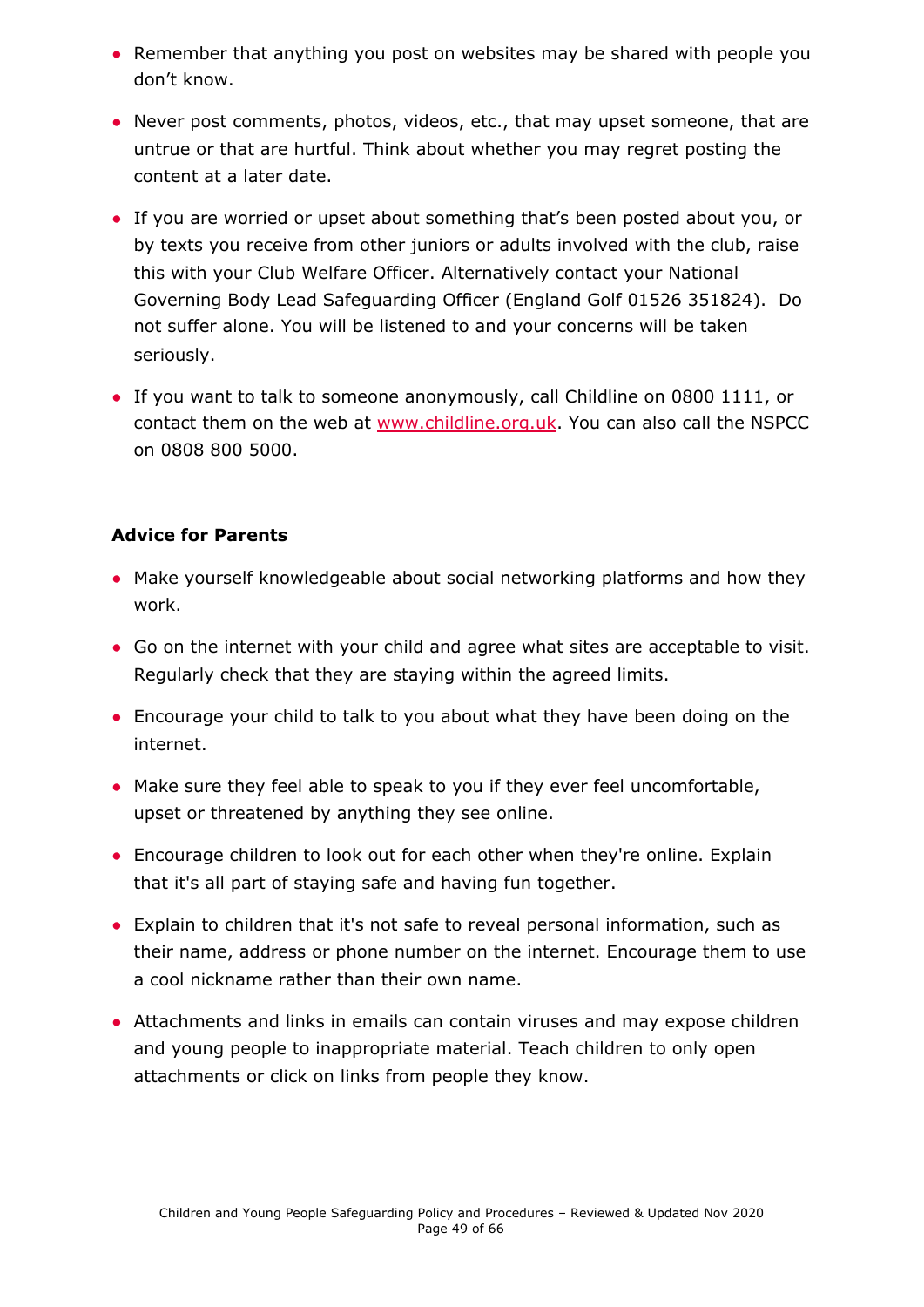#### **Further Advice for Parents of Young Golfers**

- If you are concerned about any texts, social networking posts or any other use of communication technology by members of the golf club, volunteers or members of staff, raise this with the Club Welfare Officer. They will look into the matter and take appropriate action. Alternatively contact England Golf Lead Safeguarding Officer Tel 01526 351824.
- In addition to reporting concerns to England Golf (National Governing Body), you should immediately report possible online abuse to the Child Exploitation and Online Protection Centre (CEOP) or the police. Law enforcement agencies and the internet service provider may need to take urgent steps to locate a child and/or remove the content from the internet. Where a young person may be in immediate danger, dial 999.
- Do not post/send negative or critical comments or messages about other children in the club, staff or volunteers. If you have concerns about a person, these should be raised using appropriate channels within the club and not using social media.
- <span id="page-49-0"></span>● If you wish to speak to an external organisation for advice, you can contact the NSPCC helpline on 0808 800 5000.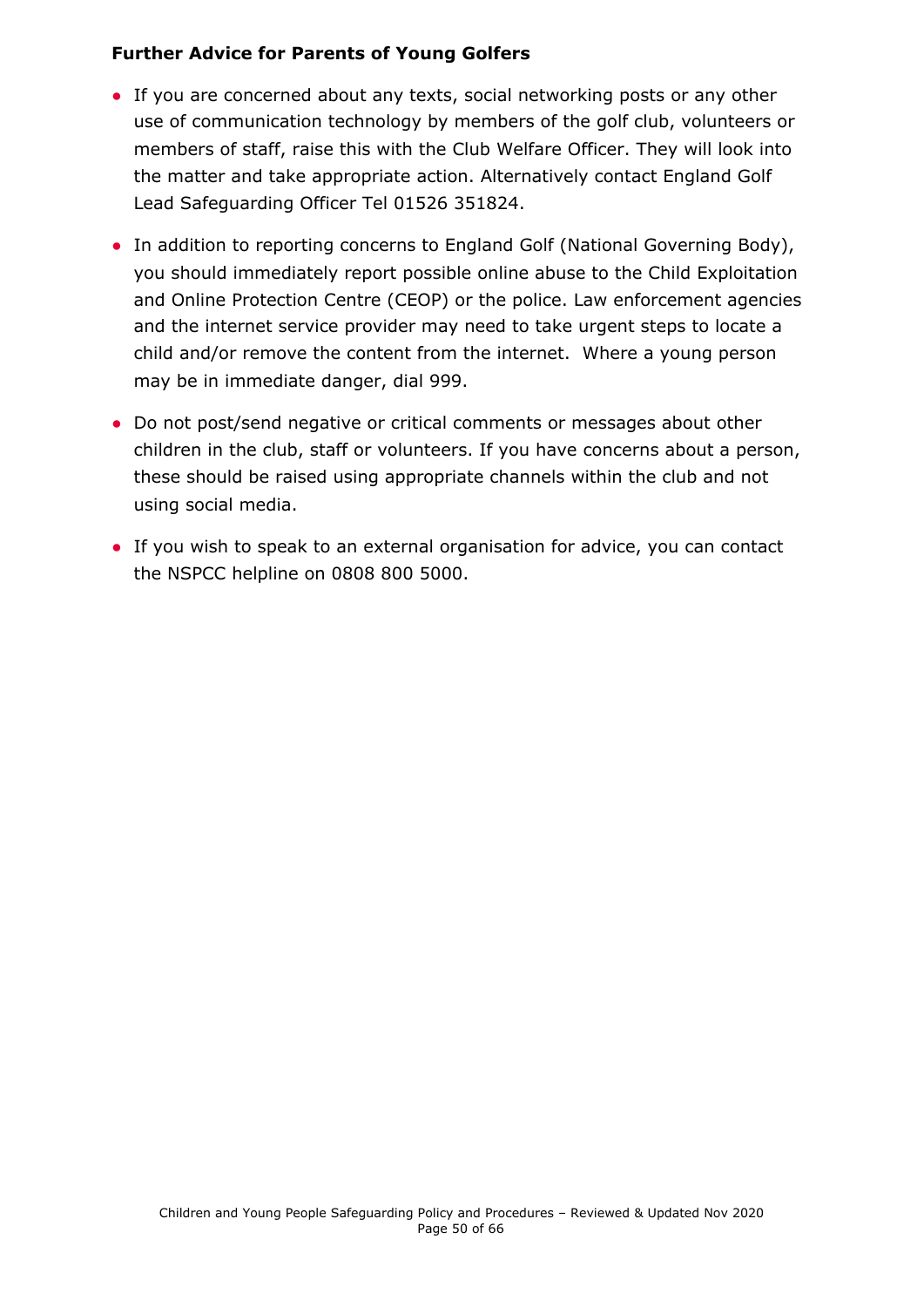#### **Whistleblowing Policy - Doncaster Town Moor GC**

Safeguarding children, young people and adults at risk requires everyone to be committed to the highest possible standards of openness, integrity and accountability.

As a club, we are committed to encouraging and maintaining a culture where people feel able to raise a genuine safeguarding concern and are confident that it will be taken seriously.

You may be the first to recognise that something is wrong but feel that you cannot express your concerns as this may be disloyal to your colleagues or you may that you will be the victim of harassment or victimisation as a result.

Children, Young People and Adults at risk need someone like you to safeguard their welfare.

#### **What is whistle blowing?**

In the context of safeguarding, "whistle blowing" is when someone raises a concern about the well-being of a child or an adult at risk.

A whistle blower may be:

- a player;
- a volunteer;
- $\bullet$  a coach;
- other member of staff;
- an official;
- a parent;
- a member of the public.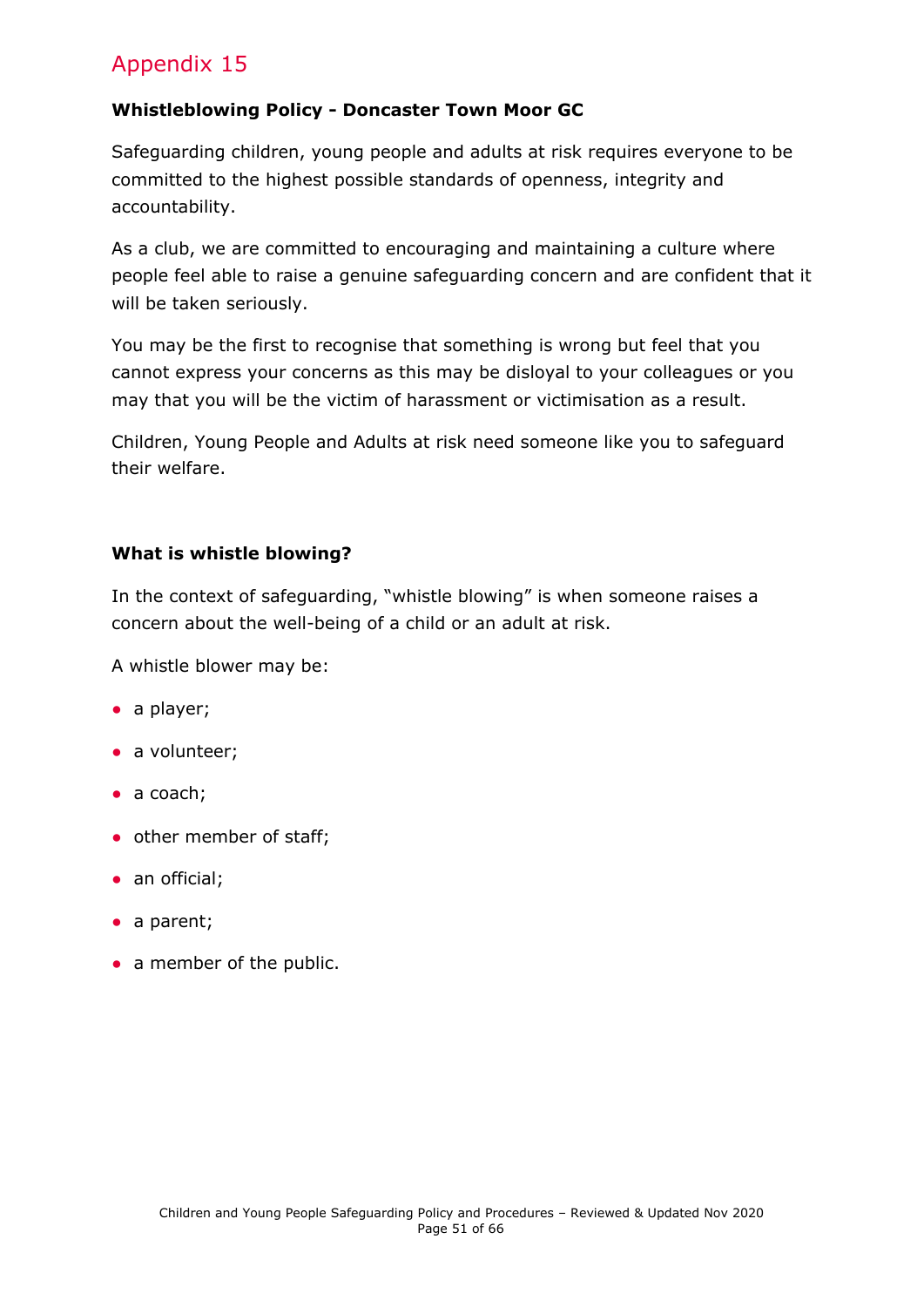#### **Reasons for whistle blowing:**

Those involved in sport must acknowledge their individual responsibilities and bring matters of concern to the attention of the relevant people and/or agencies. Although this can be difficult it is particularly important where the welfare of children may be at risk.

Each individual has a responsibility for raising concerns about unacceptable practice or behaviour:

- To protect or reduce risk to others
- To prevent a problem from becoming worse or more widespread
- To prevent becoming implicated yourself

#### **What prevents those individuals from whistle blowing:**

- Starting a chain of events that they have no control of
- Disrupting work or training
- Fear of getting it wrong or making a mistake
- Fear of repercussions
- Fear of damaging careers
- Fear of not being believed.

If a child or an adult at risk is in immediate danger or risk of harm, the police should be contacted by calling 999.

Where a child or an adult at risk is not in immediate danger the first person you should report your suspicion or allegation to is your Club Welfare Officer. If for any reason you cannot, or do not wish to report the matter to your Club Welfare Officer please contact the England Golf Lead Safeguarding Officer on 01526 351824 or email safequarding@englandgolf.org

Alternatively you can contact the Local Authority Designated Officer (LADO) or the NSPCC on 0808 800 5000.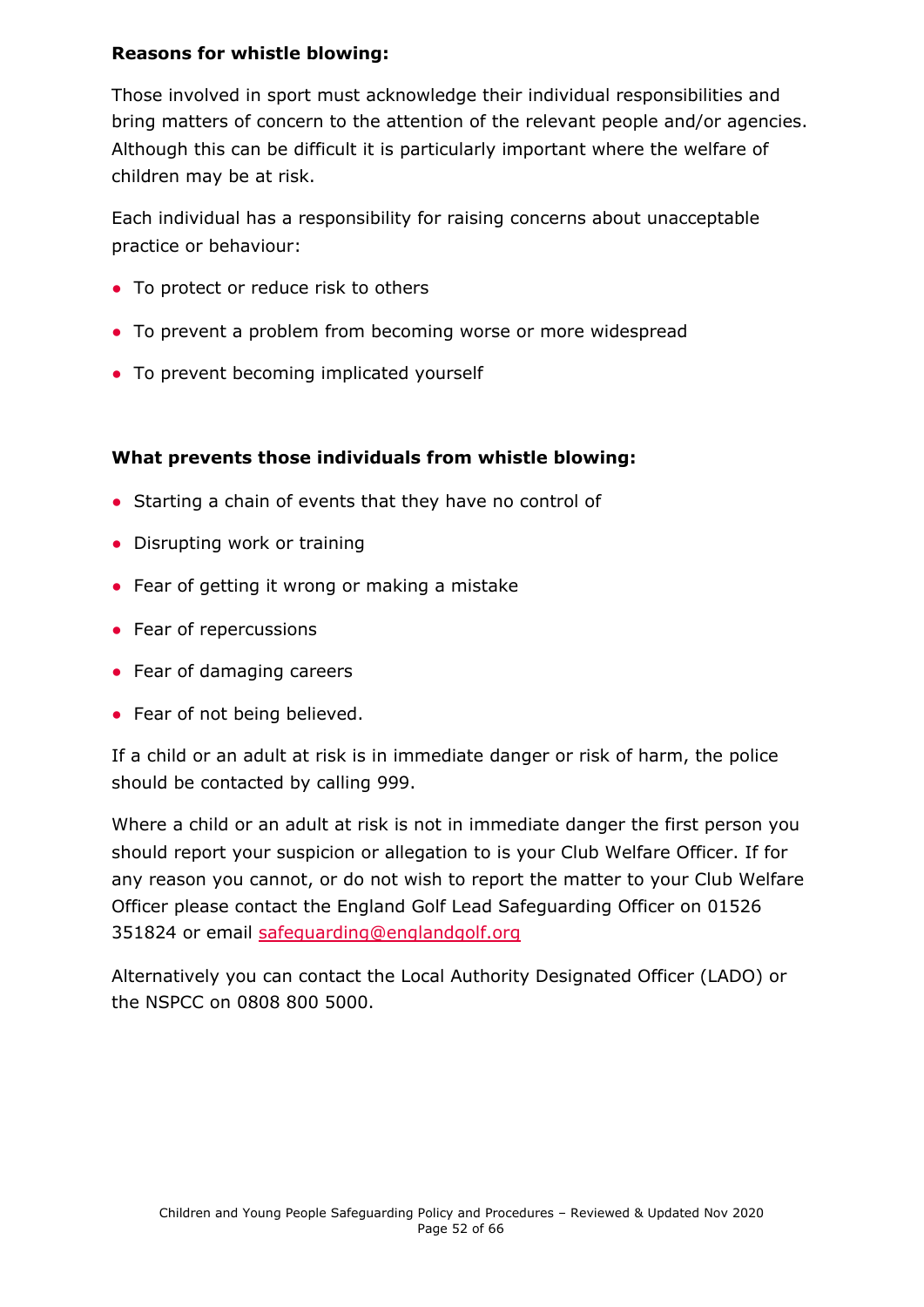#### **Information to include when raising a concern**

The whistle blower should provide as much information as possible regarding the incident or circumstance which has given rise to the concern, including:

- their name and contact details (unless they wish to remain anonymous);
- names of individuals involved;
- date, time and location of incident/circumstance; and
- whether any witnesses were present.

Doncaster Town Moor GC assures that all involved will be treated fairly and that all concerns will be properly considered. In cases where suspicions prove to be unfounded, no action will be taken against those who report their concerns, provided they acted in good faith and without malicious intent.

#### **What happens next?**

- You should be given information on the nature and progress of any enquiries – this may vary depending on the nature and result of the investigations.
- All concerns will be treated in confidence. During the process of investigating the matter, every effort will be made to keep the identity of those raising the concern to the minimum number of individuals practicable.
- Your Club has a responsibility to protect you from harassment or victimisation
- No action will be taken against you if the concern proves to be unfounded and was raised in good faith
- Malicious allegations may be considered a disciplinary offence

The Public Interest Disclosure Act 1998 protects whistle blowers from victimisation, discipline or dismissal where they raise genuine concerns of misconduct or malpractice.

<span id="page-52-0"></span>If the whistle blower does not believe that the concern has been dealt with appropriately and wishes to speak to someone outside the club or the England Golf Governance Department the NSPCC Whistleblowing advice line should be contacted on 0800 028 0285 or by emailing [help@nspcc.org.uk.](mailto:help@nspcc.org.uk)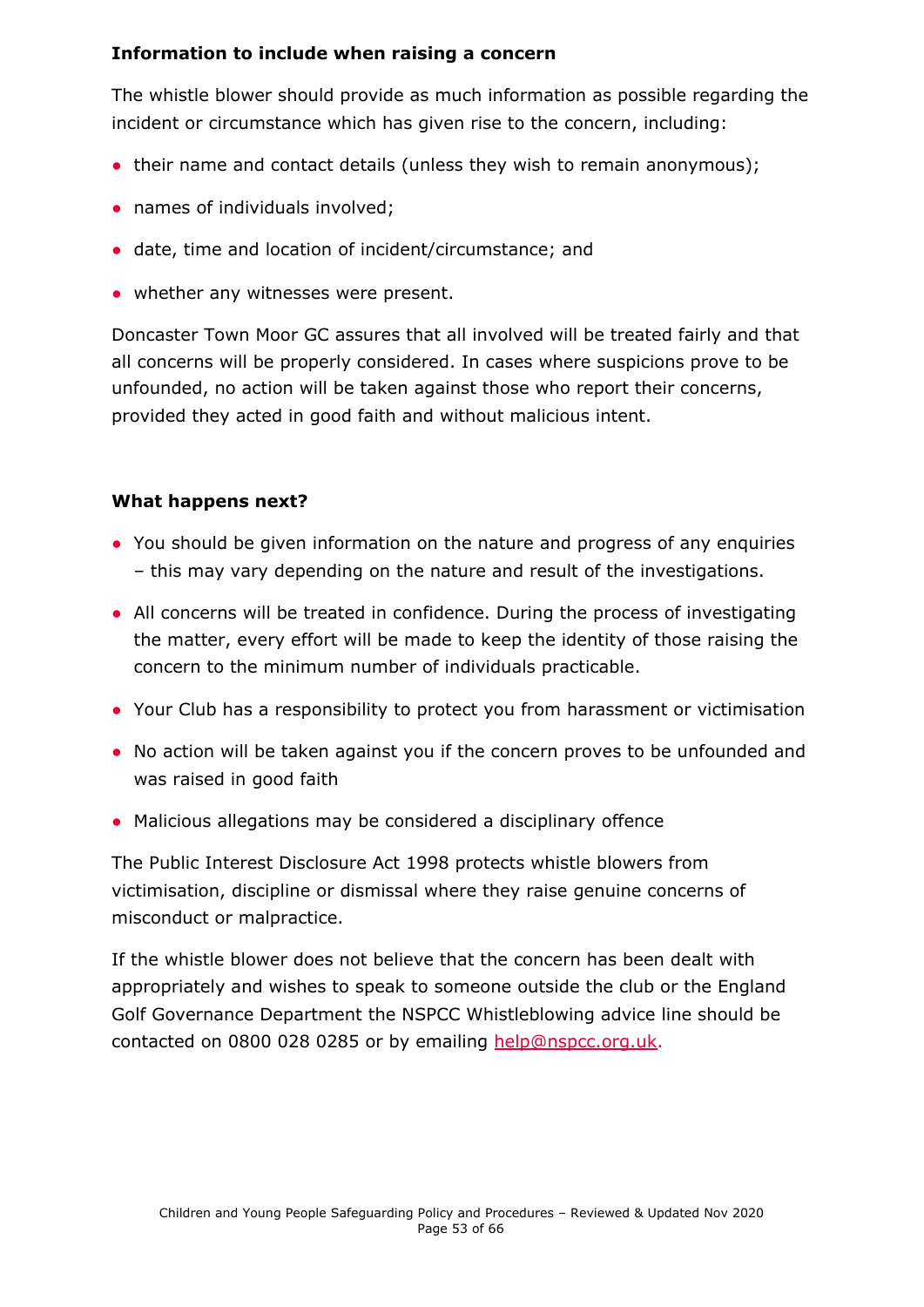## England Golf DBS Flowchart



definition - it is suggested that annually would be insufficient but an argument for eligibility could be made if the individual does an acitivity once a month or a number of times over the summer period, for example.

\*\*Supervision must be 'reasonable in all the circumstances to ensure the protection of children'. It must be 'regular and day to day' (supervision must not be concentrated in first few weeks and then tail off). Supervision must be undertaken by someone who is in Regulated Activity themselves.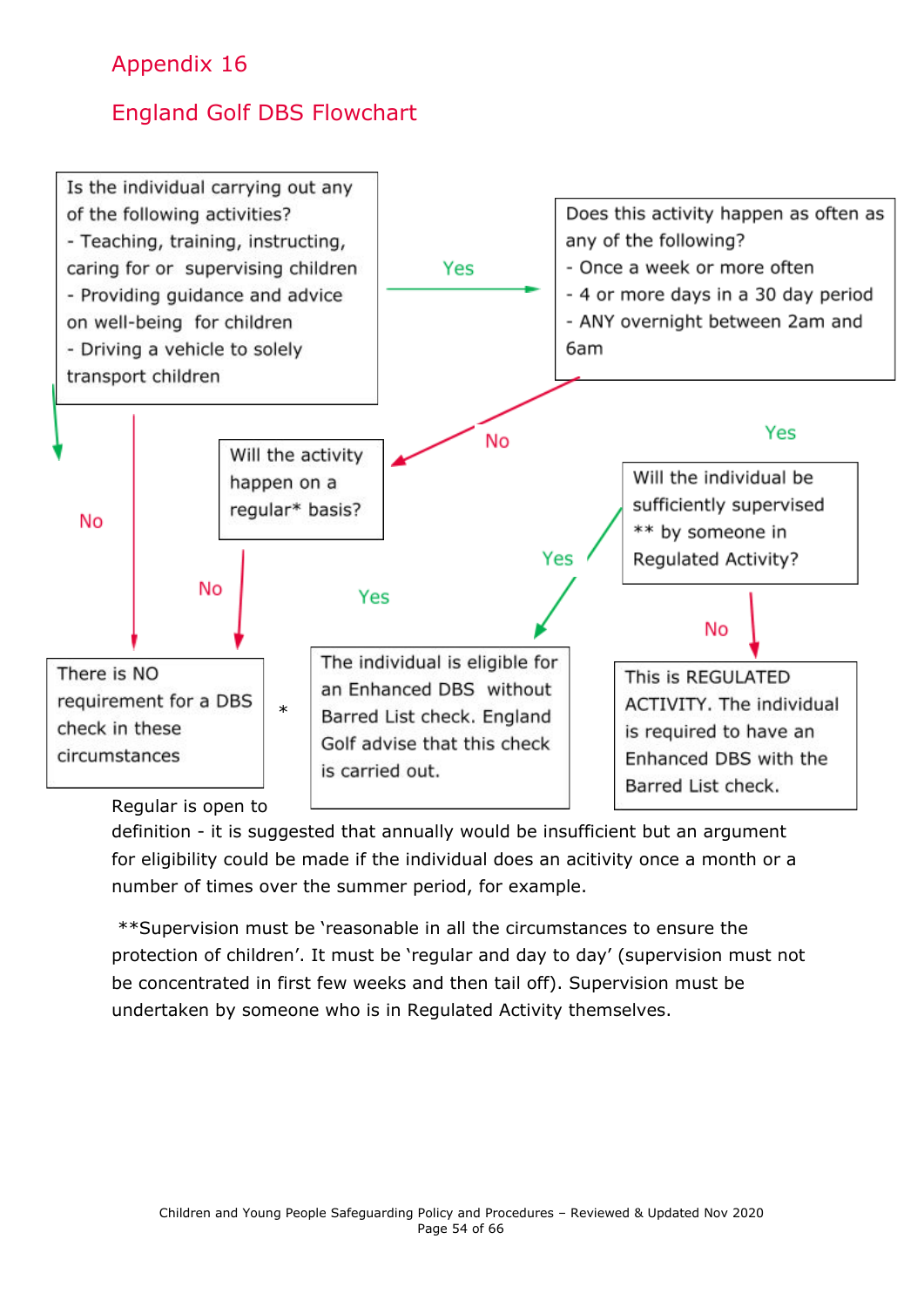#### **Categories of child abuse**

#### **Abuse can happen on any occasion or in any place where children and young people are present.**

Child abuse is any form of physical, emotional or sexual mistreatment or lack of care that leads to injury or harm. Children may be abused in a family or in an institutional or community setting by those known to them or, more rarely, by a stranger. Children can be abused by adults, either male or female, or by other children.

Safeguarding is defined as:

- Protecting children from maltreatment;
- Preventing impairment of children's health or development;
- Ensuring that children are growing up in circumstances consistent with the provision of safe and effective care; and
- Taking action to enable all children to have the best life chances.

Child Protection is the activity that is undertaken to protect specific children who are suffering or are likely to suffer significant harm.

There are 4 main types of abuse: neglect, physical abuse, sexual abuse and emotional abuse. Children and young people can also be harmed through poor practice and bullying within a sport setting.

**Neglect** is when adults consistently or repeatedly fail to meet a child's basic physical and/or psychological needs which could result in the serious impairment of the child's health or development e.g. failure to provide adequate food, shelter and clothing; failing to protect a child from physical harm or danger; or the failure to ensure access to appropriate medical care or treatment. It may also include refusal to give love, affection and attention.

Examples in sport could include a coach or supervisor repeatedly failing to ensure children are safe, exposing them to undue cold, heat or extreme weather conditions without ensuring adequate clothing or hydration; exposing them to unnecessary risk of injury e.g. by ignoring safe practice guidelines, failing to ensure the use of safety equipment, or by requiring young people to participate when injured or unwell.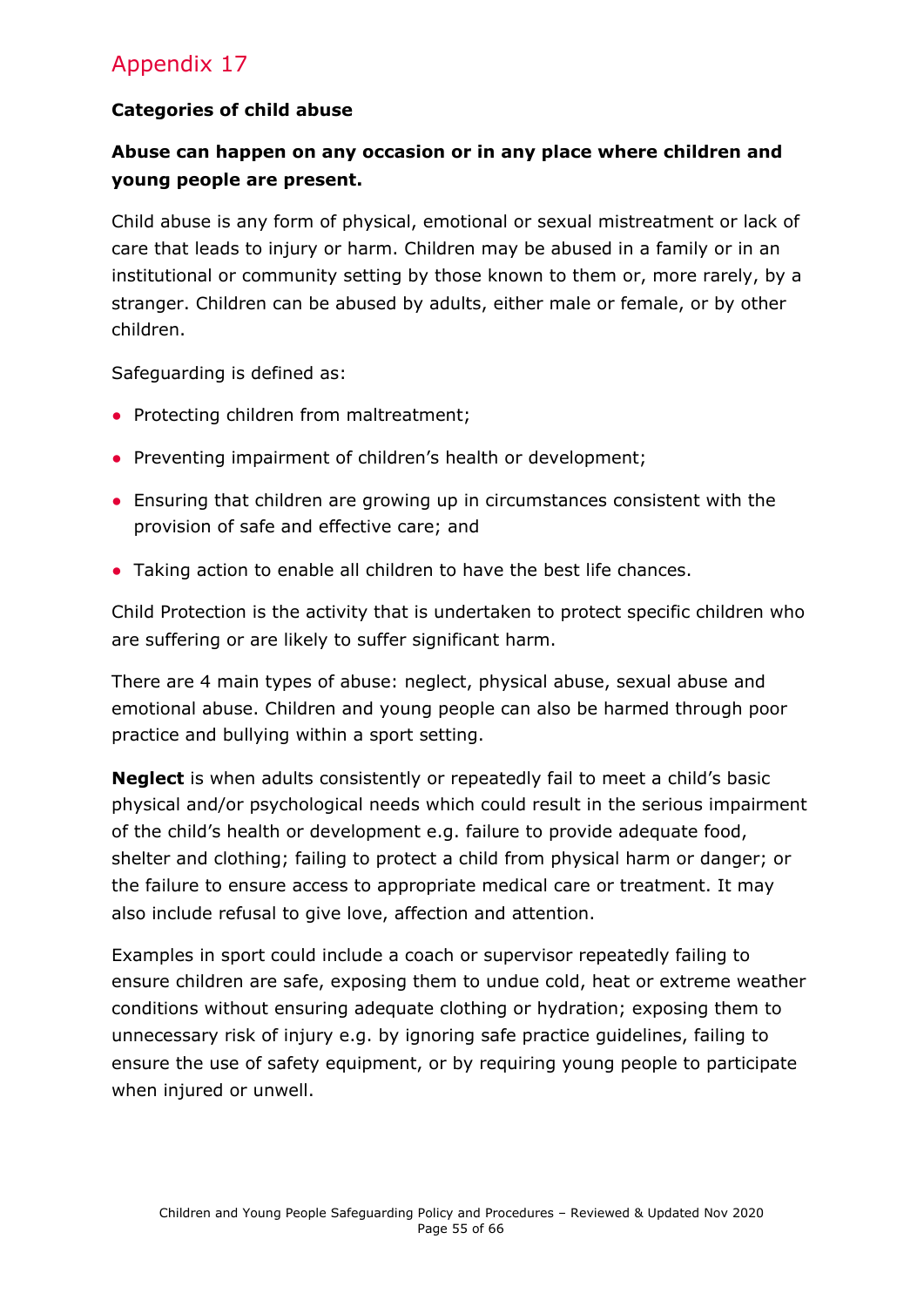**Physical abuse** is when someone physically hurts or injures children by hitting, shaking, throwing, poisoning, burning, biting, scalding, suffocating, drowning or otherwise causing harm. Physical harm may also be caused when a parent or carer feigns the symptoms of, or deliberately causes, ill health to a child whom they are looking after.

Examples in sport may be when the nature and intensity of training or competition exceeds the capacity of the child's immature and growing body; where coaches encourage the use of drugs or harmful substances to enhance performance or delay puberty; if athletes are required to participate when injured; or when sanctions used by coaches imposed involve inflicting pain.

**Sexual abuse** is where children and young people are abused by adults (both male and female) or other children who use them to meet their own sexual needs. This could include full sexual intercourse, masturbation, oral sex, anal intercourse, kissing and sexual fondling. Showing children pornographic material (books, videos, pictures) or taking pornographic images of them are also forms of sexual abuse.

Sexual abusers groom children, protective adults and clubs/organisations in order to create opportunities to abuse and reduce the likelihood of being reported.

Examples in sport may include coaching techniques involving physical contact with children creating situations where sexual abuse can be disguised and may therefore go unnoticed. The power and authority of, or dependence on, the coach if misused, may also lead to abusive situations developing. Contacts made within sport and pursued e.g. through texts, Facebook or Twitter have been used to groom children for abuse.

**Child Sexual Exploitation** is a form of child sexual abuse. It occurs where an individual or group takes advantage of an imbalance of power to coerce, manipulate or deceive a child or young person under the age of 18 into sexual activity

(a) in exchange for something the victim needs or wants, and/or

(b) for the financial advantage or increased status of the perpetrator or facilitator.

The victim may have been sexually exploited even if the sexual activity appears consensual. Child sexual exploitation does not always involve physical contact; it can also occur through the use of technology.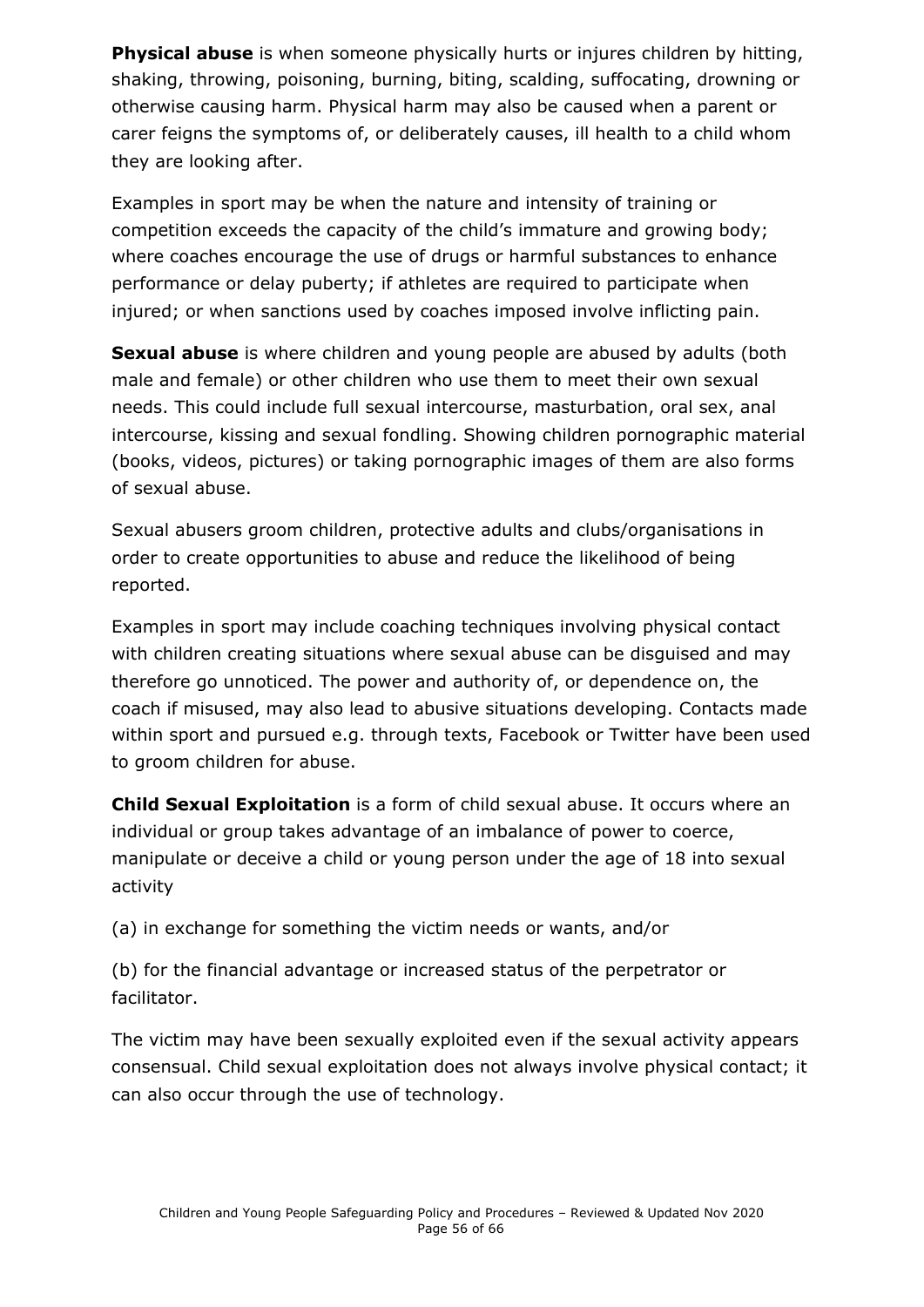**Emotional abuse** is the persistent emotional ill-treatment of a child so as to cause severe and persistent adverse effects on the child's emotional development. It may involve conveying to children that they are worthless or unloved, inadequate, or valued only insofar as they meet the needs of another person.

It may feature age or developmentally inappropriate expectations being imposed on children or even the over protection of a child. It may involve causing children to feel frightened or in danger by being constantly shouted at, threatened or taunted which may make the child very nervous and withdrawn. Some level of emotional abuse is involved in all types of ill-treatment of a child.

Examples in sport may include children who are subjected to constant criticism, name-calling, sarcasm, bullying, racism or pressure to perform to unrealistically high expectations; or when their value or worth is dependent on sporting success or achievement.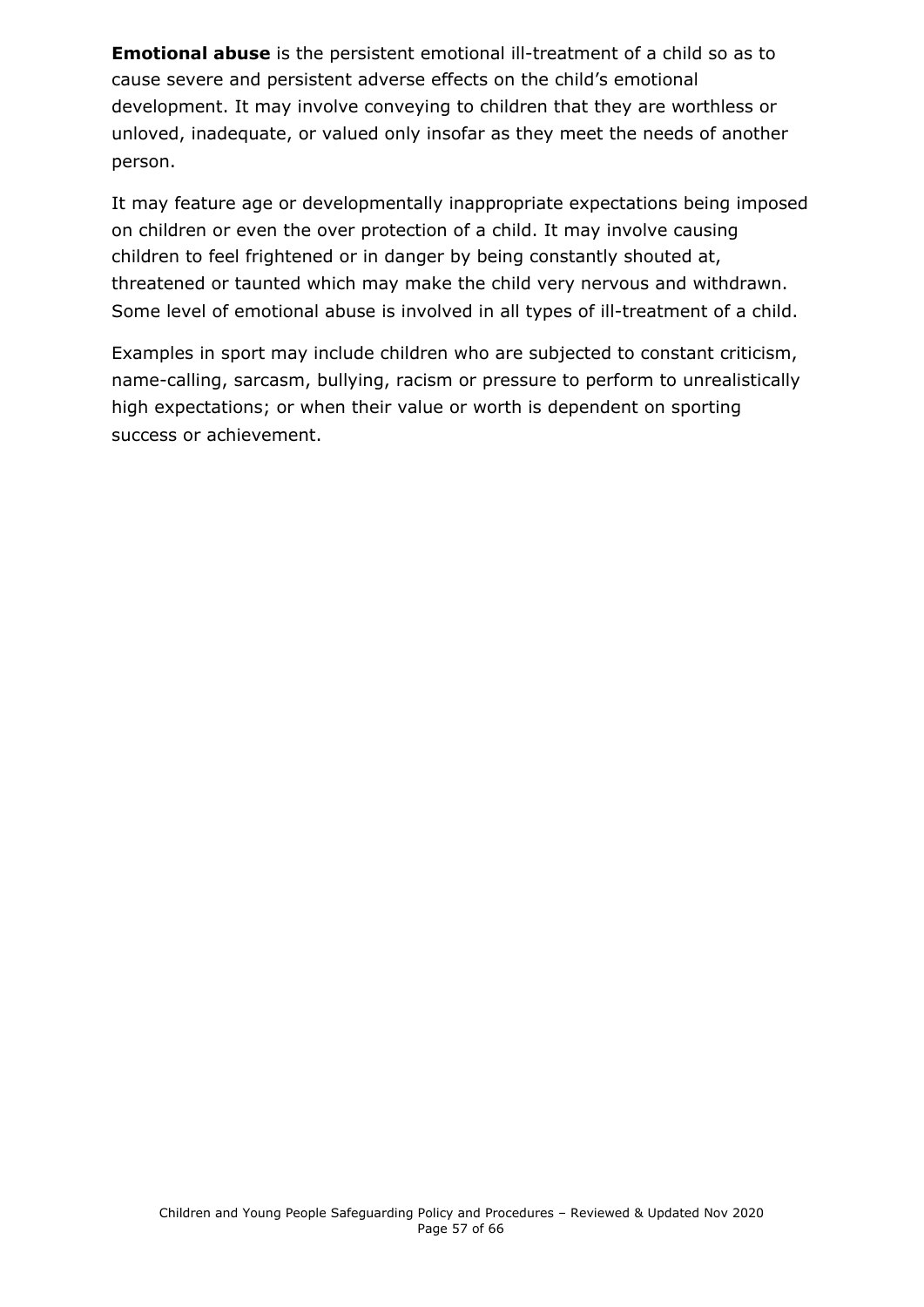

# **Committed to** delivering a safe environment for golf

# **Club WELFARE** officer

Is something worrying you? Do you need someone to talk to?

Speak to your club welfare officer



Alternatively, you can speak to someone at

ChildLine 0800 1111 NSPCC 0808 800 5000 England Golf 01526 351851 Karl Worby

Telephone: 07976705304

Email: proshop@doncastertownmoorgolfclub.co.uk

ABOUT ME Club Professional.

www.safenolf.org P a g e 5 8 o f 6 6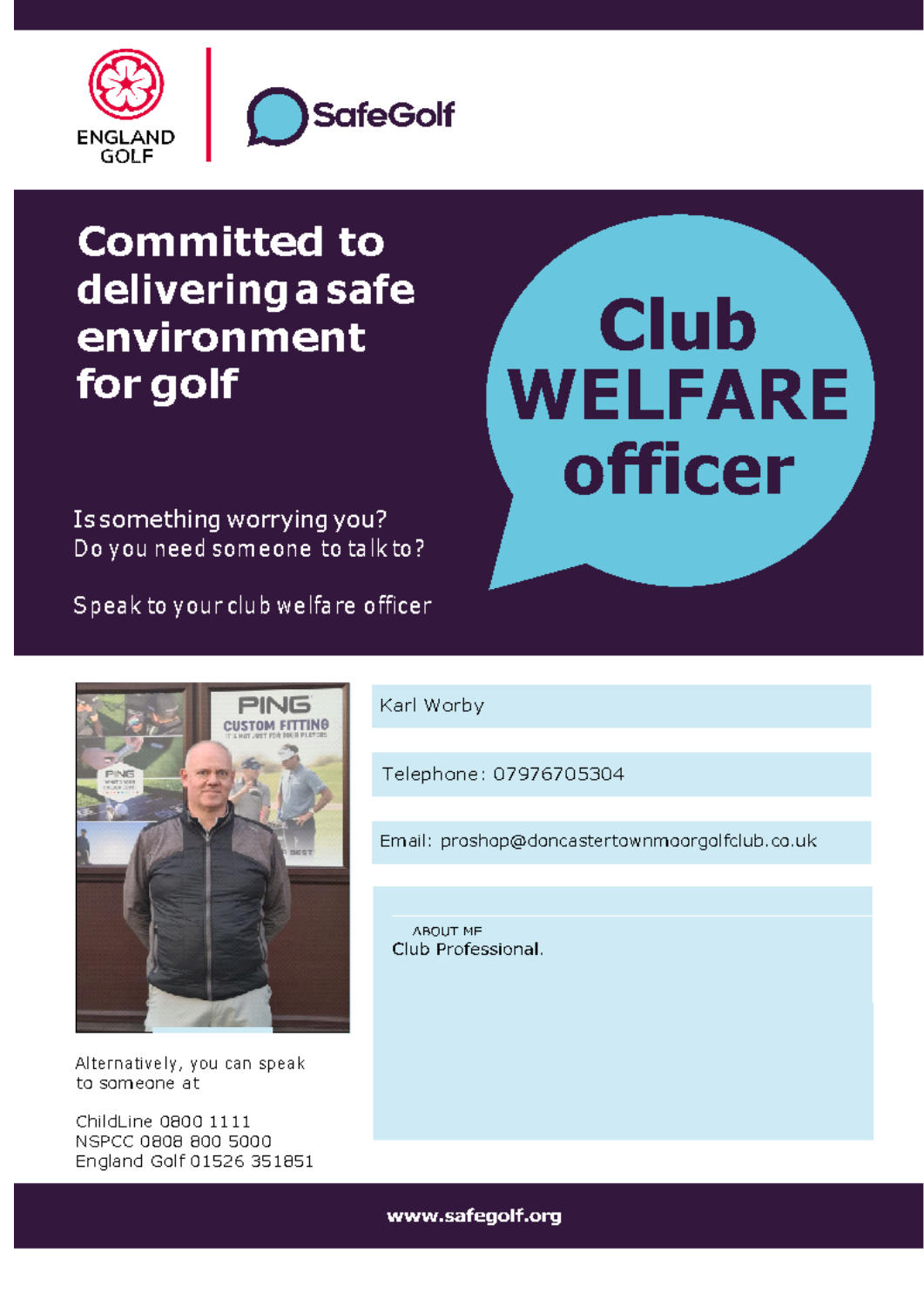<span id="page-58-0"></span>

#### <span id="page-58-1"></span>**Doncaster Town Moor Golf Club**

#### **Safeguarding Children and Young People – A Short Guide for Club Members**

Doncaster Town Moor GC is committed to ensure that the sport of golf is one within which children and young people involved can thrive and flourish in a safe environment and that all children, young people and adults at risk have a fun, safe and positive experience when playing golf.

Doncaster Town Moor GC is an affiliated member of England Golf and follows the England Golf Safeguarding Children and Young People Policy and procedures.

You might be thinking "**What has safeguarding got to do with me?"**

Government guidance makes it clear that 'Safeguarding is everyone's responsibility'.

Anyone who has a negative experience of sport at a young age is less likely to become a regular long-term participant. It's important for the future of your club and the sport as a whole that children and young people have an enjoyable experience.

#### **All club members have a part to play in making that happen.**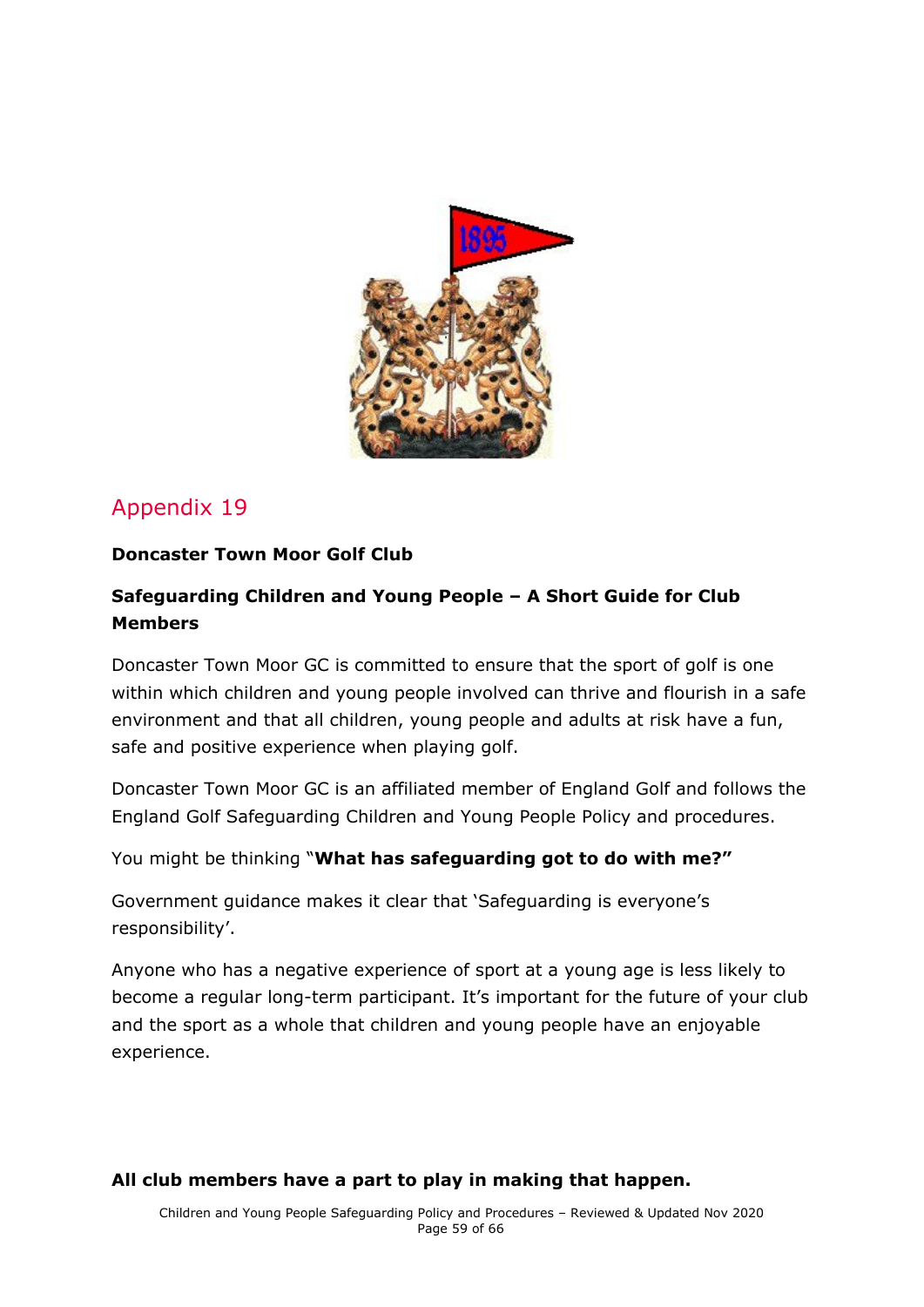All adults should contribute to the club meeting its overall duty of care, be aware of our club's safeguarding policy, and know what to do if they are concerned about a young person.

Doncaster Town Moor GC asks our members to

**● Familiarise yourself with the Doncaster Town Moor GC Safeguarding Policy.**

The full copy of the Doncaster Town Moor GC Safeguarding Children and Young People Policy is available on our website [https://www.doncastertownmoorgc.co.u](http://www.xxxxgc.com/)k

- In particular familiarise yourself with: (Golf Clubs can add relevant information from their Safeguarding Policy in each section)
	- 1. Doncaster Town Moor GC Codes of Conduct

Adults should always be aware that age related differences exist and conduct themselves in a manner that both recognises this and prioritises the welfare of children and young people.

2. Anti-Bullying Policy

Doncaster Town Moor GC believe that every effort must be made to eradicate bullying in all its forms. The Club will not tolerate bullying in any of its forms during club matches, competitions, coaching or at any other time while at the club.

3. Transport Policy

The club believes it is primarily the responsibility of parents/carers to transport their child/children to and from events.

4. Changing Room Policy

The changing rooms are used by all members & visitors. Wherever possible adults will avoid changing or showering at the same time as children but parents will be made aware that with limited changing room space there will be occasions when adults and children may need to share the facilities. Where a parent/carer does not consent to their child accessing the changing rooms, it is their responsibility to either supervise the child while in the changing rooms or ensure that they do not use them.

#### **5. Photography, Videoing and the use of Social Media Policies**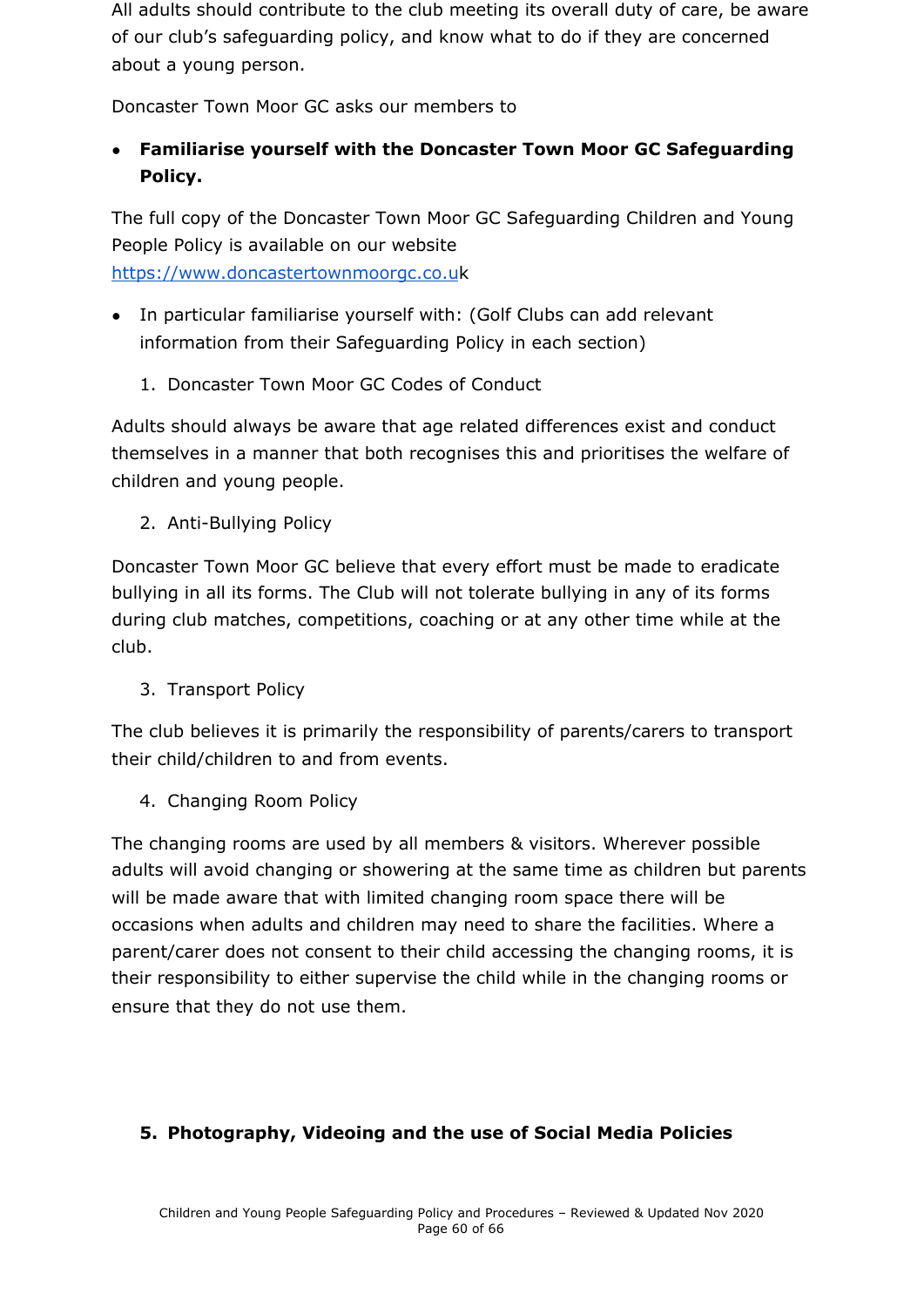Think very carefully before contacting a young person via mobile phone, e-mail or social media.

Do not accept children as contacts on social networking sites if you hold a position of trust with children/young people.

In general stick to group communications, copy the communication to a parent and only communicate about organisational matters.

#### **What should I do if I'm concerned about a child or young person?**

A concern may involve the behaviour of an adult towards a child at the club, or something that has happened to the child outside the club.

Children and young people may confide in adults they trust, in a place where they feel comfortable.

An allegation may range from verbal bullying, to inappropriate contact online, to neglect or emotional abuse, to physical or sexual abuse.

If you are concerned about a child, it is not your responsibility to investigate further, but it is your responsibility to act on your concerns and share them.

Pass the information to Doncaster Town Moor GC Welfare Officer who will follow the club's Safeguarding procedures.

Name: Karl Worby

Email Address: Karl Worby@yahoo.co.uk

Telephone Number: 07976 705304

If you believe the child is at immediate risk of harm, call the Police.

Other useful contacts:

NSPCC 24-hour helpline Tel: 0808 800 5000 | England Golf Lead Safeguarding Officer 01526 351824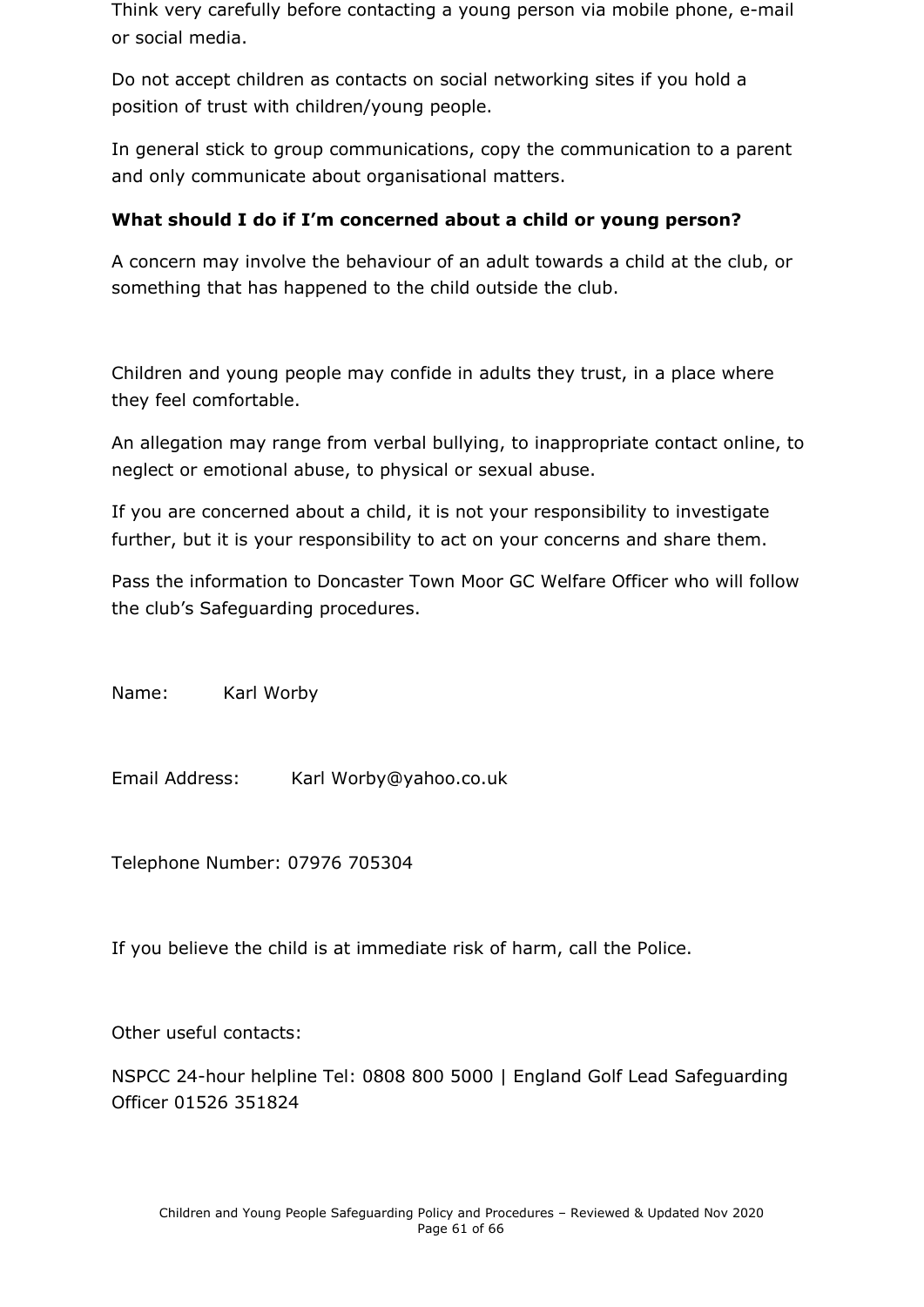#### <span id="page-61-0"></span>**Photography Policy – Doncaster Town Moor GC**

Whilst the Doncaster Town Moor GC does not seek to prohibit those with a legitimate interest in filming or photographing children participating in sporting activities it recognises that such activity should take place within an appropriate policy framework.

This policy applies at any Doncaster Town Moor GC event at which children under the age of 18 are participating.

#### **Policy**

The Doncaster Town Moor GC policy is as follows;

The welfare of children taking part in golf is paramount.

Children and their parents/carers and/or the Doncaster Town Moor GC should have control over the images taken of children at Doncaster Town Moor GC events.

The golfing activity should not be misused purely for the purpose of obtaining images of children.

Images should not be sexual or exploitative in nature or open to misinterpretation and misuse.

The identity of children in a published image should be protected so as not to make the children vulnerable. (If the name of an individual golfer is published with their photograph to celebrate an achievement other personal contact details should never accompany the picture).

#### **Procedure**

#### **Official/professional photographers and those using 'professional' equipment**

The Doncaster Town Moor GC requires that anyone wishing to take photographic or video images, at any Doncaster Town Moor GC event at which children under the age of 18 are participating, in an official or professional capacity or using 'professional' camera or video equipment registers their details with the Doncaster Town Moor GC Championship Office. This must be done before carrying out any such activity on the golf course (including the practice ground) or surrounding area or in the clubhouse.

Once registered an identification label will be issued as confirmation of registration. Anyone found using photographic or video equipment without an appropriate identification label will be questioned.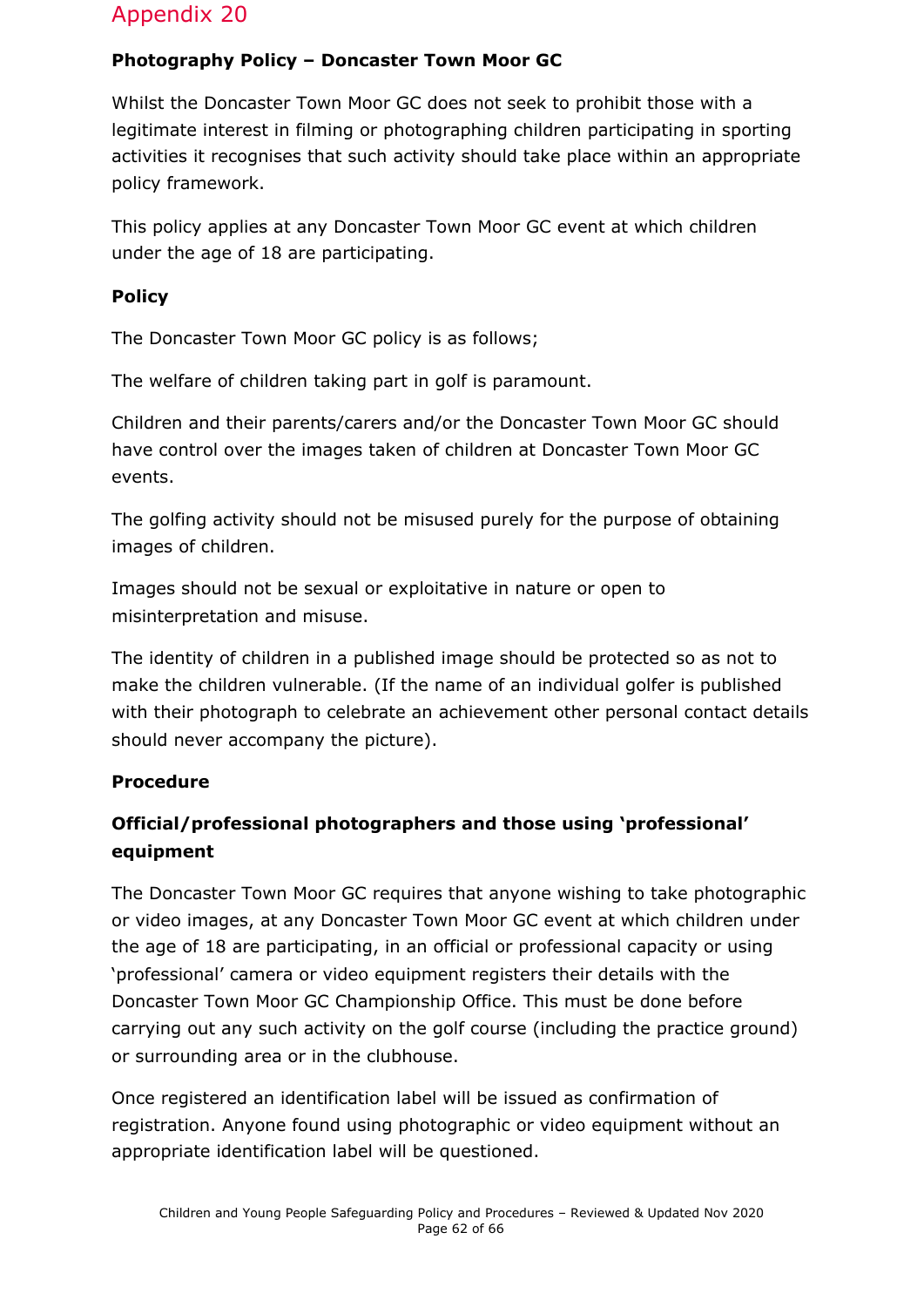The Doncaster Town Moor GC reserves the right to refuse to grant permission to take photographic or video images if it sees fit.

Photographers must obtain consent from parents to take and use their child's image.

#### **Parents/carers/family members of competitors**

Parents, carers and family members taking occasional informal photographs with mobile devices of their own child, ward or family member at a Doncaster Town Moor GC event do not need to register their details with the Doncaster Town Moor GC.

If such photographs include other children (eg at a prize presentation) they should not be publicly displayed or published on social media unless the prior permission of the parents/carers of all the children in the photographs has been obtained.

#### **Concerns**

If competitors or parents have any concerns they should raise them by contacting the Doncaster Town Moor GC Championship Office immediately.

<span id="page-62-0"></span>The Doncaster Town Moor GC will notify the relevant authorities should it have any doubts as to the authenticity of any individual taking photographs.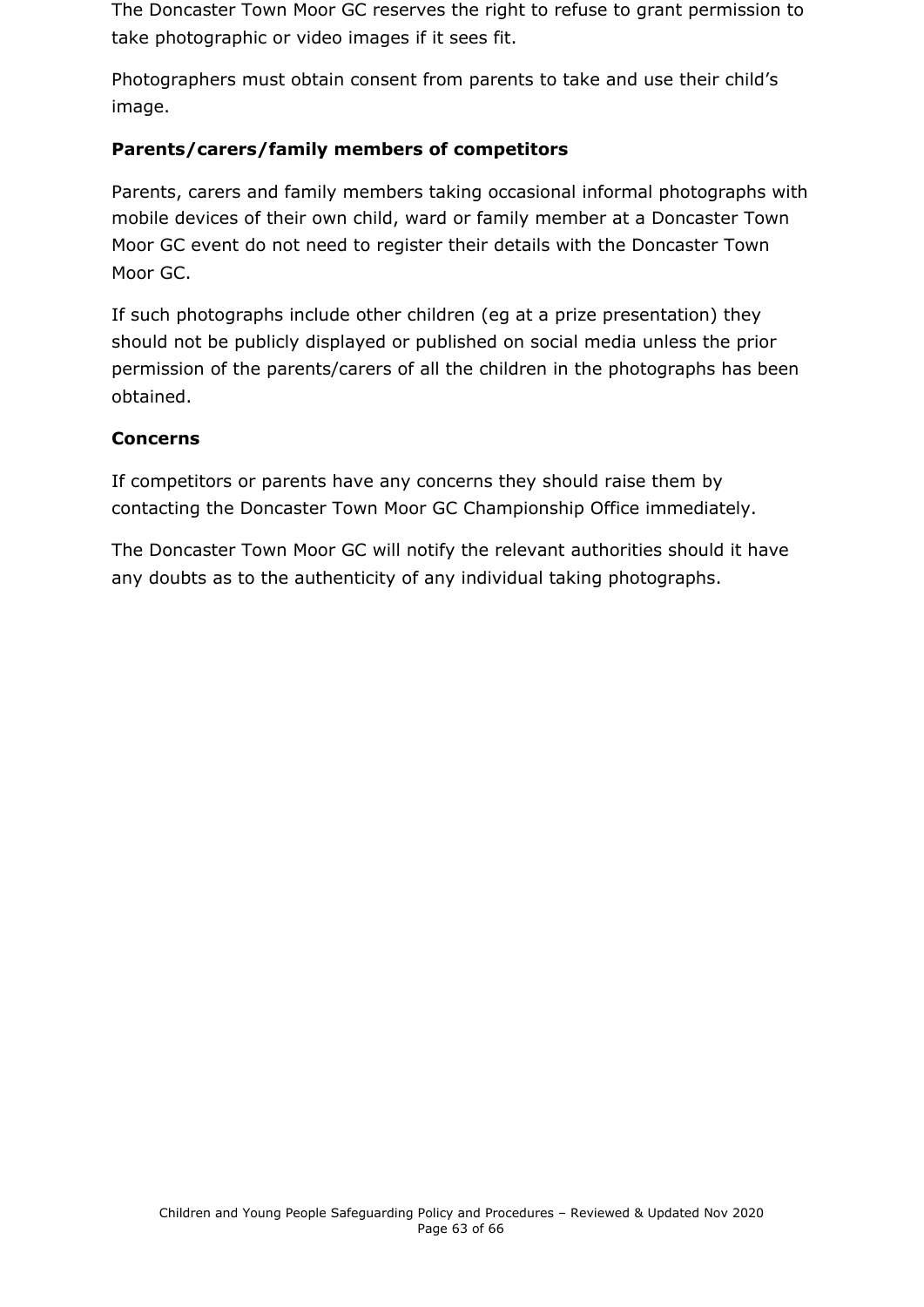#### **Anti-bullying policy – Doncaster Town Moor GC**

#### **The Doncaster Town Moor GC will:**

- recognise its duty of care and responsibility to safeguard all participants from harm
- promote and implement this anti-bullying policy in addition to our safeguarding policy and procedures
- seek to ensure that bullying behaviour is not accepted or condoned
- require all members of the Doncaster Town Moor GC to be given information about, and sign up to, this policy
- take action to investigate and respond to any alleged incidents of bullying
- encourage and facilitate children and young people to play an active part in developing and adopting a code of conduct to address bullying
- ensure that staff, volunteers and coaches are given access to information, guidance and/or training on bullying.

#### **Each participant, coach, volunteer or official will:**

- respect every child's need for, and rights to, a play environment where safety, security, praise, recognition and opportunity for taking responsibility are available
- respect the feelings and views of others
- recognise that everyone is important and that our differences make each of us special and should be valued
- show appreciation of others by acknowledging individual qualities, contributions and progress
- be committed to the early identification of bullying, and prompt and collective action to deal with it
- ensure safety by having rules and practices carefully explained and displayed for all to see
- report incidents of bullying they see  $-$  by doing nothing you are condoning bullying.

#### **Bullying**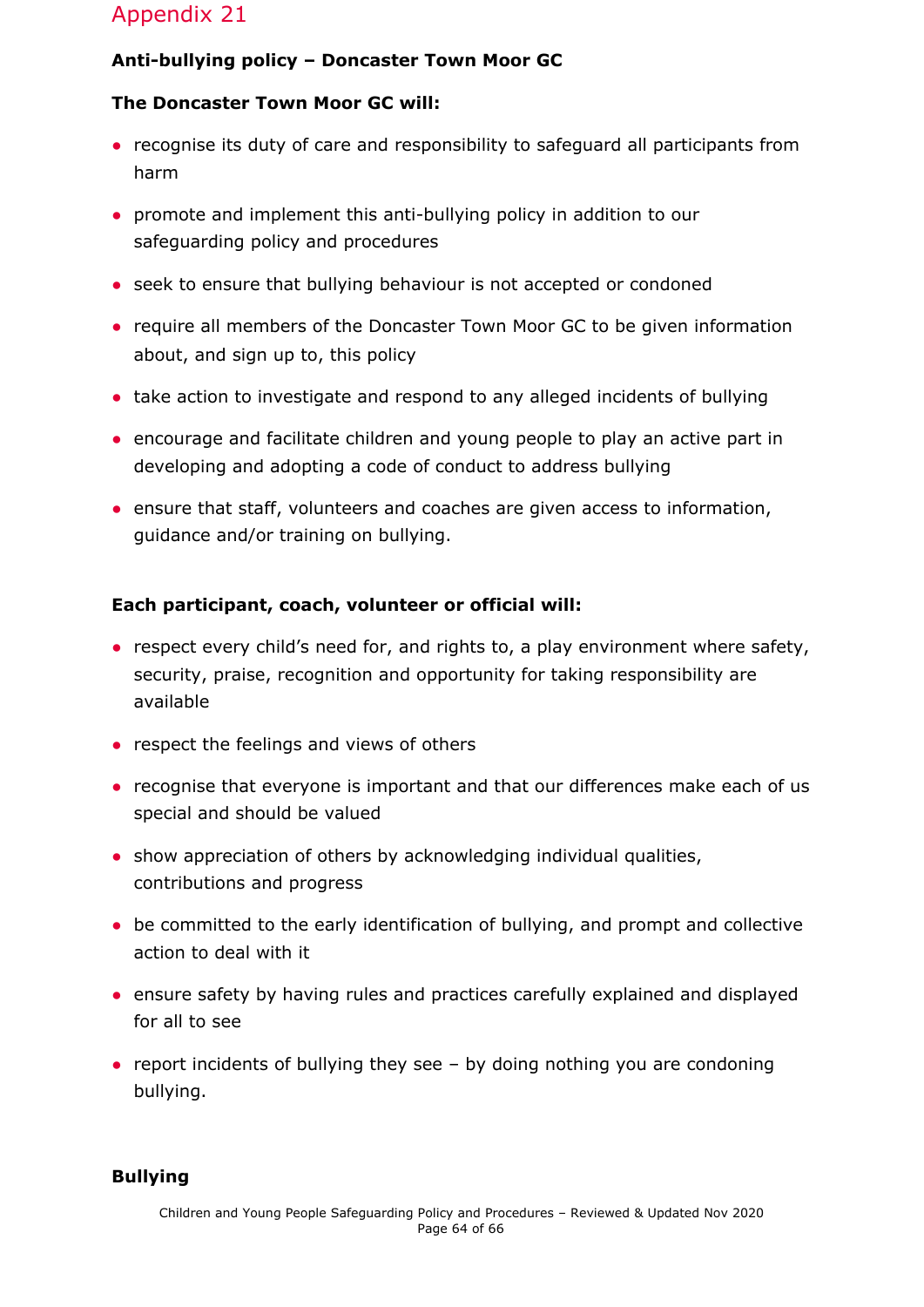- all forms of bullying will be addressed
- everybody in the Doncaster Town Moor GC has a responsibility to work together to stop bullying
- bullying can include online as well as offline behaviour
- bullying can include:
	- physical pushing, kicking, hitting, pinching etc.
	- name calling, sarcasm, spreading rumours, persistent teasing and emotional torment through ridicule, humiliation or the continual ignoring of individuals
	- posting of derogatory or abusive comments, videos or images on social network sites
	- racial taunts, graffiti, gestures, sectarianism sexual comments, suggestions or behaviour
	- unwanted physical contact
- children with a disability, from ethnic minorities, young people who are gay or lesbian, or those with learning difficulties are more vulnerable to this form of abuse and are more likely to be targeted.

#### **Support to the child**

- children should know who will listen to and support them
- systems should be established to open the door to children wishing to talk about bullying or any other issue that affects them
- potential barriers to talking (including those associated with a child's disability or impairment) need to be identified and addressed at the outset to enable children to approach adults for help
- children should have access to helpline numbers
- anyone who reports an incident of bullying will be listened to carefully and be supported
- any reported incident of bullying will be investigated objectively and will involve listening carefully to all those involved
- children being bullied will be supported and assistance given to uphold their right to play and live in a safe environment which allows their healthy development